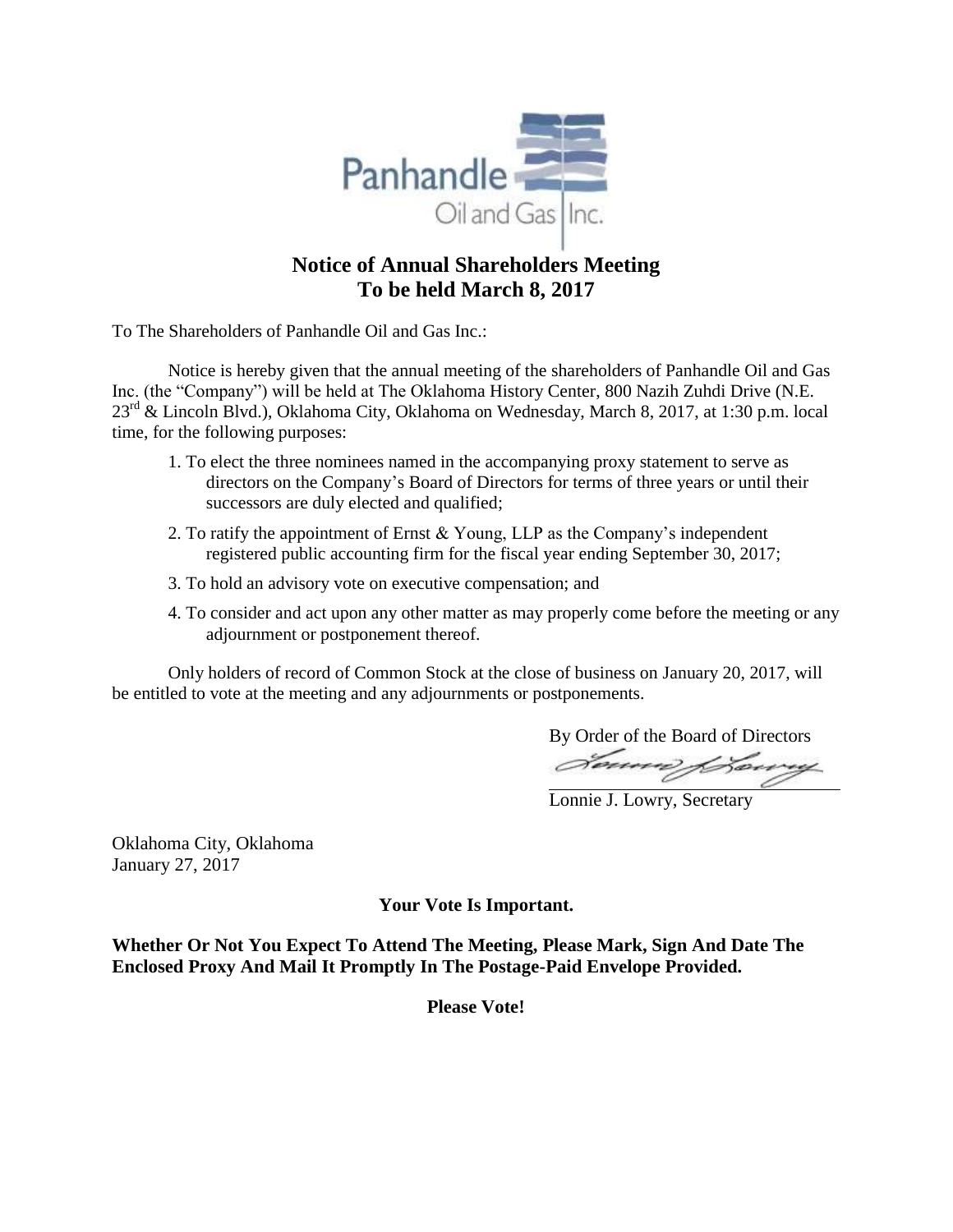# **Table Of Contents**

|                                                                             | Page                    |
|-----------------------------------------------------------------------------|-------------------------|
| Notice of Annual Meeting                                                    | $\perp$                 |
| Voting of Common Stock                                                      | $\overline{2}$          |
| Proposal No. 1 – Election of Three Directors for Three Year Terms Ending in |                         |
| 2020                                                                        | $\overline{\mathbf{4}}$ |
| Nominees for Election to the Board of Directors for Three Year Terms        |                         |
| Ending in 2020                                                              | 5                       |
| Directors Whose Terms Continue Beyond the 2017 Annual Meeting and           |                         |
| Who are Not Subject to Election this Year                                   | 7                       |
| Stock Ownership of Directors and Executive Officers                         | $8\,$                   |
| Lead Independent Director                                                   | 9                       |
| Board Independence                                                          | $\boldsymbol{9}$        |
| Meetings and Committees of the Board of Directors                           | 9                       |
| Board Role in Risk Oversight                                                | 11                      |
| <b>Compensation of Directors</b>                                            | 11                      |
| Share Ownership Guidelines for Directors                                    | 13                      |
| <b>Related Person Transactions</b>                                          | 13                      |
| <b>Compensation Committee Interlocks and Insider Participation</b>          | 14                      |
| Code of Ethics                                                              | 14                      |
| Communications with the Board of Directors                                  | 15                      |
| Proposal No. 2 - Ratification of Selection of Independent Registered Public |                         |
| <b>Accounting Firm</b>                                                      | 15                      |
| Report of the Audit Committee                                               | 15                      |
| Independent Accountants' Fees and Services                                  | 17                      |
| Proposal No. 3 – Advisory Vote on Executive Compensation                    | 18                      |
| <b>Executive Compensation Overview</b>                                      | 19                      |
| <b>Summary of Current Compensation Program</b>                              | 19                      |
| Financial and Operating Performance - Fiscal 2016                           | 20                      |
| <b>Information About Our Executive Officers</b>                             | 20                      |
| Succession Plan Transitions Involving Our Executive Officers                | 21                      |
| <b>Compensation Discussion and Analysis</b>                                 | 22                      |
| Report of the Compensation Committee                                        | 31                      |
| <b>Executive Compensation</b>                                               | 32                      |
| <b>Chief Executive Officer Actual Realized Compensation</b>                 | 33                      |
| <b>ESOP</b> Plan                                                            | 34                      |
| Amended 2010 Restricted Stock Plan                                          | 34                      |
| <b>Stock Ownership of Certain Beneficial Owners</b>                         | 38                      |
| Section 16(a) Beneficial Ownership Reporting Compliance                     | 39                      |
| <b>Shareholder Proposals</b>                                                | 39                      |
| <b>Annual Report to Shareholders</b>                                        | 41                      |
| Form $10-K$                                                                 | 41                      |
| <b>Other Matters</b>                                                        | 41                      |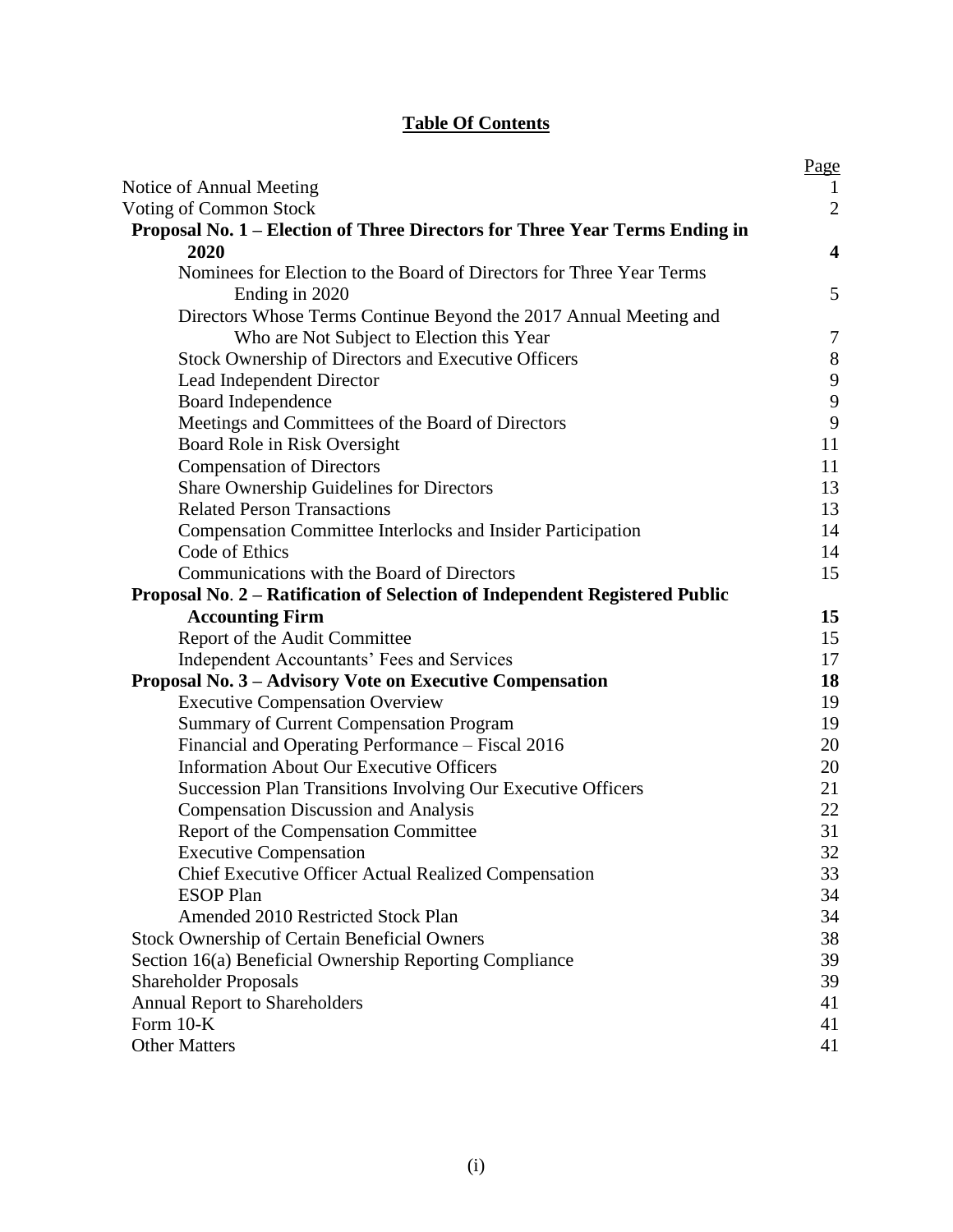# **Panhandle Oil and Gas Inc.**

5400 N. Grand Boulevard, Suite 300 Oklahoma City, OK 73112-5688

# **Annual Shareholders Meeting March 8, 2017**

### <span id="page-2-0"></span>**Notice of Annual Meeting**

The accompanying proxy is solicited by the Board of Directors (the "Board") of Panhandle Oil and Gas Inc., an Oklahoma corporation (the "Company", "Panhandle", "we", "us" and "our"), for use at the Company's annual shareholders meeting (the "annual meeting") to be held at The Oklahoma History Center, 800 Nazih Zuhdi Drive (N.E. 23rd & Lincoln Blvd.), Oklahoma City, Oklahoma, on Wednesday, March 8, 2017, at 1:30 p.m. local time, and at any adjournment or postponement thereof, for the purposes set forth in the accompanying Notice of Annual Shareholders Meeting.

When the proxy is properly executed and returned, the shares it represents will be voted at the meeting in accordance with the directions noted thereon. If no direction is indicated, the persons named on the enclosed proxy will vote the proxy FOR the nominees for director in Proposal No. 1 and FOR Proposal No. 2 and Proposal No. 3. Signed proxy cards without specified choices will be voted at the discretion of the proxies. Should other matters properly come before the meeting, the proxy will be voted as the Board may recommend, except proxies which are marked to deny discretionary authority.

If the enclosed form of proxy is executed and returned, it still may be revoked at any time before it is exercised by signing and sending to the Company a later dated proxy or a written revocation, or by attending the meeting and voting in person.

If your shares are held in "street name" (that is, through a bank, broker or other nominee), follow the voting instructions on the form you receive from such firm. If you hold shares in "street name" and would like to attend the meeting and vote in person, you will need to bring a proxy to the meeting signed by the nominee in whose name your shares are registered.

The mailing address of the Company is 5400 N. Grand Boulevard, Suite 300, Oklahoma City, OK 73112-5688. The Company anticipates that the proxies and proxy statements will be mailed to shareholders beginning on or about January 27, 2017. A copy of the Company's Annual Report to Shareholders for the fiscal year ended September 30, 2016, accompanies this proxy statement.

The cost of soliciting proxies for the meeting will be paid by the Company. In addition to solicitation by mail, arrangements may be made with brokerage firms, banks and other custodians, nominees and fiduciaries to send proxy material to their principals. The Company will reimburse these institutions for their reasonable costs. No solicitation is to be made by specially engaged employees or other paid solicitors.

**Important Notice Regarding the Availability of Proxy Materials for the Shareholders Meeting to be held on March 8, 2017: this proxy statement, form of proxy and the Company's 2016 Annual Report to Shareholders are available at the following website: www.proxydocs.com/phx.**

**PLEASE VOTE. YOUR VOTE IS VERY IMPORTANT.**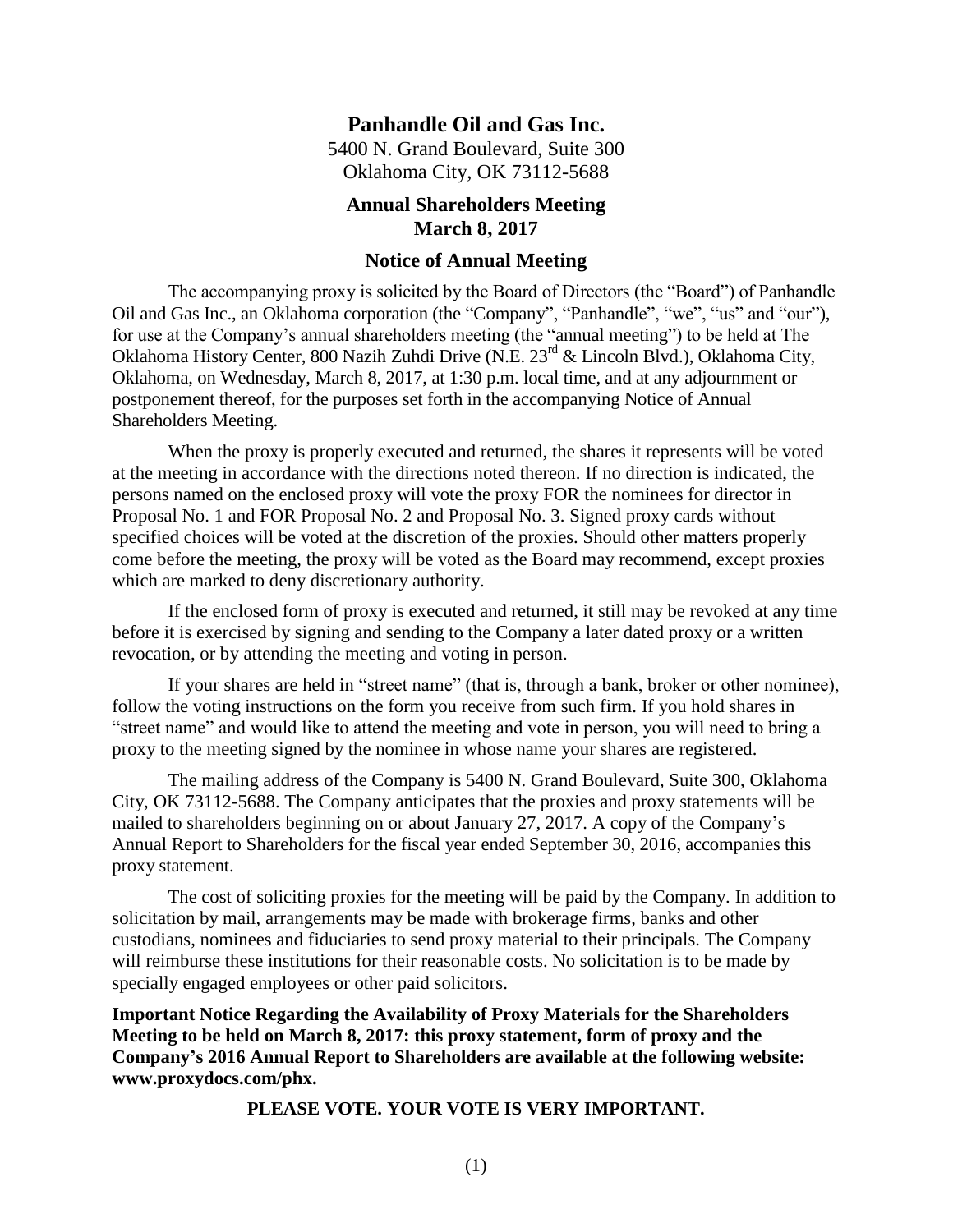### <span id="page-3-0"></span>**Voting of Common Stock**

All holders of Common Stock of record at the close of business on January 20, 2017, will be entitled to vote at the meeting or any adjournments or postponements. As of January 20, 2017, there were 16,756,379 shares of Class A Common Stock, par value \$0.01666 ("Common Stock"), outstanding, entitled to vote and owned by approximately 5,700 shareholders. A list of record shareholders entitled to vote at the meeting will be available for examination at least 10 days prior to the meeting at the Company's offices during ordinary business hours and at the meeting.

The Amended Certificate of Incorporation of the Company provides for one vote for each share of Common Stock outstanding. At the meeting, each record holder of Common Stock will be entitled to cast one vote per share of Common Stock held on the record date. Votes may be cast by shareholders either in person or by proxy.

The presence, in person or by proxy, of a majority of the outstanding shares of Common Stock entitled to vote is necessary to constitute a quorum for the transaction of business at the meeting. Abstentions and broker "non-votes" are counted as present and entitled to vote for the purpose of determining a quorum. Broker "non-votes" are shares held by brokers or nominees over which the broker or nominee lacks discretionary power to vote (such as for the election of directors) and for which the broker or nominee has not received specific voting instructions from the beneficial owner. For purposes of determining the outcome of any matter as to which the broker or nominee has indicated on the proxy card that it does not have discretionary authority to vote, those shares will be treated as not present and not entitled to vote with respect to that particular matter, even though those shares will be considered present and entitled to vote for purposes of determining a quorum and may be entitled to vote on other matters.

Under the rules of the New York Stock Exchange, brokers or their nominees do not have the discretionary power to vote shares on most matters. At the meeting, they may only vote shares if they receive specific voting instructions from the beneficial owner. In very limited circumstances, brokers generally do have discretion to vote on matters deemed to be routine such as ratification of the appointment of our auditor. **If your shares are held by a broker or other nominee, and if you do not provide such specific voting instructions, your shares cannot be voted for the election of directors or any Proposal other than ratification of the appointment of our independent registered public accounting firm.**

The Board has adopted a majority vote standard for the election of directors in uncontested director elections. Accordingly, at the meeting, each nominee will be elected if the holders of a majority of shares of Common Stock present at the meeting and entitled to vote for the election of directors cast their votes "FOR" the nominee.

Two of the three nominees for director at the meeting are currently directors of the Company. To be elected a director, the third nominee for director who is not currently a director of the Company must receive "FOR" votes from the holders of a majority of the shares of Common Stock present at the meeting and entitled to vote for the election of directors.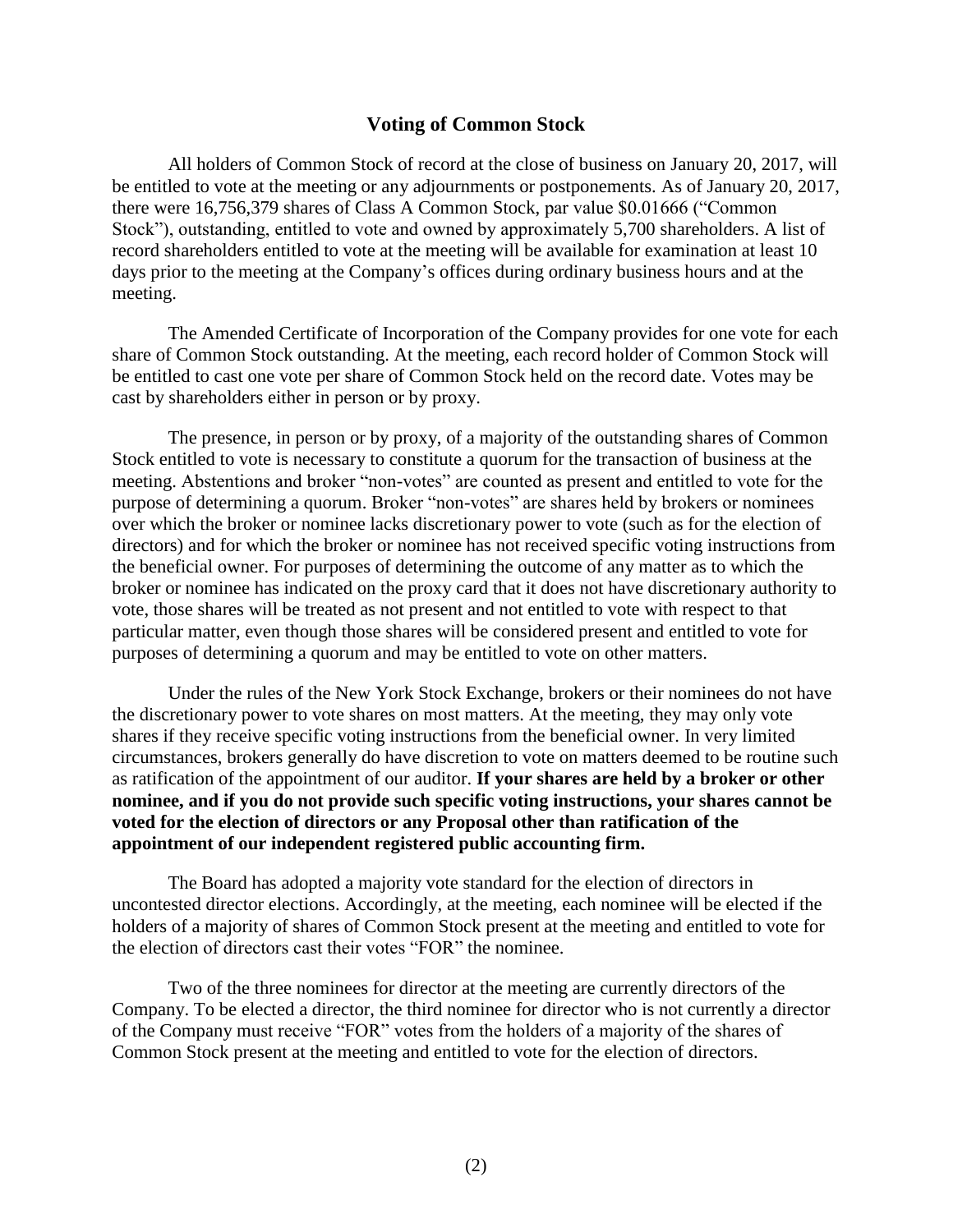If any incumbent nominee for director fails to receive the required affirmative vote of the holders of a majority of the votes entitled to be cast for that director, under Oklahoma law and the Company's Bylaws, the incumbent will remain in office until his successor is elected and qualified or until his earlier death, resignation, retirement or removal. If any incumbent for director receives a greater number of votes "WITHHELD" from his election than votes "FOR", he must promptly submit his offer of resignation from the Board for consideration by the Corporate Governance and Nominating Committee of the Board. The Corporate Governance and Nominating Committee will consider all relevant facts and circumstances and recommend to the Board the action to be taken with respect to such offer of resignation. The Board will act on the offered resignation, taking into account such recommendation, and publicly disclose its decision regarding the offered resignation within 90 days from the date of the annual meeting. The director who offered his resignation will not participate in any proceedings with respect to his offered resignation. If the Board accepts a director's offered resignation, the Corporate Governance and Nominating Committee will recommend to the Board whether to fill such vacancy or reduce the size of the Board. The Company's Corporate Governance Guidelines and Bylaws can be viewed at the Company's website: www.panhandleoilandgas.com.

Proposals No. 2 and No. 3 will be approved if the holders of a majority of shares of Common Stock present at the meeting and entitled to vote on each such Proposal vote "FOR" the Proposal.

The Company knows of no arrangements which would result in a change in control of the Company at any future date.

The Company knows of no other matters to come before the meeting. The Company did not receive any shareholder proposals. If any other matters properly come before the meeting, the proxies solicited hereby will be voted on such matters as the Board may recommend, except proxies which are marked to deny discretionary authority.

**A proxy card is enclosed for your signature. Please return it immediately, marked, dated and signed. If your shares are held in "street name", please provide voting instructions on the form you receive from your broker or other nominee.**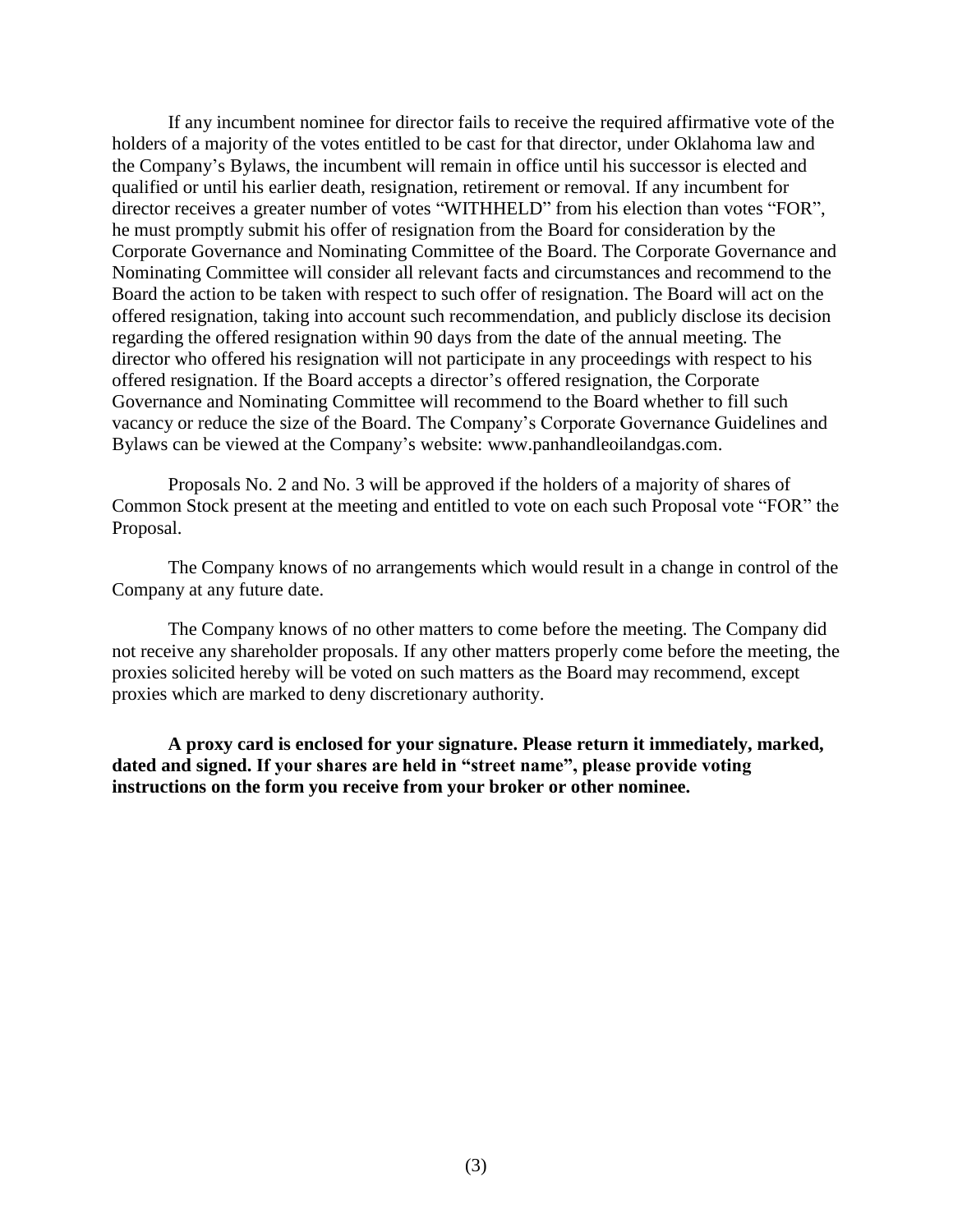# **Proposal No. 1 Election of Three Directors for Three-Year Terms Ending 2020**

<span id="page-5-0"></span>The current directors of the Company and their current Board Committee memberships are as follows:

| <b>Name</b>                    | Age | <b>Positions/Offices Presently</b><br><b>Held with the Company</b> | <b>Served As</b><br><b>Director Since</b> | <b>Present</b><br><b>Term Ends</b> |
|--------------------------------|-----|--------------------------------------------------------------------|-------------------------------------------|------------------------------------|
| Michael C. Coffman (1)         | 63  | Retired Director, President and Chief Executive                    | 2006                                      | N/A                                |
|                                |     | Officer effective December 31, 2016                                |                                           |                                    |
| Paul F. Blanchard, Jr. (1)     | 56. | Director, President and Chief Executive                            | 2017                                      | 2017                               |
|                                |     | Officer effective January 1, 2017                                  |                                           |                                    |
| Lee M. Canaan $(3)(5)$         | 60  | Director                                                           | 2015                                      | 2018                               |
| Robert O. Lorenz $(3)(4)$      | 70  | Lead Independent Director                                          | 2003                                      | 2019                               |
| Robert A. Reece $(2)(3)(5)$    | 72  | Director                                                           | 1986                                      | 2017                               |
| Robert E. Robotti (4)(5)       | 63  | Director                                                           | 2004                                      | 2019                               |
| Darryl G. Smette $(3)(4)$      | 69  | Director                                                           | 2010                                      | 2017                               |
| H. Grant Swartzwelder $(4)(5)$ | 53  | Director                                                           | 2002                                      | 2018                               |

(1) Michael C. Coffman retired from his position of President, Chief Executive Officer and Director effective December 31, 2016. The Board appointed Paul F. Blanchard, Jr., to succeed Mr. Coffman as President, Chief Executive Officer and Director effective January 1, 2017, and also nominated Mr. Blanchard to stand for election as a director at the 2017 annual meeting.

(2) Retiring from the Board effective the date of the 2017 annual meeting.

(3) Member of the Audit Committee.

(4) Member of the Compensation Committee.

(5) Member of the Corporate Governance and Nominating Committee.

Our Bylaws state the Board shall be comprised of not less than five members with the exact number determined by resolution of the Board. The Board has set the current size of the Board at seven members. The Board is divided into three classes. Under the classified Board, at each annual shareholders' meeting, the term of one class expires. Directors in each class ordinarily serve three year terms, or until the director's retirement or until his or her successor is elected and qualified.

The Board believes it is in the Company's best interest to continue to have a classified board structure, with three-year terms for its directors, due to the uniqueness of Company assets, strategies and the minimal amount of shares outstanding. Panhandle's ownership of perpetual fee mineral acres leads the Company to employ business strategies that are more long-term results oriented as compared to more traditional oil and gas exploration and production companies. This requires the Company's directors to have a long-term outlook and understanding rather than being focused on short-term results. This focus on long-term results has served the Company well, with demonstrated operating and financial results that have created value for our shareholders. Maintaining a consistent focus by a long-term oriented board is imperative and maintaining longer service for our board of directors is important in order to effectively execute the overall strategy of Panhandle.

Our Bylaws generally provide that a person may not stand for election or re-election as a director after attaining the age of 70. Therefore, Robert A. Reece has not been nominated for re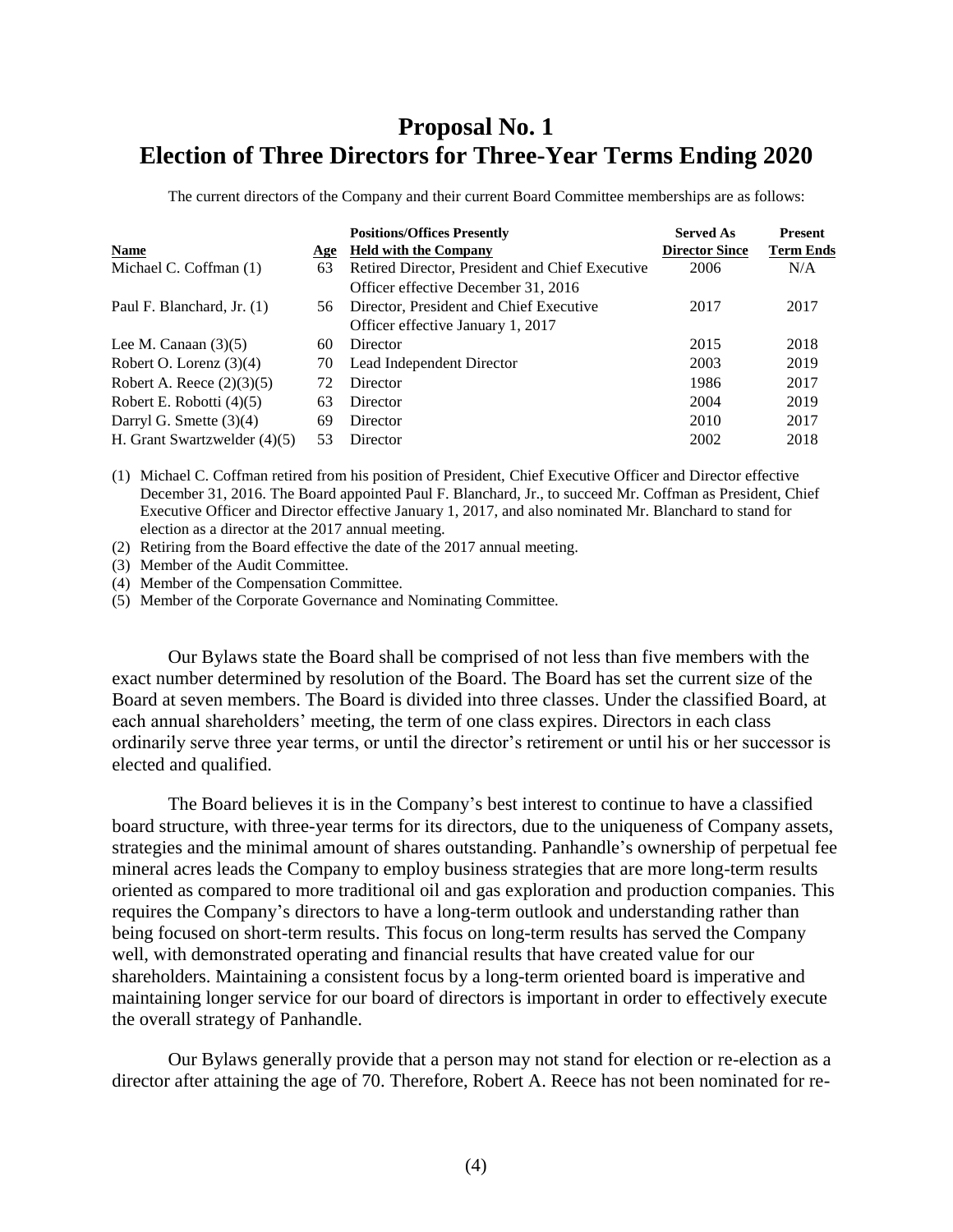election as a director and he will retire from the Board when his term expires at the 2017 annual meeting.

Nominees for the vacancies for the three-year terms ending in 2020 are Darryl G. Smette, Paul F. Blanchard, Jr., and Mark T. Behrman. Mr. Smette and Mr. Blanchard are currently directors. Mr. Behrman has never been a director of the Company.

These three nominees were recommended by the Corporate Governance and Nominating Committee and approved by the Board. The Board has no reason to believe that any nominee will be unable to serve as a director. However, if any nominee should be unable for any reason to accept nomination or election, it is the intention of the persons named in the enclosed proxy to vote those proxies for the election of such other person or persons as the Board may recommend.

# <span id="page-6-0"></span>**Nominees for Election to the Board of Directors for Three-Year Terms Ending in 2020**

Set forth below is information about the nominees standing for election at our 2017 Annual Meeting. The biographical information appearing below regarding the nominees for director has been furnished to us by the respective nominees.

Darryl G. Smette joined Devon Energy Corporation (oil and gas exploration, production and transportation) in 1986 and served as Executive Vice President of Marketing, Midstream and Supply Chain until August 2016, when he retired. Mr. Smette was a member of Devon's Capital Budget Committee and the senior management Executive Committee and as such was charged with developing and executing Devon's corporate strategy. Mr. Smette was also responsible for marketing, midstream operations and procurement and logistics of goods and services. Prior to joining Devon, Mr. Smette worked in the oil and gas industry for 16 years. Mr. Smette holds an MBA degree. He was elected to the Board in August 2010.

On January 11, 2017, Mr. Smette informed the Company that he would like to retire from the Board. The Company has begun a search for a successor to Mr. Smette; however, Mr. Smette has agreed to stand for re-election as a Director and to continue as a Director, chairman of the Compensation Committee and member of the Audit Committee until his successor is named.

Mr. Smette's qualifications to serve on the Board are his extensive operational experience in the oil and gas industry, including, exploration, production, distribution and marketing, and in developing and executing corporate business strategies for a large independent oil and gas company.

Paul F. Blanchard, Jr., was sole proprietor of a consulting petroleum engineering firm from 2007 to 2008, and served from 1997 to 2007 as Vice President, Mid-Continent Business Unit of Range Resources Corporation (oil and gas exploration and production). He joined the Company as Vice President and Chief Operating Officer in January 2009, was elected Senior Vice President and Chief Operating Officer in March 2010 and effective January 1, 2017, was elected President and Chief Executive Officer. Mr. Blanchard holds a Bachelor of Science degree in Petroleum Engineering.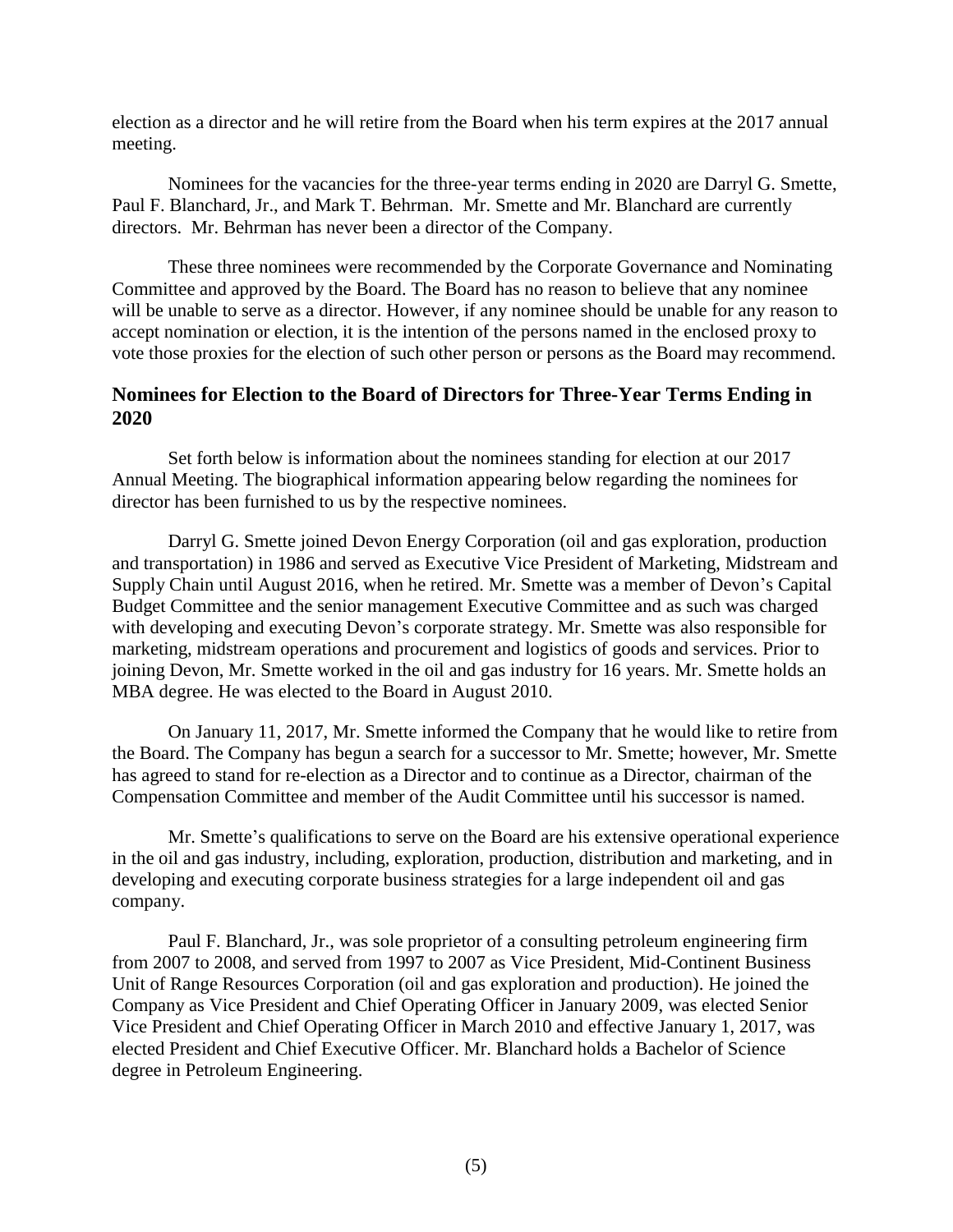Mr. Blanchard's qualifications to serve on the Board are his 18 years of executive management experience, along with his extensive oil and gas industry operational skills, which includes drilling, production, reservoir engineering and marketing experience.

Mark T. Behrman has been with LSB Industries, Inc. ("LSB"), Oklahoma City, (a diversified industrial company principally involved in the manufacture and sale of chemical products for the agricultural, mining and industrial markets) since 2014. Mr. Behrman joined LSB as the Senior Vice President of Corporate Development until June 2015 and has served as the Company's Executive Vice President – Chief Financial Officer since that time. Prior to LSB, Mr. Behrman was Managing Director, Head of Investment Banking and Head of the Industrial and Energy Practices of Sterne Agee, Inc., New York, NY, (a full service investment bank) from 2007 to 2014. Mr. Behrman has over 25 years of investment banking experience and started his career at Paine Webber, Inc. and Drexel Burnham Lambert, Inc.

Mr. Behrman was previously a Co-founder and Senior Managing Director of BlueStone Capital Partners, LP/Trade.com Global Markets, Inc., New York, NY, (a privately held full service investment bank); Founder and Director of BlueStone/AFA Private Equity Fund; Cofounder and Chief Operating/Chief Financial Officer of Berko Products, LLC, New York, NY, (a privately held television and independent film production company); and Managing Director of Quantum Value Management, Detroit, MI, (a North America focused investment firm providing capital and operational and financial expertise).

Mr. Behrman has served on the board of directors of the following publicly held companies: Noble International Ltd., Warren, MI, (a supplier to the automotive industry ) from 1998 to 2007, where he also served as Audit Committee Chairman from 1998 to 2003; Oakmont Acquisition Corporation, Bloomfield Hills, MI, (a special purpose acquisition corporation) from 2005 to 2007; and Robocom Systems International, Massapequa, NY, (a developer and marketer of advanced warehouse management software solutions) from 1998 to 2000. Mr. Behrman holds an MBA in Finance degree and a Bachelor of Science degree in Accounting, Minor in Finance.

Mr. Behrman's qualifications to serve on the Board include his extensive investment banking experience, his co-founding and management of several diverse businesses, his experience in accounting and finance and his previous experience as a director of several public companies.

**The Board of Directors Recommends Shareholders Vote "FOR" The Election of Darryl G. Smette, Paul F. Blanchard, Jr., and Mark T. Behrman as Directors**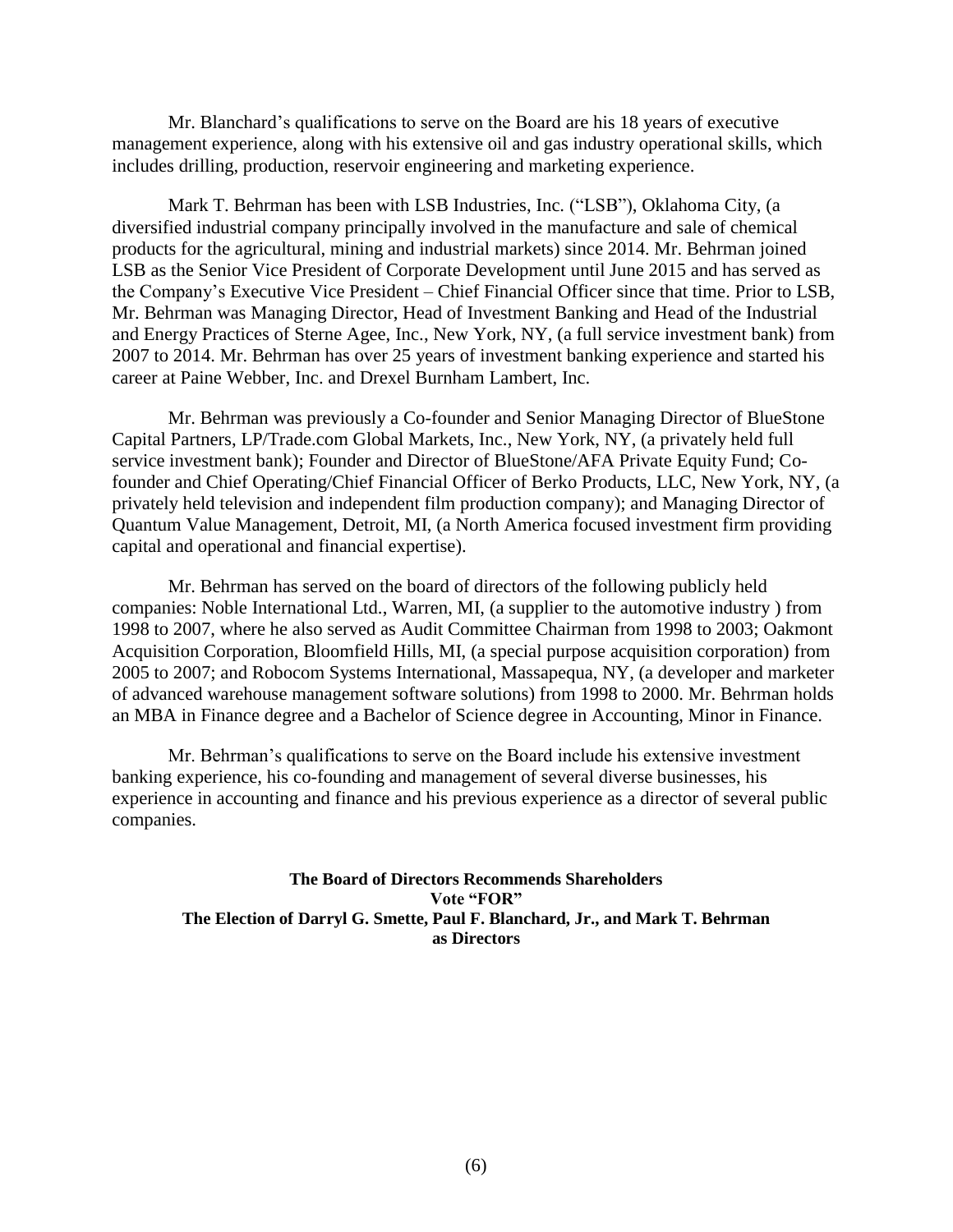# **Directors Whose Terms Continue Beyond the 2017 Annual Meeting and Who are Not Subject to Election this Year**

Set forth below is information about our continuing directors whose terms of office do not expire at the 2017 Annual Meeting. The biographical information appearing below regarding the continuing directors has been furnished to us by the respective directors.

#### <span id="page-8-0"></span>**Directors Whose Terms End in 2018**

Lee M. Canaan is the founder and portfolio manager of Braeburn Capital Partners, LLC, Bloomfield Hills, MI, (a private investment management firm). Ms. Canaan founded the firm in 2003. She has previously served as a director of Noble International Inc. (automotive supplies) from 2000 to 2004, Oakmont Acquisition Corporation (a special purpose acquisition corporation) from 2005 to 2007 and Equal Energy Ltd (oil and gas exploration and production) from 2013 until its sale in 2014. She has been a director of Rock Creek Pharmaceuticals, Inc. (a drug development company) since 2014. She holds a bachelor's degree in Geological Sciences, a master's degree in Geophysics, and an MBA degree. She is also a Chartered Financial Analyst. She was elected to the Board in 2015.

Ms. Canaan's qualifications to serve on the board include her corporate finance, capital markets and merger and acquisition experience, her scientific background in geology and geophysics, her oil and gas exploration knowledge of North American basins and her experience serving as a director of several public companies.

H. Grant Swartzwelder is president of PetroGrowth Advisors and PG Energy Holdings, LP, Irving, TX, (investment banking and venture capital) both of which he founded in 1998. Since 1998, he has founded and managed several private companies engaged in various aspects of the oil and gas service business. Prior to 1998, he was vice president of Principal Financial Securities, Inc., Dallas, TX (an investment-banking firm). He holds a Bachelor of Science degree in Petroleum Engineering and an MBA degree. He was elected to the Board in 2002.

Mr. Swartzwelder's qualifications to serve on the Board include his investment banking and venture capital experience, his founding and management of several oil and gas service businesses and his background in petroleum engineering.

### **Directors Whose Terms End in 2019**

Robert O. Lorenz is a former audit partner of Arthur Andersen LLP. He served as the managing partner of the Oklahoma City office beginning in 1994 and as the managing partner of the Oklahoma practice beginning in 2000. He retired from Arthur Andersen in 2002. Since 2005, Mr. Lorenz has been a director of OGE Energy Corp. (regulated electric utility and natural gas transportation), and was a director of Infinity Inc. (oil and gas exploration and development) from 2004 to 2009. He was elected to the Board in 2003.

Mr. Lorenz's qualifications to serve on the Board include over 30 years in public accounting, his expertise in the areas of finance and accounting, and his broad experience as a director of public companies engaged in the energy business.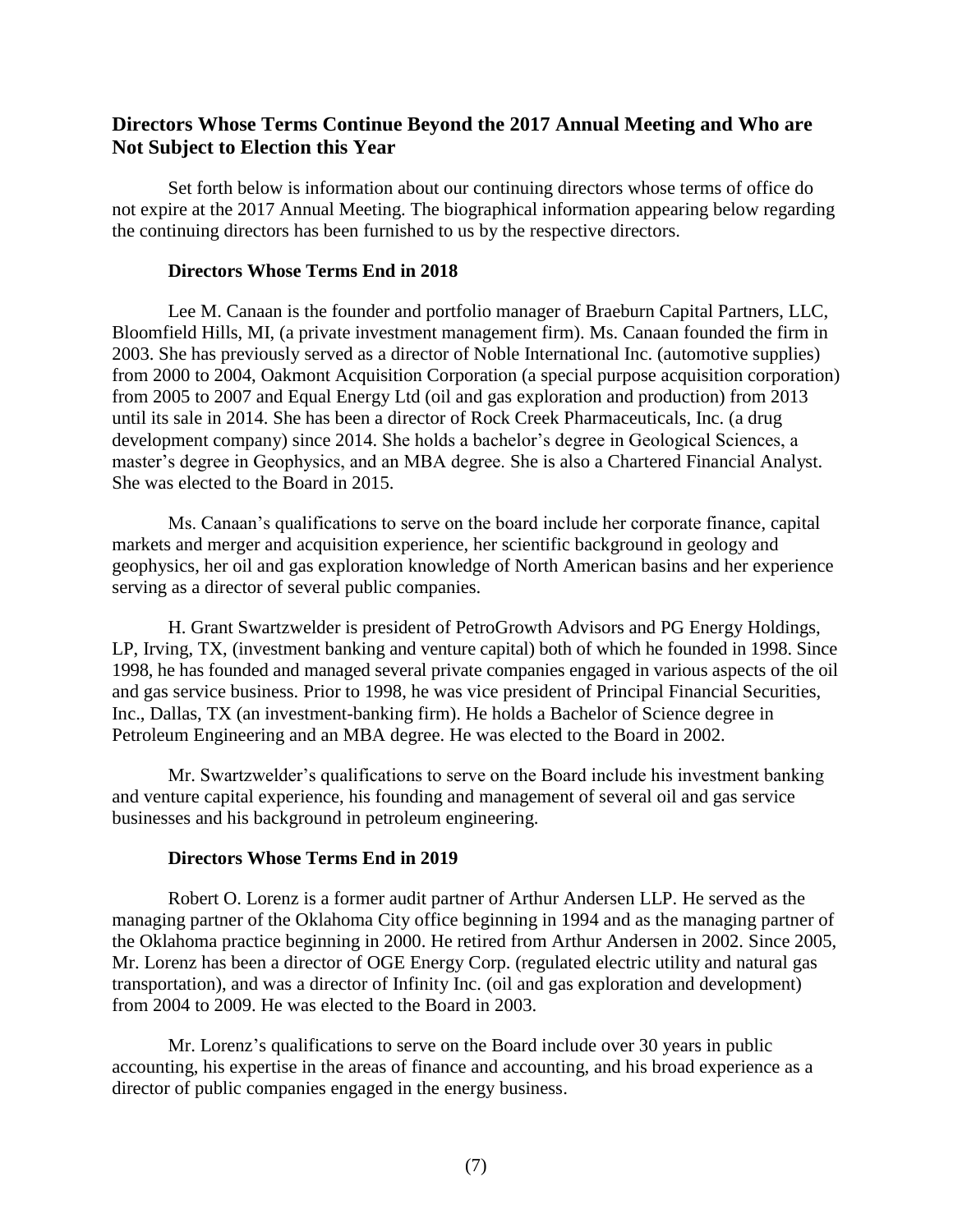Robert E. Robotti, since 1983, has been the president of Robotti & Company, LLC (a registered broker-dealer), president of Robotti & Company Advisors, LLC (a registered investment advisor), or their predecessors, and, since 1980, has been the managing member of Ravenswood Investment Company, LLC, which serves as the general partner of three investment partnerships, all located in New York, NY. Since 2007, Mr. Robotti has served as a portfolio manager and managing member of Robotti Global Fund, LLC, a global equity fund. Mr. Robotti holds an MBA degree and is a member of the New York Society of Security Analysts. He was elected to the Board in 2004.

Mr. Robotti's qualifications to serve on the Board include his extensive experience in the investment business as the owner of a registered broker-dealer and a registered investment advisor, as the manager of several investment partnerships and as a portfolio manager of a global equity fund.

### <span id="page-9-0"></span>**Stock Ownership of Directors, Nominees and Executive Officers**

The following table sets forth information with respect to the outstanding shares of Common Stock owned beneficially as of December 31, 2016, by each current director, nominee for director and named executive officers, individually and all directors and executive officers as a group.

|                                        | <b>Amount of Shares</b>          | <b>Percent of</b>   |
|----------------------------------------|----------------------------------|---------------------|
| <b>Name of Beneficial Owner</b>        | <b>Beneficially Owned</b> (3)(4) | <b>Common Stock</b> |
| Mark T. Behrman (nominee for director) | 100                              | *                   |
| Paul F. Blanchard, Jr. $(1)(2)(6)(7)$  | 228,893                          | 1.4%                |
| Lee M. Canaan $(1)(5)$                 | 6,457                            | *                   |
| Michael C. Coffman $(2)(6)(7)$         | 147,156                          | ∗                   |
| Robert O. Lorenz $(1)(5)$              | 15.058                           | *                   |
| Lonnie J. Lowry $(2)(6)$               | 22,627                           | *                   |
| Robert A. Reece $(1)(5)$               | 49,828                           | *                   |
| Robert E. Robotti $(1)(5)$             | 756,228                          | 4.5%                |
| Darryl G. Smette $(1)(5)$              | 10,395                           | $\ast$              |
| H. Grant Swartzwelder $(1)(5)$         | 16,202                           | *                   |
| Robb P. Winfield $(2)(6)$              | 24.534                           | *                   |
| All directors and executive officers   |                                  |                     |
| as a group (11 persons)                | 1,277,478                        | 7.7%                |

\* Less than 1% owned

(1) Director

(2) Executive Officer

(3) The number of shares shown includes shares that are individually or jointly owned, as well as shares over which the individual has either sole or shared investment or voting authority.

(4) The number of shares shown does not include future share amounts recorded to each non-employee director's account under the Directors' Deferred Compensation Plan. These future share amounts represent shares to be issued in the future and have no investment or voting authority. See "Compensation of Directors" - footnote (2) of table entitled "Non-Employee Directors Compensation For Fiscal 2016", on page 13 .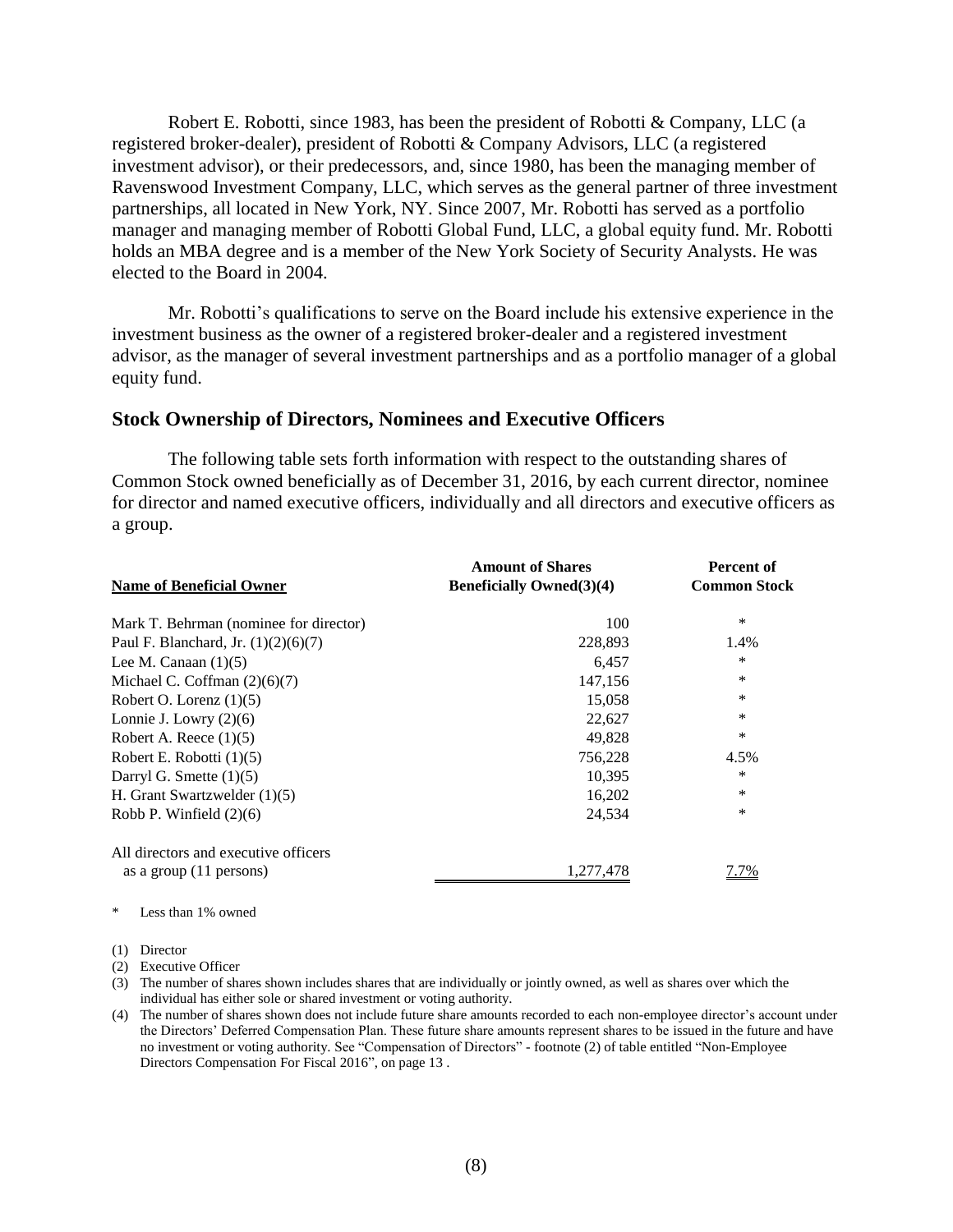- (5) The number of shares includes vested and unvested shares of restricted stock granted to non-employee directors under the Company's Amended 2010 Restricted Stock Plan.
- (6) The number of shares shown for Messrs. Coffman, Blanchard, Lowry and Winfield include unvested shares of restricted stock awarded under the Company's Amended 2010 Restricted Stock Plan and their shares in the Company's ESOP Plan, in each case over which they exercise voting authority.
- (7) Mr. Coffman retired from his position of President, Chief Executive Officer and Director effective December 31, 2016. The Board appointed Mr. Blanchard to succeed Mr. Coffman as President, Chief Executive Officer and Director effective January 1, 2017.

# <span id="page-10-0"></span>**Lead Independent Director**

Effective November 1, 2008, the Board named Robert O. Lorenz as Lead Independent Director and eliminated the position of Chairman of the Board. The Lead Independent Director determines the agenda and presides at all Board meetings and all executive sessions of nonemployee directors. The Board adopted a "Charter of Lead Independent Director" which can be viewed at the Company's website: www.panhandleoilandgas.com.

### <span id="page-10-1"></span>**Board Independence**

Our Board annually determines the independence of each director and nominees for election as a director based on a review of the information provided by the directors, nominees and executive officers. The Board makes these determinations under the New York Stock Exchange ("NYSE") Listed Company Manual's independence standards, applicable Securities and Exchange Commission ("SEC") rules and our Corporate Governance Guidelines which can be viewed at the Company's website: www.panhandleoilandgas.com. As a result of this evaluation, the Board affirmatively determined by resolution that all current directors named above are independent, except Michael C. Coffman, Director and President, Chief Executive Officer through December 31, 2016, and Paul F. Blanchard, Jr., Director and President, Chief Executive Officer effective January 1, 2017, who do not serve on any Board committee.

#### <span id="page-10-2"></span>**Meetings and Committees of the Board of Directors**

During the fiscal year ended September 30, 2016 ("fiscal 2016"), the Board held six meetings. At each meeting, a quorum of directors was present. The non-employee directors hold executive sessions at each Board meeting without management present. The Company expects all of its directors to attend each annual meeting. All directors attended the 2016 Annual Meeting.

During fiscal 2016, each director attended at least 75% of the meetings of the Board and each of the Board committees on which he or she served.

Each year, the Board and each of its committees conduct a formal evaluation of its performance. These evaluations address, among other matters, the qualifications and performance of individual directors, overall Board or committee dynamics, the quality of information received from management, the appropriateness of matters reviewed, and the quality of Board or committee deliberations. The results of these evaluations are discussed with the Chairs of the relevant committees, the lead independent director, or the full Board in executive session, as appropriate.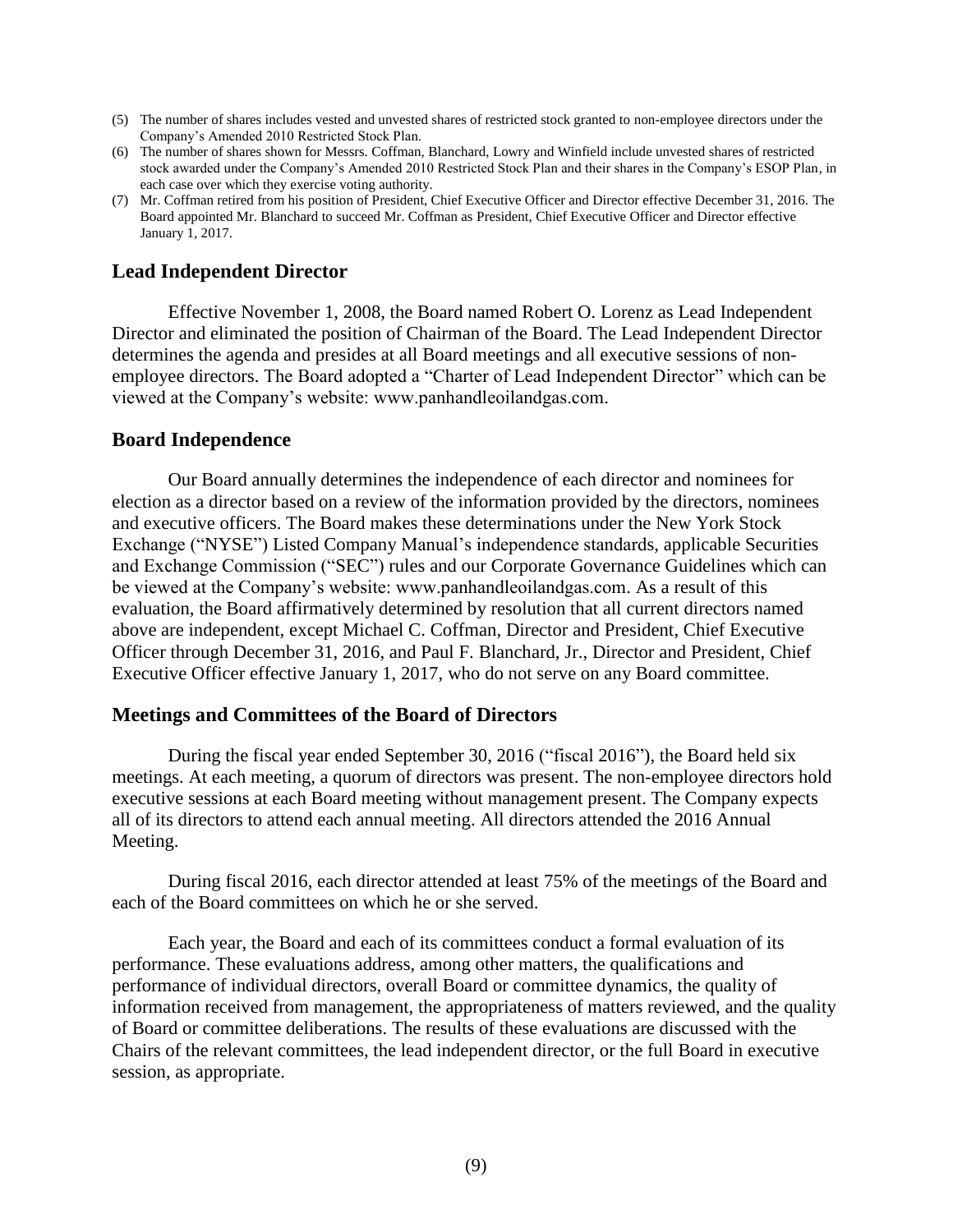The independent members of the Board are elected to various committees. The Board presently has three standing committees: Audit, Compensation, and Corporate Governance and Nominating. Each committee operates under a charter that has been approved by the Board, and the Chair of each committee reports to the Board on actions taken at each committee meeting.

The Audit Committee is comprised of Robert O. Lorenz, chair, Lee M. Canaan, Robert A. Reece and Darryl G. Smette. For information regarding the functions performed by the Audit Committee, its membership and the number of meetings held during fiscal 2016, see "Report of the Audit Committee" on page 15 below. The Board has determined that each member of the Audit Committee meets all applicable independence and financial literacy requirements of the Securities and Exchange Commission and of the New York Stock Exchange. Robert O. Lorenz has been determined by the Board to meet the "audit committee financial expert" requirements of the Securities and Exchange Commission. The Audit Committee Charter, which was most recently amended in December 2014, can be viewed at the Company's website: www.panhandleoilandgas.com.

The Compensation Committee is comprised of Darryl G. Smette, chair, Robert O. Lorenz, Robert E. Robotti and H. Grant Swartzwelder. Each member meets applicable independence requirements, including the enhanced independence standards of the NYSE, and qualifies as an "outside director" under Section 162(m) of the Internal Revenue Code and as a "Non-Employee Director" under SEC Rule 16b-3. The Committee met three times during fiscal 2016. The Committee reviews officer performance and recommends to the Board compensation amounts for executive officers and directors. See "Compensation Discussion and Analysis" on page 22 below. The Compensation Committee also oversees the administration of the Panhandle Oil and Gas Inc. Employee Stock Ownership and 401(k) Plan and Trust Agreement (the "ESOP Plan"). The Compensation Committee Charter (which was most recently amended in December 2016) can be viewed at the Company's website: www.panhandleoilandgas.com.

The Corporate Governance and Nominating Committee is comprised of Lee M. Canaan, chair, Robert A. Reece, Robert E. Robotti and H. Grant Swartzwelder. The Corporate Governance and Nominating Committee met three times during fiscal 2016. Functions of the Corporate Governance and Nominating Committee include: search for, identify and screen individuals qualified to become members of the Board; recommend to the Board when new members should be added to the Board; recommend to the Board individuals to fill vacant Board positions; recommend to the Board nominees for election as directors at the annual meeting; and recommend the committee structure of the Board and the directors who will serve as members and chairs of each committee. If a vacancy on the Board exists that will not be filled by an incumbent director, the Corporate Governance and Nominating Committee identifies prospective nominees primarily through business and industry contacts. At a minimum, in its assessment of potential Board candidates, the Corporate Governance and Nominating Committee will review each candidate's character, wisdom, acumen, business skills and experience, understanding of and involvement in the oil and gas industry, and availability to devote the time and effort necessary to fulfill his or her responsibilities. It is the policy of the Company to seek the most qualified candidates for Board membership without regard to race, gender, national origin, religion or disability. The Corporate Governance and Nominating Committee will consider nominees proposed by shareholders of the Company if the requirements set forth in the Company's Bylaws are satisfied. For more information, see "Shareholder Proposals" below.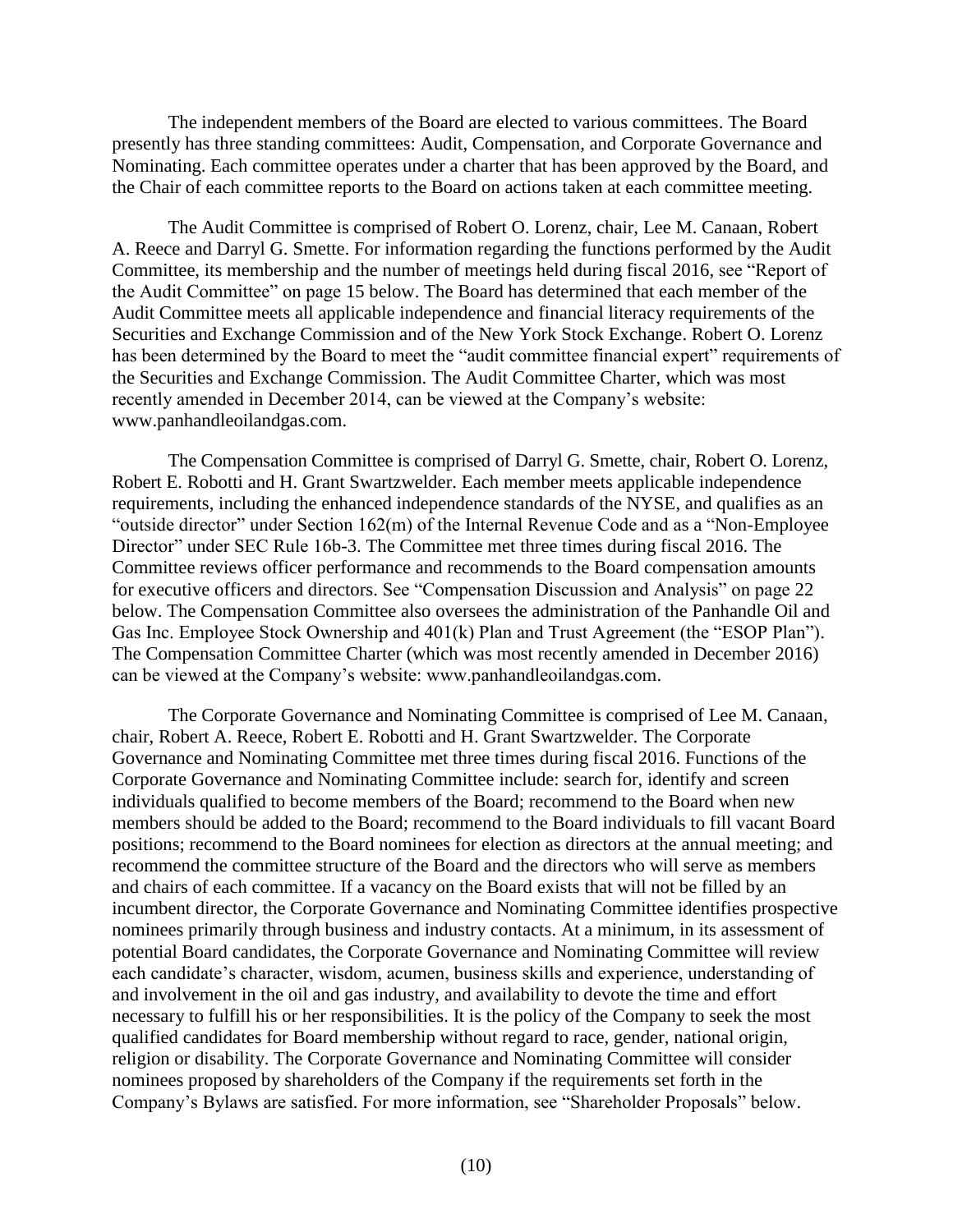Those nominations must include sufficient biographical information so that the Corporate Governance and Nominating Committee can appropriately assess the proposed nominee's background and qualifications. To propose a prospective nominee for the Corporate Governance and Nominating Committee's consideration, shareholders must submit the proposal in writing to Panhandle Oil and Gas Inc., Attention: Secretary, 5400 N. Grand Boulevard, Suite 300, Oklahoma City, OK 73112-5688. Any such submission must be accompanied by the written consent of the proposed nominee to being named as a nominee and to serve as a director, if elected. The Corporate Governance and Nominating Committee is responsible for overall corporate governance issues and compliance. The Corporate Governance and Nominating Committee reviews periodically the corporate governance policies and principles of the Company and oversees and evaluates compliance with the Company's Code of Ethics and Business Practices. This Code and the Corporate Governance and Nominating Committee Charter (which was most recently amended in December 2015) can be viewed at the Company's website: www.panhandleoilandgas.com.

# <span id="page-12-0"></span>**Board Role in Risk Oversight**

Management is responsible for day-to-day risk assessment and mitigation activities. The Board is responsible for risk oversight, focusing on the Company's overall risk management strategy, its degree of tolerance for risk and the steps management is taking to manage the Company's risk. This process is designed to provide to the Board timely visibility about the identification, assessment and management of critical risks. The Audit Committee assists the Board by annually reviewing and discussing with management this process and its functionality. The areas of critical risk include information technology, strategic, operational, compliance, environmental and financial risks. The Board, or the Audit Committee, receives this information through updates from the appropriate members of management to enable it to understand and monitor the Company's risk management process. Information brought to the attention of the Audit Committee is then shared as appropriate with the Board.

# <span id="page-12-1"></span>**Compensation of Directors**

The following outlines the compensation for the Company's non-employee directors for their services in all capacities in fiscal 2016.

The table below contains information with respect to fiscal 2016 compensation of nonemployee directors who served in such capacity at any time during fiscal 2016. The fiscal 2016 compensation of Michael C. Coffman, Chief Executive Officer through December 31, 2016, and Paul F. Blanchard, Jr., Chief Executive Officer effective January 1, 2017, is disclosed below in the caption "Executive Compensation – Summary Compensation Table". Currently, the Company's Deferred Compensation Plan for Non-Employee Directors (the "Directors' Deferred Compensation Plan") and the Company's Amended 2010 Restricted Stock Plan (the "Restricted Stock Plan") serve as the only equity incentive plans for its non-employee directors.

Annually, non-employee directors may elect to be included in the Directors' Deferred Compensation Plan. The Directors' Deferred Compensation Plan provides that each nonemployee director may individually elect to be credited with future unissued shares of Company Common Stock rather than cash for all or a portion of the annual retainers, Board meeting fees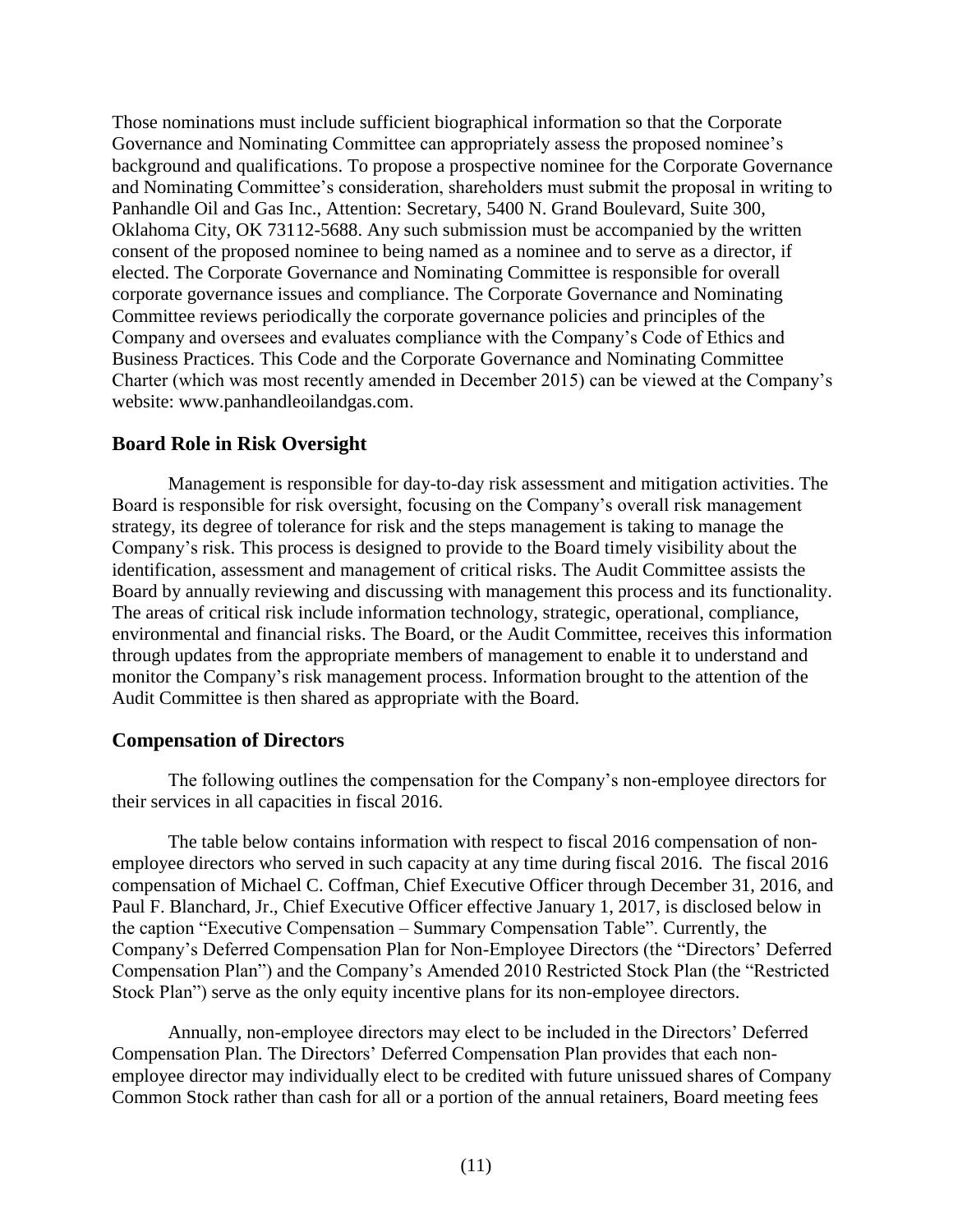and committee meeting fees otherwise payable to that director, and may elect to receive shares, if and when issued, over annual time periods up to ten years. These unissued shares are recorded to each director's deferred compensation account at the closing market price of the shares (i) on the dates of the Board and committee meetings, and (ii) on the payment dates of the annual retainers. Dividends are credited to each deferred account on the record date of each declared dividend. Only on a director's retirement, resignation, termination, death, or a change-in-control of the Company will the shares recorded for such director under the Directors' Deferred Compensation Plan be issued to the director. In the case of a change-in-control of the Company, all shares in the deferred accounts will be issued in a single lump sum to the appropriate directors at the closing of such change-in-control. The promise to issue such shares in the future is an unsecured obligation of the Company. All but one non-employee director participated in the Directors' Deferred Compensation Plan in fiscal 2016.

For fiscal 2016, non-employee directors received annual retainers of \$37,500, \$1,500 for attending each Board meeting, \$1,000 for attending each committee meeting and out-of-pocket travel expenses for attending all meetings. Any director who traveled over 50 miles to attend a Board or committee meeting received an additional \$500 for each meeting. During fiscal 2016, the Lead Independent Director and the chairs of the Audit, Compensation and Corporate Governance and Nominating Committees received additional annual retainers of \$15,000, \$10,000, \$6,000, and \$5,000, respectively. The annual retainers were paid in equal installments on December 31, 2015, and March 31, June 30 and September 30, 2016. This retainer and fee structure was guided by a study conducted by Longnecker & Associates, Houston, Texas ("Longnecker"), an independent compensation consultant retained by the Compensation Committee to review the Company's Board compensation levels.

For fiscal 2017, non-employee directors' compensation will remain the same as fiscal 2016: annual retainers of \$37,500, \$1,500 for attending each Board meeting, \$1,000 for attending each committee meeting and out-of-pocket travel expenses for attending all meetings. Any director who travels over 50 miles to attend a Board or committee meeting receives an additional \$500 for each meeting. In addition, the Lead Independent Director and the chairs of the Audit, Compensation and Corporate Governance and Nominating Committees will receive additional annual retainers of \$15,000, \$10,000, \$6,000 and \$5,000, respectively. These annual retainers are to be paid in equal installments on December 31, 2016, March 31, June 30 and September 30, 2017.

Any director who participates in a board meeting or committee meeting by conference telephone or other communications equipment receives only one-half of the fee paid for attendance in person at these meetings.

Based in part on a recommendation from Longnecker, an amendment to the Restricted Stock Plan was approved by the shareholders at the 2014 Annual Meeting, providing that all independent directors are eligible to participate in the Restricted Stock Plan. The initial grant of restricted stock to each director was valued at \$35,000, vesting throughout calendar 2014. On March 4, 2015, each director was granted restricted stock valued at \$35,000, vesting quarterly throughout calendar 2015. On December 9, 2015, the Board approved restricted stock awards to each director valued at \$35,000, vesting quarterly throughout calendar 2016. At its December 9, 2016, meeting, the Board approved restricted stock awards with a grant date of December 31,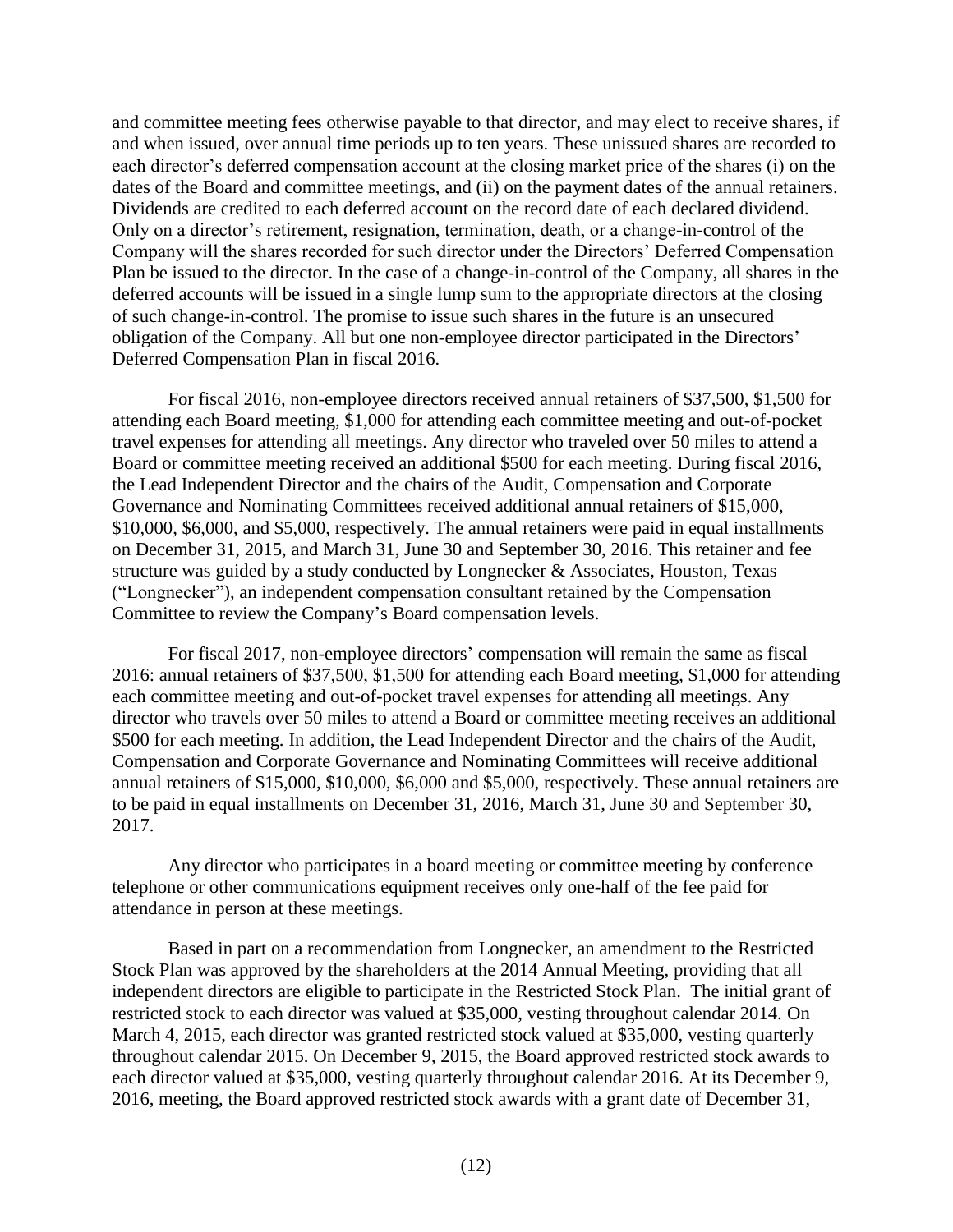2016, to each director in the amount of \$35,000 which will vest quarterly throughout calendar 2017.

| <b>Name</b>           | Fees Paid in Cash or Deferred $(1)(2)$ All Other Compensation $(3)(4)$ |          | <b>Total</b> |
|-----------------------|------------------------------------------------------------------------|----------|--------------|
| Lee M. Canaan         | \$64,000                                                               | \$35,140 | \$99,140     |
| Robert O. Lorenz      | \$78,500                                                               | \$44,509 | \$123,009    |
| Robert A. Reece       | \$51,750                                                               | \$49,820 | \$101,570    |
| Robert E. Robotti     | \$56,250                                                               | \$41,342 | \$97,592     |
| Darryl G. Smette      | \$59,500                                                               | \$37,307 | \$96,807     |
| H. Grant Swartzwelder | \$56,250                                                               | \$43,358 | \$99,608     |

#### **Non-Employee Directors Compensation For Fiscal 2016**

(1) All but one director deferred 100% of their retainers and fees under the Directors' Deferred Compensation Plan.

(2) At the end of fiscal 2016, the following future share amounts had been recorded to each director's account under the Directors' Deferred Compensation Plan: Canaan– 2,679; Lorenz– 62,442; Reece– 94,887; Robotti– 41,632; Smette– 14,504; and Swartzwelder– 54,307.

- (3) Includes dividends accrued under the Directors' Deferred Compensation Plan. Under the Plan, dividends paid on the Common Stock are recorded to each Director's account under the Plan on the record date of the dividend in the form of unissued shares. The amount recorded is based on the number of future unissued shares in each Director's account and the closing market price of the Company Stock on each dividend record date. These future share amounts have no voting authority and the Directors have no investment authority with respect thereto.
- (4) Includes \$35,000 for each non-employee director as a result of restricted stock awards in December 2015. In accordance with applicable accounting standards, this amount represents the grant date fair value of the award on the award date.

## <span id="page-14-0"></span>**Share Ownership Guidelines for Directors**

The Bylaws of the Company require non-employee directors to own shares of the Company's Common Stock in order to be a Board member. To further align the interests of the Directors with the Company's shareholders, each Director is expected to own that number of shares at the end of their third year of Board service which equals, on a cost basis, the aggregate amount of the three prior years' annual Board retainers and meeting fees for the five regularly scheduled Board meetings held each year during such three year period. Future unissued shares that have been recorded to the directors' accounts under the Directors' Deferred Compensation Plan may be used to satisfy this share ownership requirement.

## <span id="page-14-1"></span>**Related Person Transactions**

The Company has entered into indemnification agreements with each of its directors and executive officers.

Except as detailed below, none of the organizations described above in the business experiences of the Company's directors, nominees for election to the Board and officers are parents, subsidiaries or affiliates of the Company, or do business with the Company. The Company for many years, in the ordinary course of its business, has participated on industry terms through its mineral acreage ownership in the drilling and completion of oil and gas wells in which Devon Energy Corporation serves as the operator. Darryl G. Smette retired as an Executive Vice President of Devon in August 2016.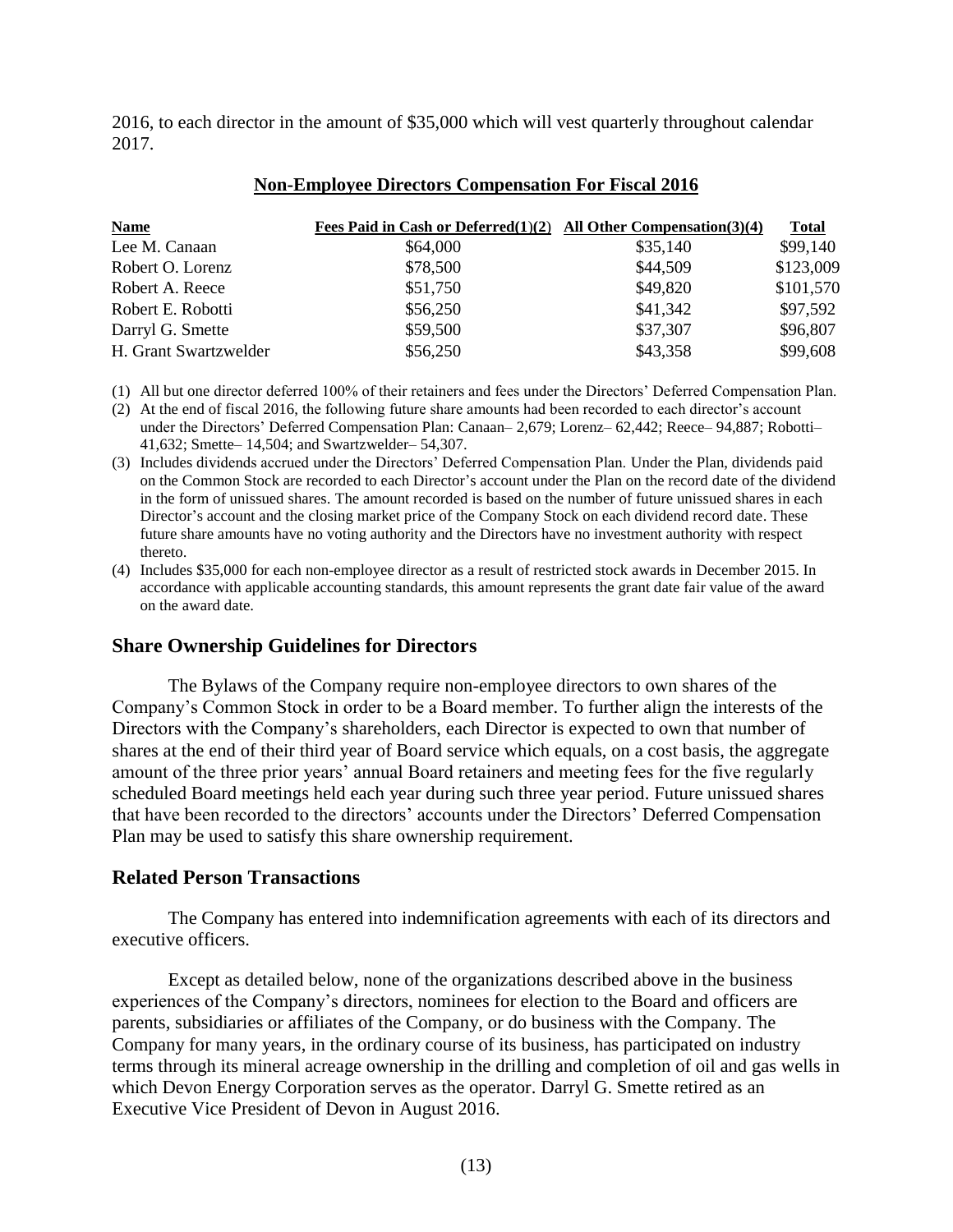None of the non-employee directors have ever been an officer or employee of the Company.

We review all transactions and relationships in which the Company and any of our directors, nominees for director, executive officers or any of their immediate family members may be participants, so as to determine whether any of these individuals have a direct or indirect material interest in any such transaction. We have developed and implemented processes and controls to obtain information from the directors and executive officers about related person transactions, and for then determining, based on the facts and circumstances, whether a related person has a direct or indirect material interest in any such transaction. Transactions that are determined to be directly or indirectly material to a related person are disclosed in our proxy statement as required by SEC rules.

Pursuant to these processes, all directors and executive officers annually complete, sign and submit a directors' and officers' questionnaire that is designed to identify related persons and any transactions and both actual and potential conflicts of interest. We also make appropriate inquiries as to the nature and extent of business that the Company may conduct with other companies for whom any of our directors or executive officers also serve as directors or executive officers. Under the Company's Code of Ethics & Business Practices, if an actual or potential conflict of interest affects an executive officer or a director, he or she is to immediately disclose all the relevant facts and circumstances to the Company's President or the Corporate Governance and Nominating Committee, as appropriate. If the Corporate Governance and Nominating Committee determines that there is a conflict, it will refer the matter to the Board, which will review the matter to make a final determination as to whether a conflict exists, and, if so, how the conflict should be resolved. In addition, the Audit Committee reviews all reports and disclosures of actual and potential related person transactions.

# <span id="page-15-0"></span>**Compensation Committee Interlocks and Insider Participation**

The functions and members of the Compensation Committee are set forth above under "Proposal No. 1 – Meetings and Committees of the Board of Directors." All Committee members are independent under the enhanced independence standards of the NYSE for compensation committee members of NYSE listed companies.

# <span id="page-15-1"></span>**Codes of Ethics**

The Board has adopted a Code of Ethics & Business Practices applicable to all directors, officers and employees of the Company. Each director, officer and employee annually submits a signed statement that he or she is in compliance with the Company's Code of Ethics & Business Practices. In addition, the Board has adopted a Code of Ethics for Senior Financial Officers. The Company's Chief Executive Officer and Chief Financial Officer are required to sign this Code and will be held to the standards outlined in the Code. Copies of both Codes are available at the Company's website: www.panhandleoilandgas.com.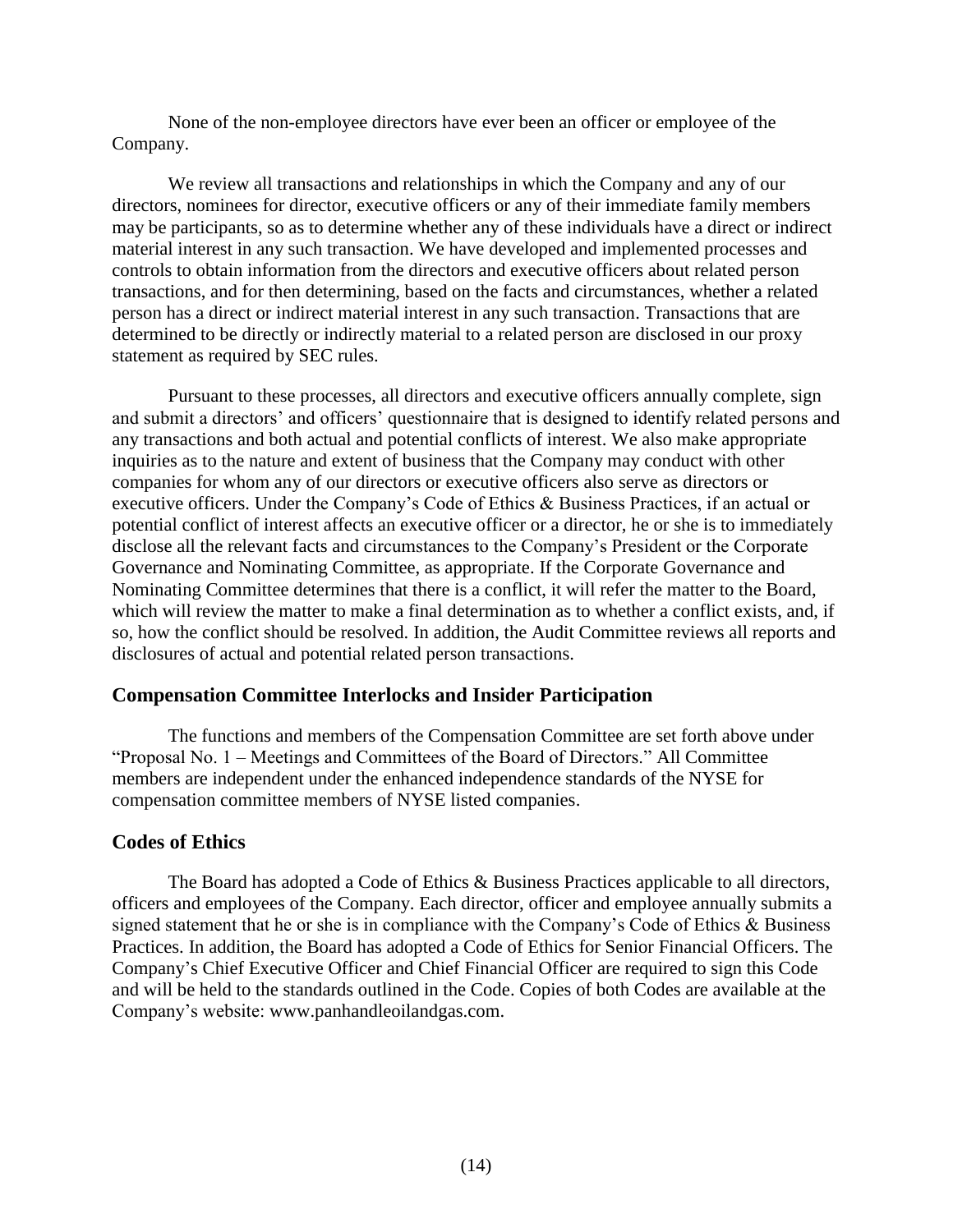## <span id="page-16-0"></span>**Communications with the Board of Directors**

The Company provides a process for shareholders and other interested parties to send communications to its Board. Shareholders or other interested parties who wish to contact the Lead Independent Director, the non-employee directors as a group, or any of its individual members may do so by writing: Board of Directors, Panhandle Oil and Gas Inc., 5400 N. Grand Boulevard, Suite 300, Oklahoma City, OK 73112-5688. Correspondence directed to any individual Board member is referred, unopened, to that member. Correspondence not directed to a particular Board member is referred, unopened, to the Lead Independent Director.

# <span id="page-16-1"></span>**Proposal No. 2 Ratification of Selection of Independent Registered Public Accounting Firm**

The Audit Committee has directed the Company to submit the selection of Ernst & Young LLP as the Company's independent registered public accounting firm for fiscal 2017 for ratification by the shareholders at the meeting. Neither the Company's Bylaws nor other governing documents or law require shareholder ratification of the selection of Ernst & Young LLP as the Company's independent registered public accounting firm. However, the Audit Committee is submitting the selection of Ernst & Young LLP to the shareholders for ratification as a matter of good corporate practice. If the shareholders fail to ratify the selection, the Audit Committee will reconsider whether or not to retain that firm. Even if the selection is ratified, the Audit Committee may, at its discretion, direct the appointment of a different independent registered public accounting firm at any time during fiscal 2017 if it determines that such a change would be in the best interests of the Company and its shareholders.

A representative of Ernst & Young LLP is expected to attend the annual meeting, will have the opportunity to make a statement if he or she so desires, and will be available to respond to appropriate questions from shareholders.

The Audit Committee has selected Ernst & Young LLP to conduct quarterly reviews for the first three fiscal quarters of fiscal 2017.

## <span id="page-16-2"></span>**Report of the Audit Committee**

The Audit Committee is currently comprised of four independent directors: Robert O. Lorenz, chair, Lee M. Canaan, Robert A. Reece and Darryl G. Smette. Four Audit Committee meetings were held during fiscal 2016. The Board has determined that all committee members are independent and financially literate as defined by NYSE listing standards and SEC regulations and that Mr. Lorenz is an "audit committee financial expert" as defined by applicable SEC regulations. For purposes of complying with NYSE rules, the Board has determined that none of the Committee members currently serve on the audit committees of more than three public companies.

The Audit Committee Charter was last amended in December 2014. A copy of the amended Charter can be viewed at the Company's website: www.panhandleoilandgas.com.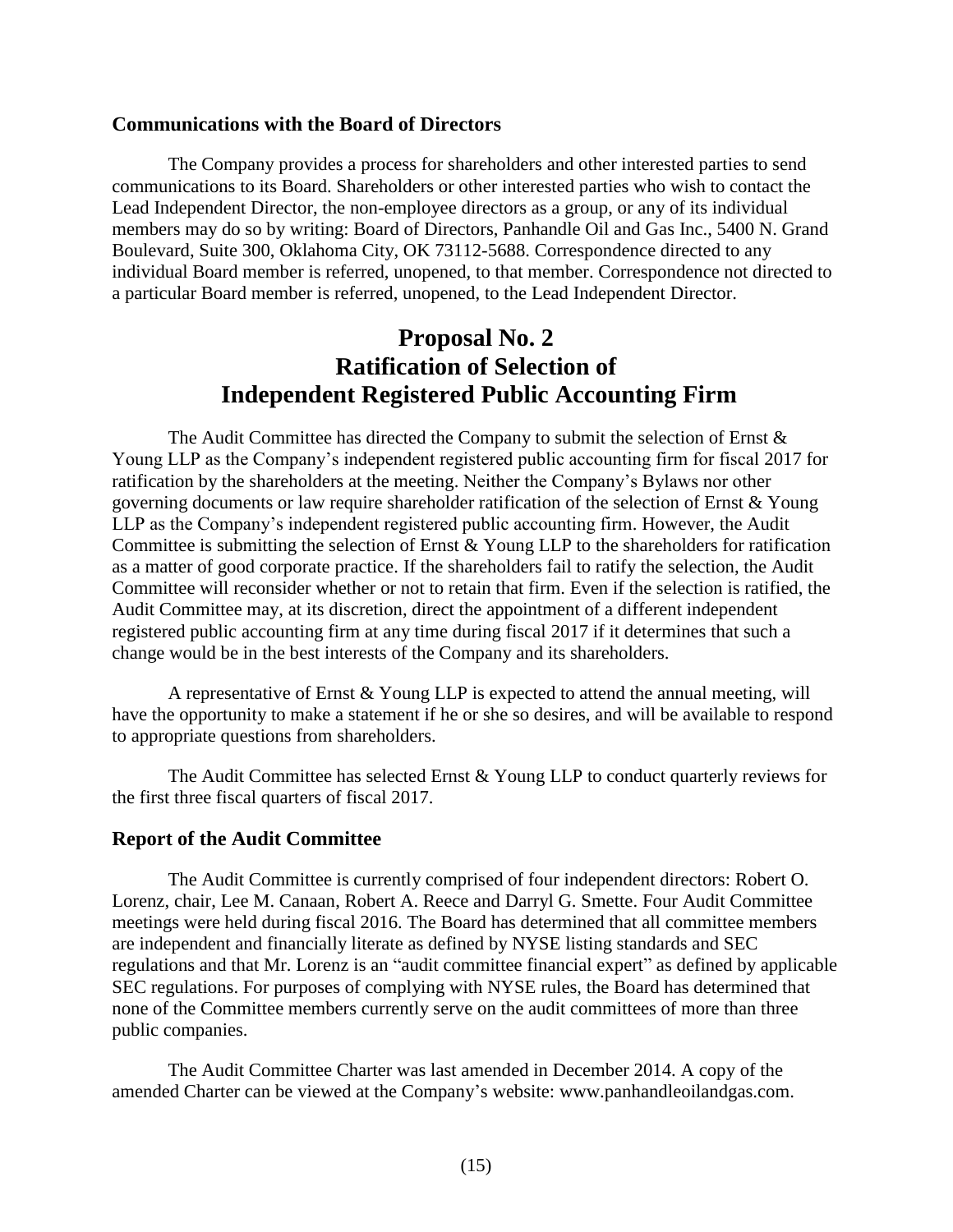The Audit Committee's primary responsibility is to oversee the Company's financial reporting process on behalf of the Board and report the results of its activities to the Board. Management has the primary responsibility for the financial statements and the reporting process, including internal control over financial reporting.

*Disclosure Controls and Procedures*. Management has established and maintains a system of disclosure controls and procedures designed to provide reasonable assurance that information required to be disclosed by the Company in the reports filed or submitted under the Securities Exchange Act of 1934, as amended, is recorded, processed, summarized and reported within the time periods specified in the SEC's rules and forms, and includes controls and procedures designed to provide reasonable assurance that information required to be disclosed by the Company in those reports is accumulated and communicated to management, including the Chief Executive Officer and the Chief Financial Officer, as appropriate, to allow timely decisions regarding required disclosure. As of September 30, 2016, management conducted an evaluation of disclosure controls and procedures. Based on this evaluation, the Chief Executive Officer and Chief Financial Officer concluded that the Company's disclosure controls and procedures are effective to provide reasonable assurance that the information required to be disclosed in the reports filed or submitted under the Securities and Exchange Act of 1934 is recorded, processed, summarized and reported within the time periods specified in the SEC's rules and forms. The Audit Committee discussed with management and Ernst & Young LLP, the Company's independent registered public accounting firm ("independent accountants"), the quality and adequacy of the Company's disclosure controls and procedures.

*Internal Controls.* Management has also established and maintains a system of internal controls over financial reporting as defined in Rule 13a-15(f) of the Securities Exchange Act of 1934. These internal controls are designed to provide reasonable assurance that the reported financial information is presented fairly, that disclosures are adequate and that the judgments inherent in the preparation of financial statements are reasonable. Management conducted an evaluation of the effectiveness of the Company's internal control over financial reporting based on the framework set forth in *Internal Control – Integrated Framework* (as updated in 2013) issued by the Committee of Sponsoring Organizations of the Treadway Commission. Based on management's evaluation under the framework in *Internal Control – Integrated Framework*, management concluded that the Company's internal control over financial reporting was effective as of September 30, 2016, as discussed in more detail in Management's Report on Internal Control Over Financial Reporting, which was included in our Annual Report on Form 10-K for the year ended September 30, 2016, filed with the SEC on December 12, 2016. The effectiveness of the Company's internal control over financial reporting as of September 30, 2016, has been audited by Ernst & Young LLP, as stated in its attestation report, which was included in our Annual Report on Form 10-K for the year ended September 30, 2016. The Audit Committee reviewed and discussed with management and Ernst & Young LLP the Company's system of internal control over financial reporting in compliance with Section 404 of the Sarbanes-Oxley Act of 2002.

*Discussions with Management and Independent Accountants*. In fulfilling its responsibilities, the Committee reviewed with management the audited financial statements included in the Company's Annual Report on Form 10-K for fiscal 2016, including a discussion of the quality, not just the acceptability, of the accounting principles, the reasonableness of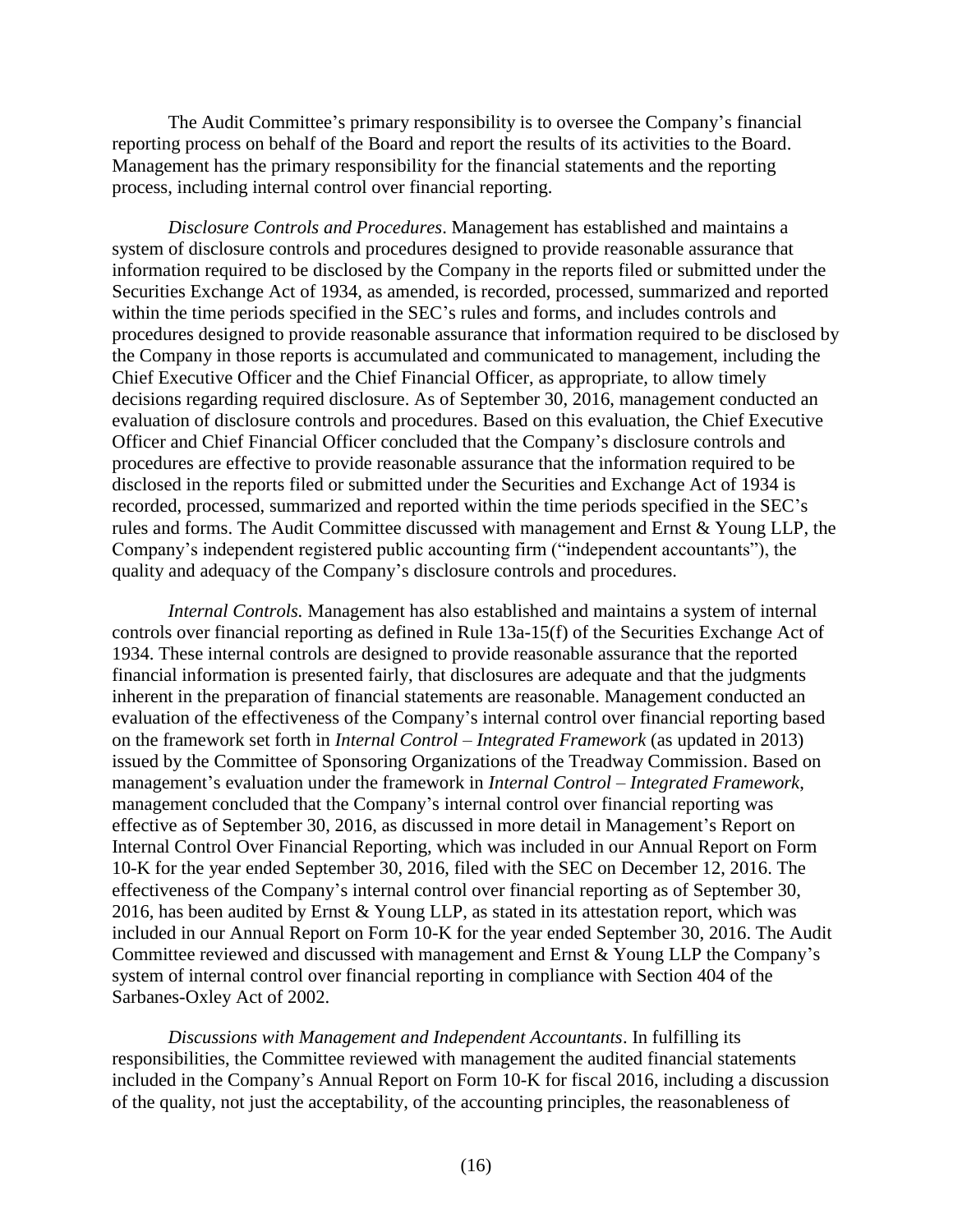significant judgments and the clarity of disclosures in the financial statements. The Audit Committee also reviewed the audited financial statements with Ernst & Young LLP, which is responsible for expressing an opinion on the conformity of those financial statements with the standards of the Public Company Accounting Oversight Board and its judgment as to the quality, not just the acceptability, of the Company's accounting principles. The Audit Committee discussed with the independent accountants such matters required under the standards of the Public Company Accounting Oversight Board and the SEC. In addition, the Audit Committee discussed with the independent accountants its independence from management and the Company, including matters in the written disclosures and letter received from the independent accountants as required by Public Company Accounting Oversight Board Rule 3526 (Communications with Audit Committee Concerning Independence). The Audit Committee met with the independent accountants, with and without management present, to discuss the overall scope and plans for their audit, the results of their examinations, their evaluations of the Company's internal control over financial reporting and the overall quality of the Company's financial reporting.

The Audit Committee also met with the independent accountants and management after the end of each of the first three 2016 fiscal quarters. At these meetings, the independent accountants' review of quarterly results was presented and discussed and discussions were also held with management concerning these results.

In reliance on the reviews and discussions referred to above, the Audit Committee recommended to the Board (and the Board approved) that the audited financial statements be included in our Annual Report on Form 10-K for fiscal 2016 for filing with the Securities and Exchange Commission (which was filed on December 12, 2016).

> Audit Committee Robert O. Lorenz – Chair Lee M. Canaan Robert A. Reece Darryl G. Smette

#### <span id="page-18-0"></span>**Independent Accountants' Fees and Services**

The following sets forth fees billed for audit and other services provided by Ernst  $\&$ Young LLP for the fiscal years ended September 30, 2016, and September 30, 2015:

| <b>Fee Category</b>       | <b>Fiscal 2016 Fees</b> | <b>Fiscal 2015 Fees</b>  |  |         |
|---------------------------|-------------------------|--------------------------|--|---------|
| Audit Fees (1)            |                         | 396,200                  |  | 374.600 |
| <b>Audit-Related Fees</b> | S                       | $\overline{\phantom{a}}$ |  |         |
| Tax Fees                  | \$.                     | $\overline{\phantom{a}}$ |  |         |
| All Other Fees            | S                       | $\overline{\phantom{a}}$ |  |         |

(1) Includes fees for audit of annual financial statements, reviews of the related quarterly financial statements and internal control audits required by Section 404 of the Sarbanes-Oxley Act.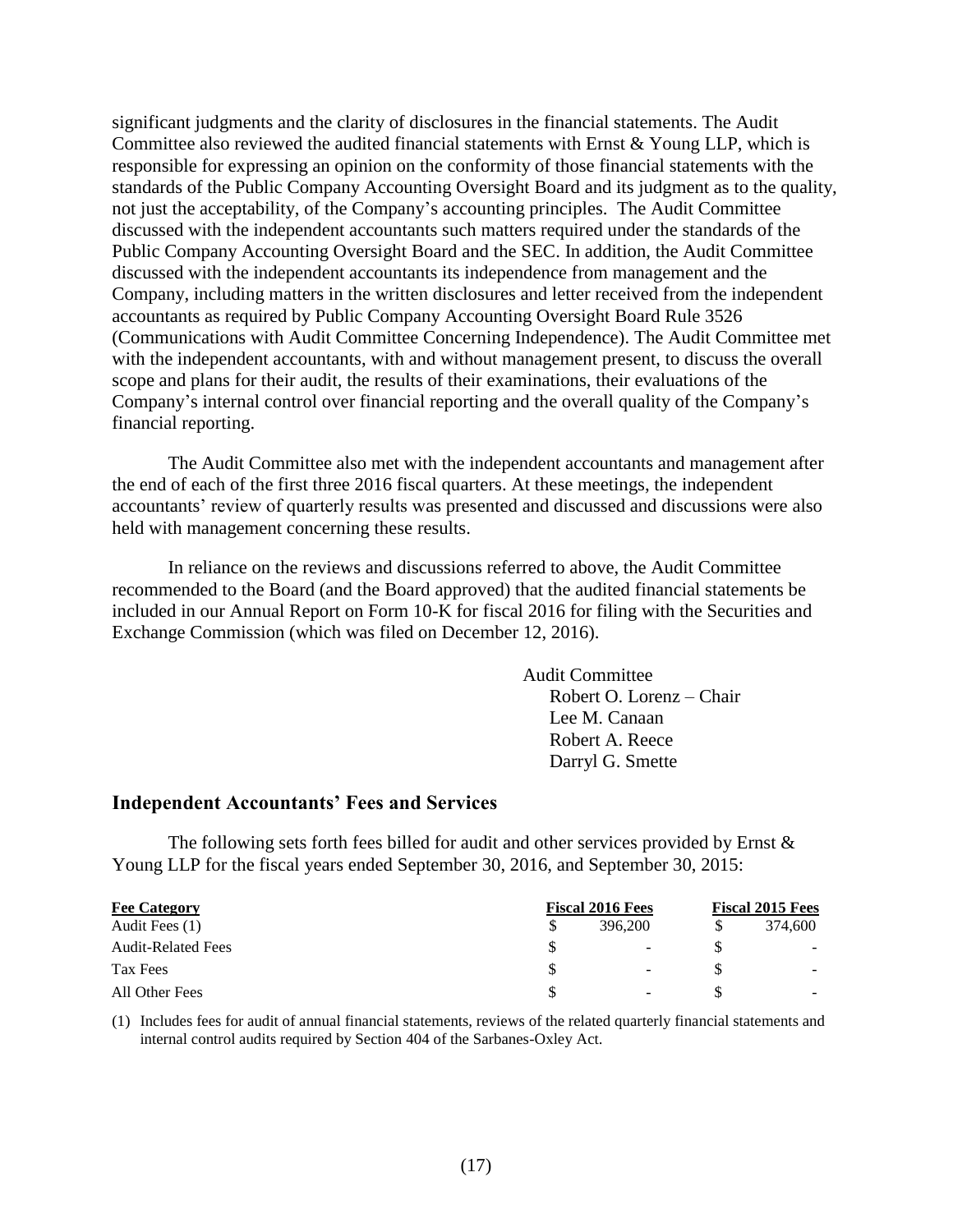All services rendered by Ernst & Young LLP were permissible under applicable laws and regulations and were pre-approved by the Audit Committee. The Audit Committee's preapproval policy is set forth in the Audit Committee Charter which can be viewed at the Company's website: www.panhandleoilandgas.com.

To ratify the selection of Ernst & Young LLP, a majority of the votes entitled to be cast on Proposal No. 2 must vote "FOR" ratification. Abstentions will have the effect of a vote "AGAINST" ratification.

### <span id="page-19-0"></span>**The Board of Directors Recommends Shareholders Vote "FOR" Ratification of Selection of Independent Registered Public Accounting Firm**

# **Proposal No. 3 Advisory Vote on Executive Compensation**

The Securities Exchange Act of 1934 requires that we include in our proxy statements a non-binding vote on our executive compensation (commonly referred to as "Say-On-Pay"). At the 2014 Annual Meeting, the Board recommended, and the shareholders approved, that the Sayon-Pay vote should occur every year. Accordingly, we include a non-binding vote on our executive compensation as described in this Proxy Statement.

The first vote was taken in 2011, and 94% of the shares voted were cast in support of the Company's executive compensation program. In 2015, 97% of the shares voted were cast in support of the program, and in 2016, 97% of the shares voted were cast in support of the program. We encourage shareholders to review the discussion on executive compensation contained in this Proxy Statement, the Compensation Discussion and Analysis section below on pages 22 to 31 and the Executive Compensation section on pages 32 to 38. The Company's consistent value creation over time is attributable to a rigorously applied management process implemented over the years by successive teams of talented and committed executives. The Company's executive compensation underpins and reinforces this process and the performance it generates. We believe our compensation program strikes the appropriate balance between utilizing fair and responsible pay practices and effectively incentivizing our executives to dedicate themselves fully to value creation for our shareholders.

The Board strongly endorses the Company's executive compensation program and recommends that the shareholders vote in favor of the following resolution:

RESOLVED, that the shareholders approve on an advisory basis the compensation of the Company's named executive officers as described in the Company's Proxy Statement for the 2017 Annual Meeting of Shareholders under "Compensation Discussion and Analysis" and "Executive Compensation" and the other related tabular and narrative disclosures contained in this Proxy Statement.

Because the vote is advisory, it will not be binding upon the Board or the Compensation Committee, and neither the Board nor the Compensation Committee will be required to take any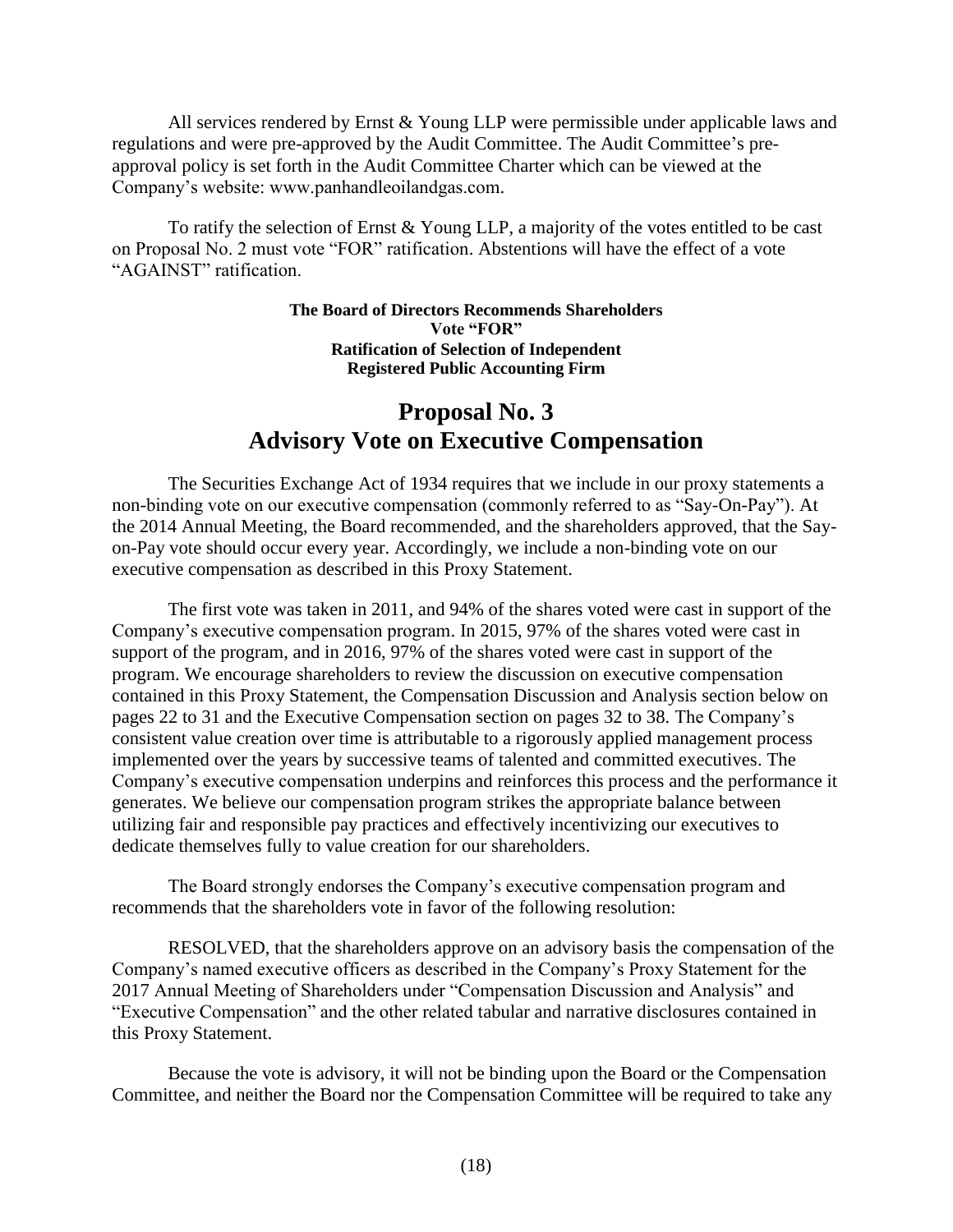action as a result of the outcome of the vote on this Proposal. The Compensation Committee will carefully consider the outcome of the vote when considering future executive compensation arrangements.

To approve the foregoing resolution, a majority of the votes entitled to be cast on Proposal No. 3 must vote "FOR" approval. Abstentions will have the effect of a vote "AGAINST" approval.

### <span id="page-20-0"></span>**The Board of Directors Recommends a Vote "FOR" Approval of the Company's Executive Compensation**

# **Executive Compensation Overview**

For fiscal 2016, Panhandle's executive compensation program was generally unchanged from fiscal 2015. The program is designed to reward the Company's leadership team for operating and financial results for the year and for adding to and building per share value for our shareholders, measured on both yearly and long-term horizons. We believe our current program's performance metrics are the correct measures to align shareholder interests and executive interests to Company performance over the short-, medium- and long-term horizons. Because of the unique assets and operating strategies of the Company, we believe it is imperative that its management team be engaged in and manage the Company based on a longer-term horizon than the typical oil and gas exploration and production company. Accordingly, our compensation programs and performance metric measurements are structured to achieve that purpose.

# **Summary of Current Compensation Program**

- <span id="page-20-1"></span> Yearly base salaries of our executives are based on Company and individual results, overall responsibilities of each officer, expertise required in execution of the position and comparable peer company ranges,
- Yearly cash bonus payments are based on achievement of Company operational performance metrics and subjective job responsibility performance goals of each officer,
- Yearly Long-Term Incentive (LTI) restricted equity based compensation is used to motivate achievement of long-range goals of the Company and to reward individual achievement performance over longer-term horizons, and
- Yearly LTI ultimate realization is based on employment longevity (25%) and growth in the per share market price (75%) of the Common Stock over the vesting period of the restricted stock grants.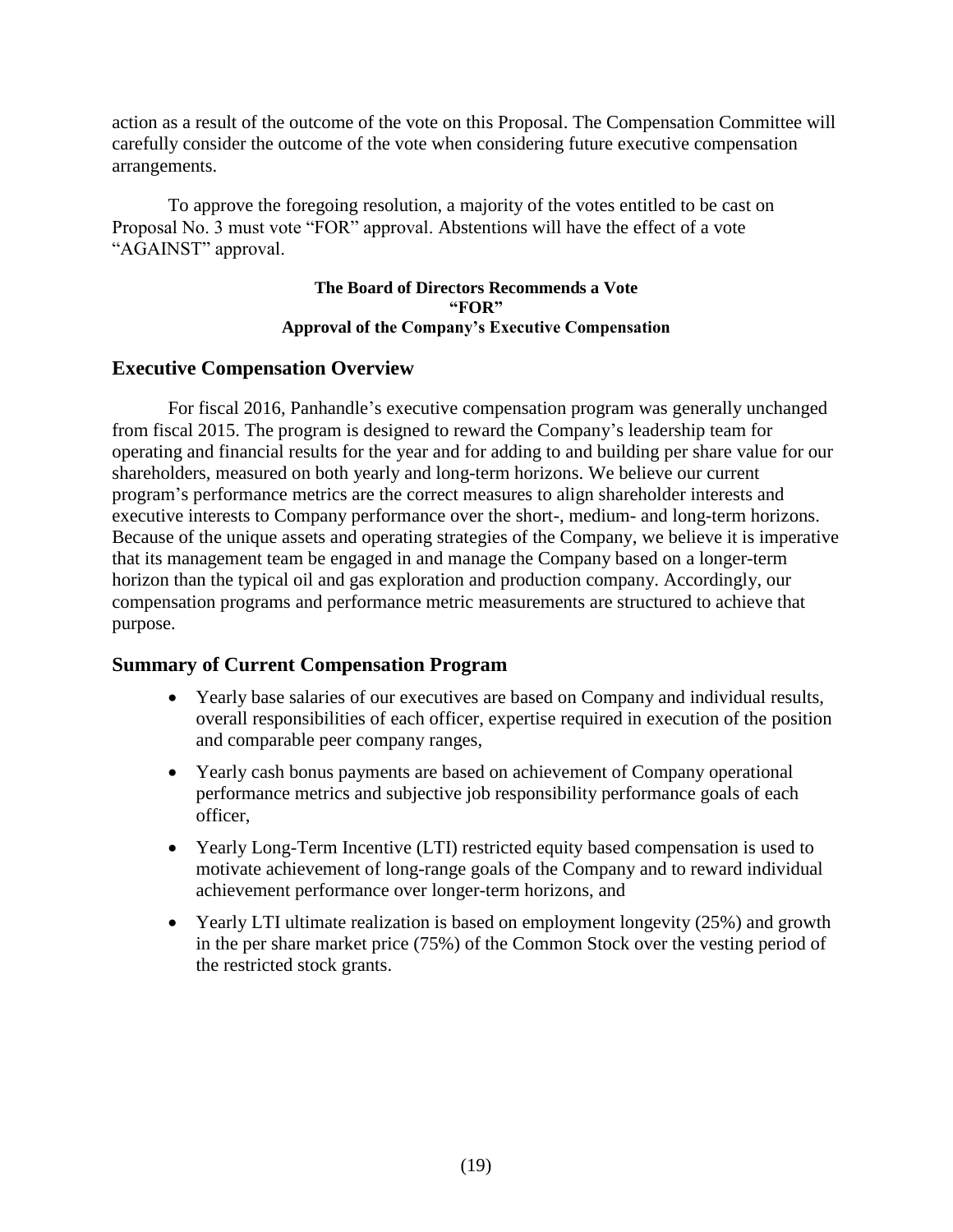# **Financial and Operating Performance – Fiscal 2016**

The financial and operating results outlined below provide additional perspective on Panhandle's fiscal 2016 performance:

- <span id="page-21-0"></span>• Net loss of \$10,286,884, \$0.61 per share, compared to a net income of \$9,321,341, \$0.56 per share, for fiscal 2015;
- Production of oil, natural gas and natural gas liquids (NGL) decreased 16% to 11.5 billion cubic feet equivalent (Bcfe);
- Incurred non-cash impairment provision for fiscal 2016 of \$12.0 million;
- Generated cash from operating activities of \$14.6 million in fiscal 2016, well in excess of fiscal 2016 capital expenditures;
- Generated lease bonus income of \$7.7 million in fiscal 2016, which is not included in cash flow from operations;
- Reduced debt \$20.5 million during fiscal 2016;
- <span id="page-21-1"></span>• Continued to maintain a strong balance sheet.

# **Information About Our Executive Officers**

The current executive officers of the Company are listed below. All officers hold office at the discretion of the Board and may be removed from office, with or without cause, at any time by the Board. Except as noted below, each executive officer has been elected to serve until the next annual meeting of the Board or until their earlier resignation or removal.

| Age | <b>Positions and Offices</b><br><b>Presently Held With the Company</b>  | <b>Officer</b><br><b>Since</b> |
|-----|-------------------------------------------------------------------------|--------------------------------|
| 56  | President and Chief Executive Officer effective 1/1/17                  | 2009                           |
| 63  | Retired President and Chief Executive Officer effective 12/31/16        | 1990                           |
| 64  | Vice President, Corporate Secretary effective 1/1/17                    | 2006                           |
| 60  | Vice President, Operations effective 1/1/17                             | 2017                           |
| 42  | Vice President, Chief Financial Officer and Controller effective 1/1/17 | 2009                           |
|     |                                                                         |                                |

(1) During one of the past three years, Ben Spriestersbach was listed as an executive officer but he retired in October 2014.

(2) Biographical information for Mr. Blanchard is set forth above in "Election of Directors – Nominees for Election to the Board of Directors for Three Year Terms Ending in 2020" on page 5.

(3) Mr. Coffman retired from his position of President, Chief Executive Officer effective December 31, 2016.

Michael C. Coffman has worked in public accounting and as a financial officer with companies involved in the oil and gas industry since 1975. He joined the Company in 1990 as its treasurer. From 1995 to 2006, he served as vice-president and chief financial officer. From 2006 to August 2007, he served as co-president and chief financial officer. Since August 2007, he served as a director and president, chief executive officer until his retirement from both positions on December 31, 2016. He was elected to the Board in 2006. Since January 1, 2013, Mr. Coffman has been a director of the Oklahoma City branch of the Federal Reserve Bank of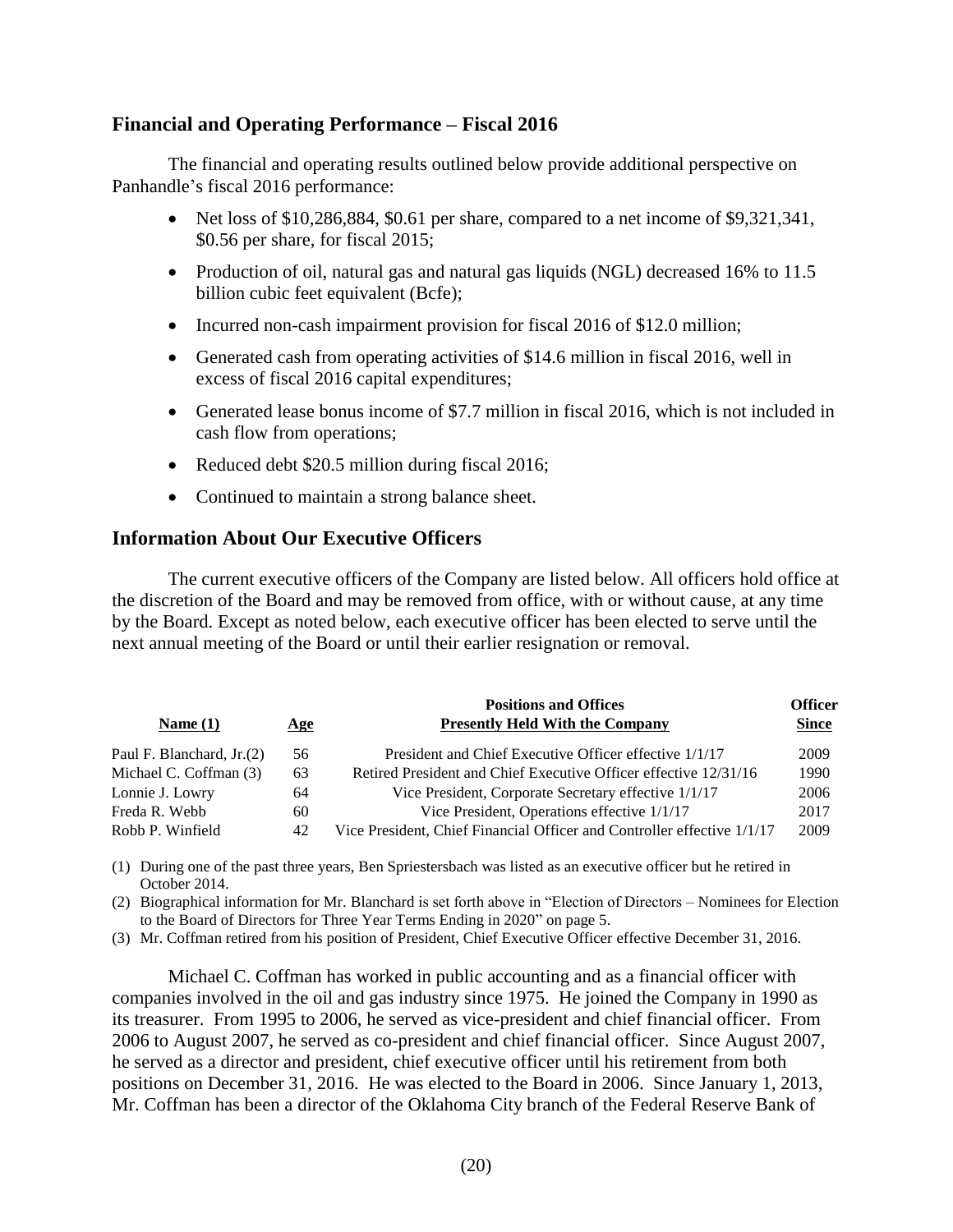Kansas City. He served as a director of Equal Energy Ltd. (oil and gas exploration and production) from May 2013 until its sale in 2014.

Lonnie J. Lowry served as Vice President, Controller and Secretary from March 2006 until August 2007 when he was elected Vice President, Chief Financial Officer and Secretary. Effective January 1, 2017, he became Vice President, Corporate Secretary. From 2001 to 2006, he served as Controller of the Company. He had been Controller of Wood Oil Company, Tulsa, Oklahoma (oil and gas exploration and production) for 15 years prior to its acquisition by Panhandle in 2001.

Freda R. Webb worked as a reservoir engineering consultant for the Company from 2011 to 2015. In 2015, she was appointed Reservoir Engineering Manager and was elected Vice President, Operations effective January 1, 2017. Prior to Panhandle, she held various reservoir engineering, acquisitions, corporate planning and management positions for Cities Services, Occidental Petroleum and Southwestern Energy and has more than 35 years of experience. Ms. Webb is a graduate of the University of Oklahoma with a Bachelor of Science degree in Mechanical Engineering and of the University of Southern California with a Masters of Science in Petroleum Engineering.

Robb P. Winfield served as Controller from February 2008 to March 2009 and as Controller and Chief Accounting Officer from March 2009 through December 2016. He was elected Vice President, Chief Financial Officer and Controller effective January 1, 2017. Mr. Winfield was employed by Chesapeake Energy Corporation (independent oil and gas company) from 2004 to 2008 as Revenue Coordinator and Supervisor and was employed by Ernst & Young LLP as an auditor from 1999 to 2004.

# <span id="page-22-0"></span>**Succession Plan Transitions Involving Our Executive Officers Subsequent to the 2016 Fiscal Year End**

At the end of the 2016 calendar year, we experienced some transitions involving our executive officers. Effective at the close of business on December 31, 2016, Michael C. Coffman retired from the Company, resigning his positions as President, Chief Executive Officer and Director. In connection with Mr. Coffman's retirement, Paul F. Blanchard, Jr., was elected President, Chief Executive Officer and Director effective January 1, 2017. Biographical information for Mr. Blanchard is set forth above in "Election of Directors – Nominees for Election to the Board of Directors for Three Year Terms Ending in 2020" on page 5.

Effective January 1, 2017, Lonnie J. Lowry was elected Vice President, Corporate Secretary and Robb P. Winfield was elected Vice President, Chief Financial Officer and Controller. Also effective January 1, 2017, Freda R. Webb was elected Vice President, Operations. Biographical information for Messrs. Lowry and Winfield and Ms. Webb is set forth above in "Information About Our Executive Officers" on page 20.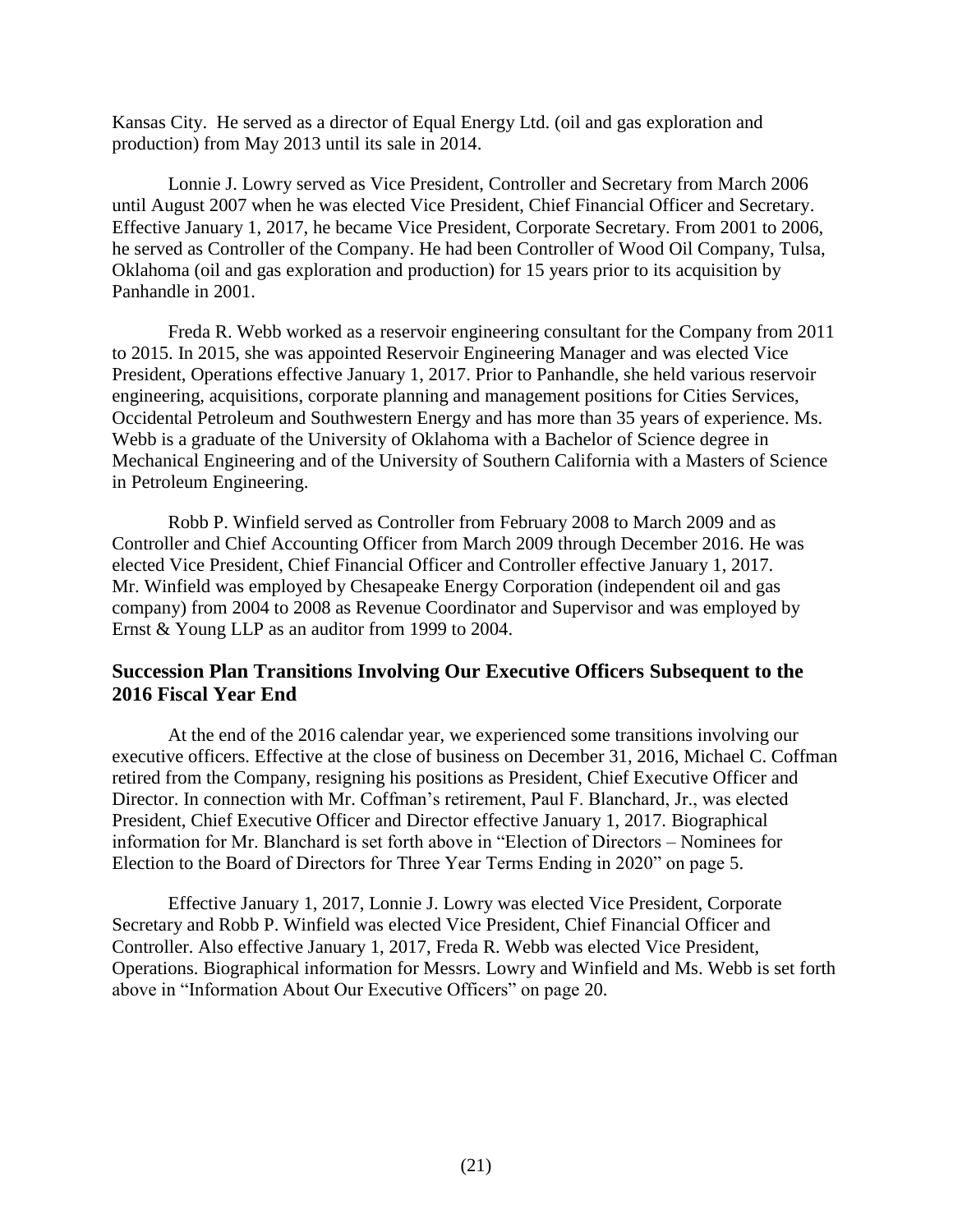# **Compensation Discussion and Analysis**

# <span id="page-23-0"></span>**Compensation Committee and Role of the Board of Directors in Fiscal 2016**

The Compensation Committee is composed entirely of independent directors as defined by NYSE listing standards and SEC rules and has the responsibility for establishing, implementing and monitoring all facets of the compensation of the Company's executive officers. In particular, the Committee's role is to recommend to the Board for final approval, the compensation, benefit plans and policies, and, in addition, to review, approve and recommend to the Board annually all compensation decisions relating to the Chief Executive Officer and the other executive officers of the Company. The Committee reviews the executive compensation program and recommends compensation levels, performance metrics, executive bonus distributions and restricted stock awards. The Committee met three times during fiscal 2016. The Committee operates in accordance with its Charter, which sets forth its powers and responsibilities. A copy of the Charter of the Compensation Committee, which was most recently amended in December 2016, can be viewed at the Company's website: www.panhandleoilandgas.com.

# **Compensation Philosophy and Objectives**

The objectives of the Company's compensation program are to:

- Attract, retain and incentivize key executives, who are necessary to continue execution of the Company's unique business strategies, including the ownership, management and use of mineral acreage in an oil and gas exploration and production company;
- Motivate and reward individual and Company performance and contributions; and
- Align the interests of our executives with those of our shareholders.

The principal elements of the executive compensation program are (i) yearly salary, (ii) annual cash bonus, (iii) restricted stock awards and (iv) contributions to the ESOP Plan. Awards of restricted stock pursuant to the Company's Amended 2010 Restricted Stock Plan (the "Restricted Stock Plan") are an integral part of the Company's compensation program as a retention and long-term incentive form of compensation. The overall executive compensation program is used to meet the Company's compensation objectives as follows:

- Attract and retain key executives, reward the officers who contribute to the Company's success, and motivate the officers to develop and execute short- mediumand long-term business strategies as well as meet annual goals approved by the Board;
- Align the interests of our executives with those of the Company's shareholders. In fiscal 2016, the Company used awards of restricted stock and contributions of Company stock to the ESOP Plan to align the financial interests of the executives with those of our shareholders and to provide a longer-term incentive form of compensation;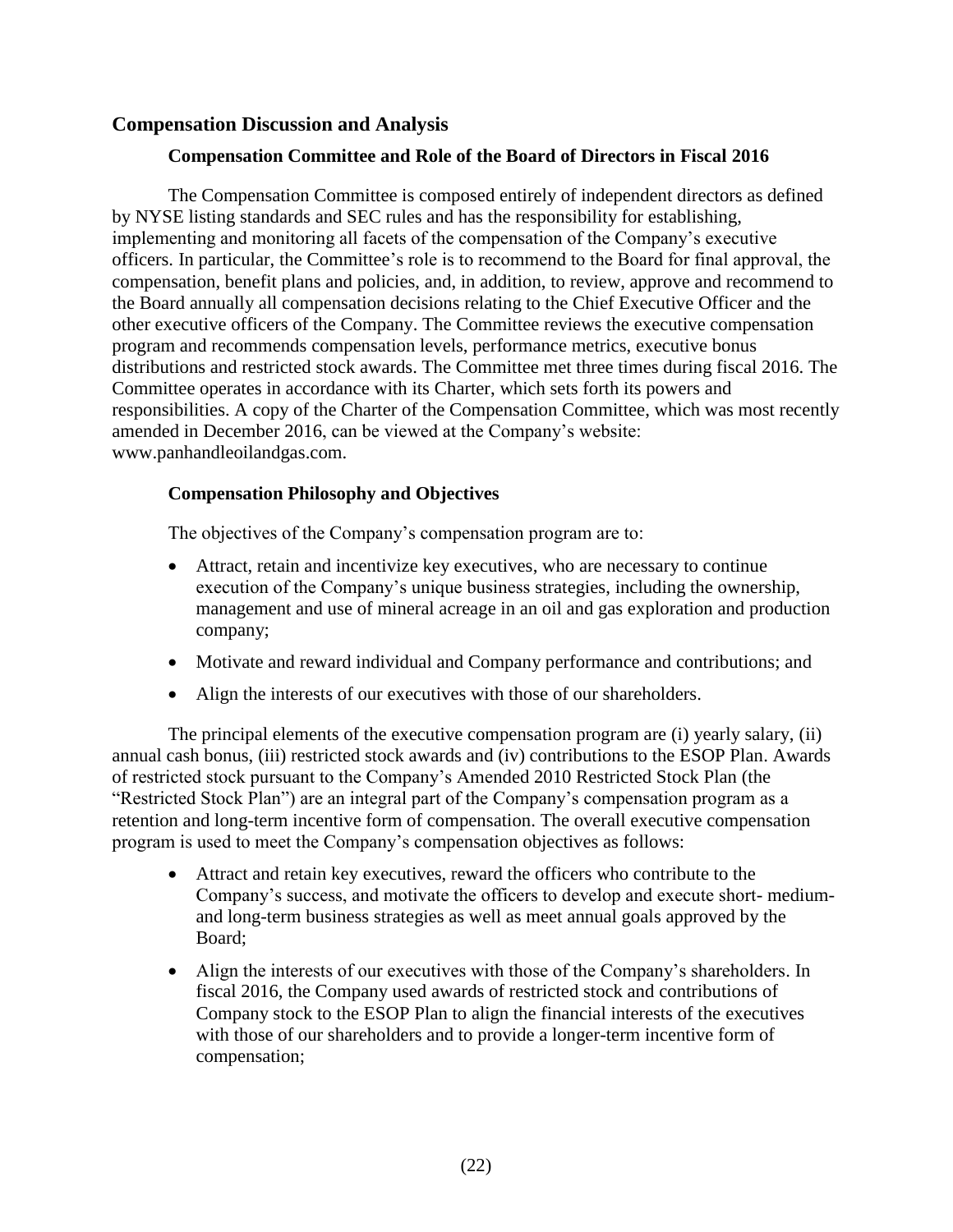- Motivate and reward individual performance and contributions. The Company's evaluation of the individual performance of each executive officer affects most aspects of the executive's compensation. Market data, individual performance and level of responsibility are considered in determining an executive's annual salary and are important factors in deciding discretionary cash bonuses;
- Use financial and operating performances of the Company and the market price performance of the Company's Common Stock as key factors in determining compensation; and
- Further align the structure of management compensation to Company performance and the enhancement of shareholder value by awarding shares under the Restricted Stock Plan. The share awards made in December of 2014, 2015 and 2016 contain different vesting provisions relating to continuous length of service to the Company and market price performance of the Company's Common Stock.

### **Role of the Compensation Consultant**

In an effort to align our executives' compensation competitively with the market, the Compensation Committee engaged an outside, independent compensation consultant, Longnecker & Associates, Houston, Texas, to review levels and incentive components of the executives' compensation for fiscal 2016. The primary role of Longnecker was to help identify peer companies and to provide the Compensation Committee with market data and information regarding compensation trends in our industry, base salaries, the design of our incentive programs and executive and director compensation levels. Management does not direct or oversee the retention or activities of Longnecker with respect to the Company's executive compensation program. The Compensation Committee has sole authority to retain and terminate independent compensation consultants and to determine the terms of their retention. Longnecker takes direction from the Compensation Committee, as appropriate, reports directly to the Compensation Committee and does not provide any other services to Panhandle.

## **Role of Executive Officers**

In fiscal 2016, the Compensation Committee and the Board, after receiving input from Longnecker, made all compensation decisions for the executive officers. The Compensation Committee and the Board reviewed the performance of the Chief Executive Officer, and afterwards, set his compensation. Mr. Coffman was not present during these discussions. The Chief Executive Officer made compensation recommendations to the Compensation Committee with respect to the other executive officers. Messrs. Blanchard, Lowry and Winfield were not present during these discussions. The Chief Executive Officer did not participate in the Compensation Committee or Board deliberations about executive compensation. The Board made the final decisions on the compensation of our executive officers.

### **Base Salaries and Annual Cash Bonuses**

In December of each year, base salaries of the executive officers are set for the next calendar year and bonuses are determined based on the preceding fiscal year's (year-end September 30) operational and financial performance. Base salaries and annual cash bonuses for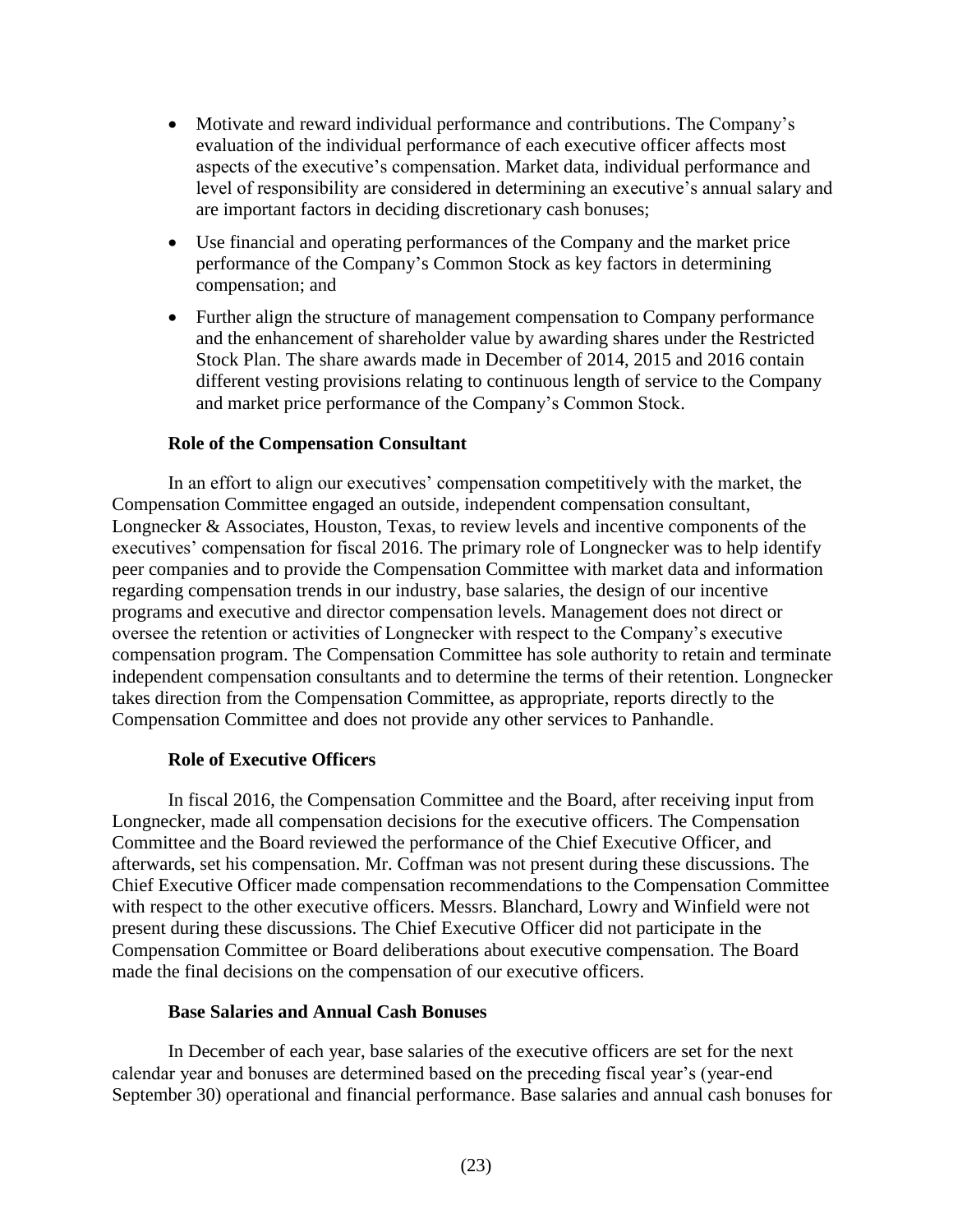executive officers are based on the individual's responsibilities and experience, taking into account, among other factors, the individual's initiative, contribution to the Company's overall performance, handling of special projects or events during the year and yearly financial and operating results of the Company. Base salaries for executive officers are reviewed and compared to similar positions in the Company's industry. The Compensation Committee, with the assistance of Longnecker, selected the following group of "peer companies" for comparison purposes in determining compensation for fiscal 2016.

| Abraxas Petroleum Corp.         | Miller Energy Resources, Inc.        |
|---------------------------------|--------------------------------------|
| Approach Resources, Inc.        | PetroQuest Energy Inc.               |
| <b>Callon Petroleum Company</b> | <b>PostRock Energy Corporation</b>   |
| Earthstone Energy, Inc.         | Ring Energy, Inc.                    |
| Emerald Oil, Inc.               | <b>Synergy Resources Corporation</b> |
| Gastar Exploration Inc.         | Warren Resources, Inc.               |
| Goodrich Petroleum Corp.        |                                      |

Since the Company is not the same size and does not have the same complexity of drilling and field operations as most of the peer companies, the Compensation Committee uses the peer group comparison as a tool while considering many other factors.

*Base Salaries.* The base salaries of our executive officers are reviewed annually by the Compensation Committee and future salary adjustments, if any, are recommended to the Board for final approval. The Compensation Committee and the Board consider various factors, including:

- overall responsibilities of the executive officers;
- scope, level of experience and expertise required to successfully execute the executive officer's position with the Company;
- demonstrated individual performance of the executive officer; and
- recommendation of the Chief Executive Officer with respect to other executive officers.

Salaries for the executive officers in fiscal 2016 are set forth below in the "Executive Compensation - Summary Compensation Table" on page 32 and were determined by the Board based on the considerations described above. Based on the above factors and considerations, in December 2016, the Board established the annual base salary for Mr. Blanchard at \$313,000 for calendar 2017. Calendar 2017 base salaries established for the other executive officers were: Lonnie J. Lowry - \$190,000; Freda R. Webb - \$207,000; and Robb P. Winfield - \$175,000.

*Annual Cash Bonuses.* Annual cash bonuses are determined by the weighting of objective performance metrics and subjective performance goals applicable to each executive officer. During an annual Company goal-setting process, the Compensation Committee and the Board approve Company objective performance metrics as well as more subjective performance goals that focus on the manner in which the Company's oil and gas business is managed. These performance metrics are used in determining annual cash bonuses.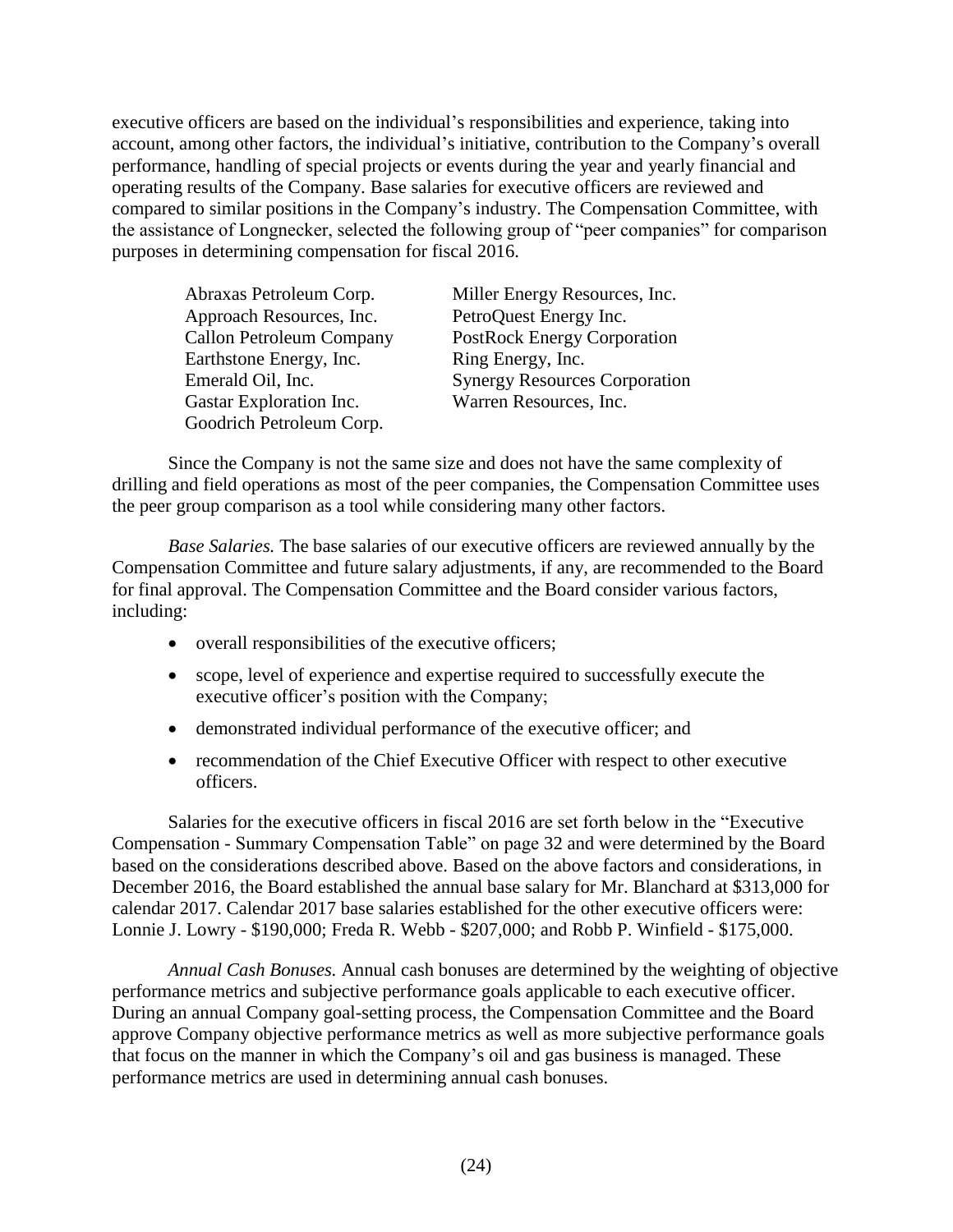For fiscal years 2016 and 2015, the objective performance metrics, which addressed earnings per share, reserve replacement percentage, Mmcfe production, finding cost per Mcfe and total General and Administrative (G&A) expense were as follows:

|                                    |            | <b>Fiscal 2016</b> |           | <b>Fiscal 2015</b> |             |           |
|------------------------------------|------------|--------------------|-----------|--------------------|-------------|-----------|
| <b>Metric Category</b>             | Minimum(1) | Target(1)          | Weighting | Minimum(1)         | Target(1)   | Weighting |
| Earnings per share $(1)(3)$        | (S0.39)    | \$0.01             | 7%        | \$0.80             | \$1.25      | 7%        |
| Reserve replacement percentage (1) | 40%        | 80%                | 17%       | 140%               | 170%        | 29%       |
| Mmcfe production $(1)$             | $-6\%$     | $-2\%$             | 7%        | 14.380             | 15.508      | 7%        |
|                                    | Maximum(2) | Target(2)          | Weighting | Maximum(2)         | Target(2)   | Weighting |
| Finding cost per Mcfe $(2)(4)$     | \$1.50     | \$1.00             | 57%       | \$1.50             | \$1.17      | 50%       |
| Total G&A expense (2)              | \$7.6 mil  | \$7.4 mil          | 12%       | $$7.5$ mil         | $$7.25$ mil | 7%        |

- (1) If the Target is achieved in any metric category utilizing a Minimum measurement, 100% credit is earned. If the Minimum is achieved for any of these metric categories and the Target is not achieved, 50% credit is earned, with the remaining 50% based on the proportion achieved between the Minimum and the applicable Target. If the Minimum is not achieved in a metric category, no credit is earned.
- (2) If the Maximum is exceeded for either of these two metric categories, no credit is received for the affected metric category. If the Target is met for these metric categories, 100% credit is earned. If the amount achieved is below the Maximum for either of these metric categories and the Target is not achieved, 50% credit is earned, with the remaining 50% based on the proportion achieved between the Maximum and the applicable Target.
- (3) Earnings per share is net of the tax effected net change during the fiscal year in receivables and payables related to derivative contracts.
- (4) Finding cost per Mcfe is defined by the Compensation Committee as costs of all fiscal year exploration and development costs (excluding any costs for property acquisitions) divided by the change in proved developed reserves (excluding any changes in proved developed reserves related to property acquisitions). Standard SEC pricing is used to calculate these reserves; however, instead of utilizing the SEC standard conversion factor of six Mcf to one barrel of oil or NGL, the conversion factor is based on the ratio of the oil price or NGL price to the natural gas price.

The Compensation Committee believes that combining the performance metric categories of growing reserves, increasing Mcfe production, minimizing finding cost per Mcfe and managing G&A (overhead) expense are the important measurements necessary for increasing shareholder value and to grow our oil and gas exploration and production business. The target metric of minimizing finding cost per Mcfe is intended to discourage drilling marginal or unprofitable wells only to achieve increased production and reserves. These metrics have been adopted by the Compensation Committee to focus management on drilling wells that are economically viable and generate a reasonable rate of return for the Company. The earnings per share metric has the effect of discouraging excessive risk taking. The Compensation Committee does not believe that these performance metrics reward executives for taking risks beyond those risks inherent in the oil and gas exploration and production business.

The Compensation Committee has the discretion to modify the effect of any of the objective performance metrics if unforeseen or uncontrollable conditions result in any of these metrics not being relevant to the Company's results for the year.

The subjective performance goals are tailored to fit the job description of each executive officer by weighting each major area of responsibility. Within each major area, a breakdown is made of more detailed areas of responsibility. An evaluation of the Chief Executive Officer is performed annually by the Compensation Committee. The Chief Executive Officer performed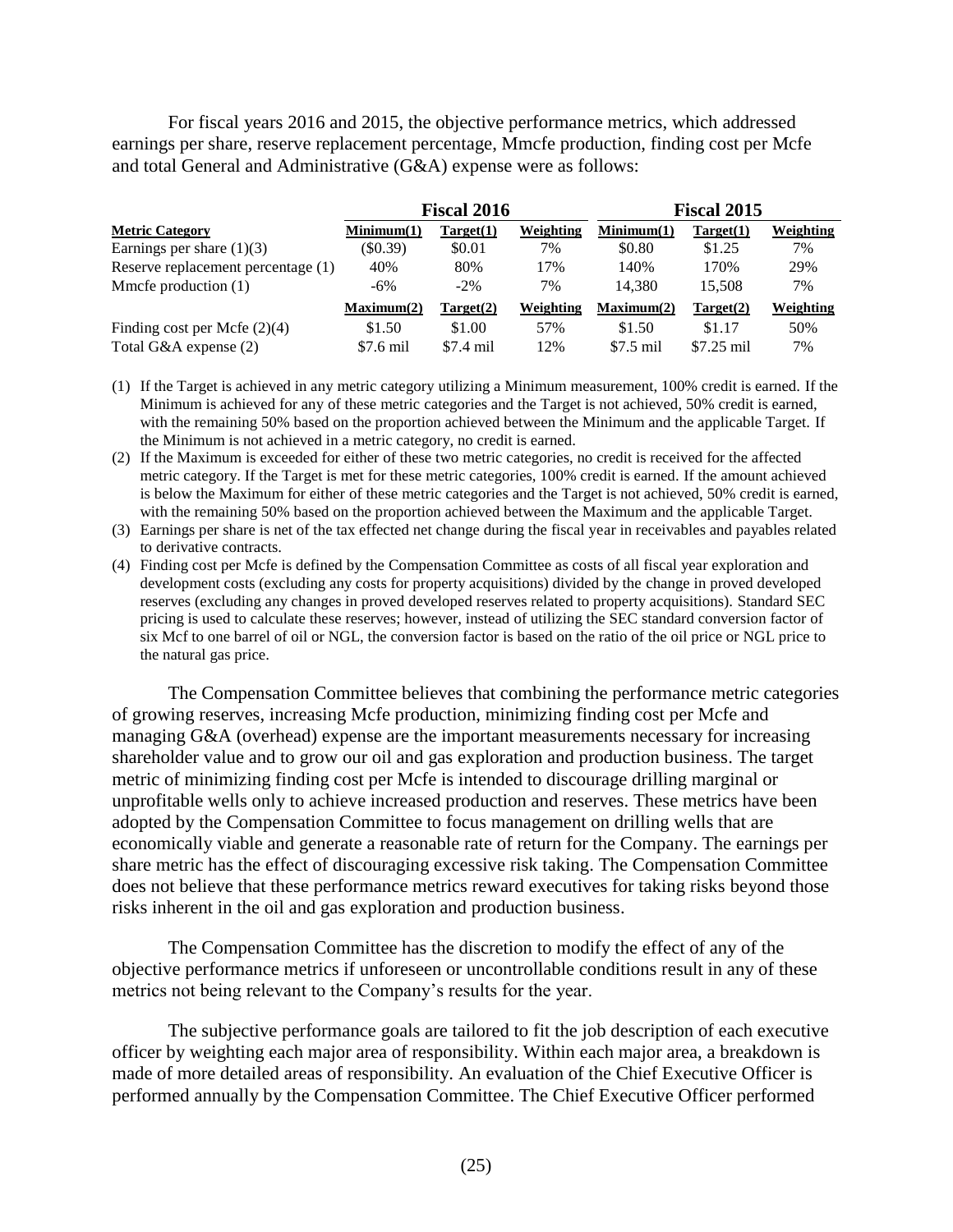the evaluation of each of the other executive officers. In these evaluations, performances are evaluated on each of the detailed areas of responsibility.

The Committee reviewed the performance of the Chief Executive Officer and Chief Operating Officer in meeting the objective performance metrics and their subjective performance goals for fiscal 2016. In addition, the Committee noted that the Company's share price had outperformed the S&P Oil and Gas Exploration and Production Index for the last five fiscal years while underperforming the S&P Smallcap 600 Index. The Company's share price increased 8% during fiscal 2016.

The graph below matches Panhandle Oil and Gas Inc.'s cumulative 5-Year total shareholder return on Common Stock with the cumulative total returns of the S&P Smallcap 600 index and the S&P Oil & Gas Exploration & Production index. The graph tracks the performance of a \$100 investment in our Common Stock and in each index (with the reinvestment of all dividends) from September 30, 2011, to September 30, 2016.

**COMPARISON OF 5 YEAR CUMULATIVE TOTAL RETURN\***



**Panhandle Oil & Gas Inc S&P Smallcap 600 S&P Oil & Gas Exploration & Production**

\*\$100 invested on 9/30/11 in stock or index, including reinvestment of dividends. Fiscal year ending September 30.

Copyright© 2016 Standard & Poor's, a division of S&P Global. All rights reserved.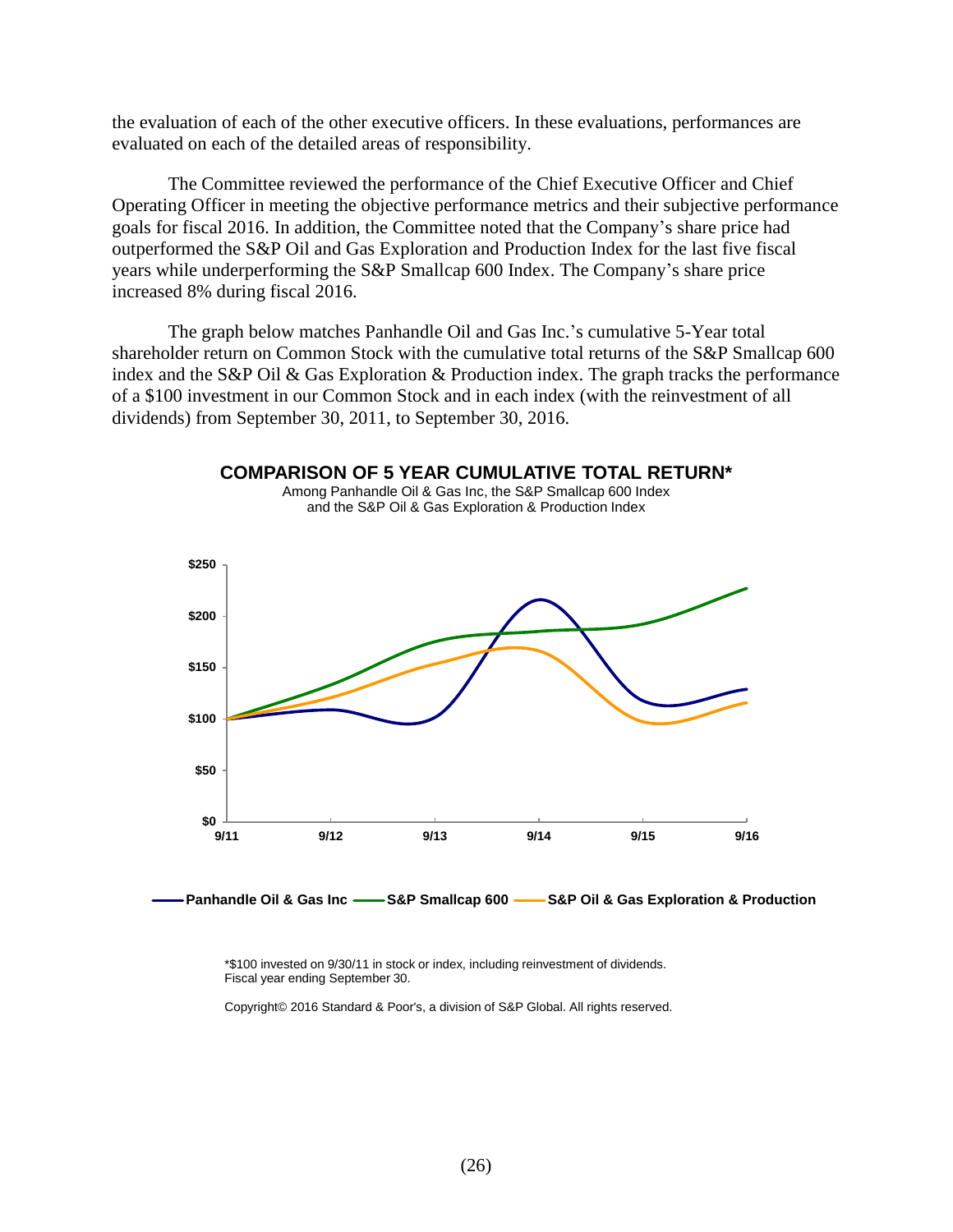|                                                           | 9/11   | 9/12   | 9/13   | 9/14   | 9/15   | 9/16   |
|-----------------------------------------------------------|--------|--------|--------|--------|--------|--------|
|                                                           |        |        |        |        |        |        |
| Panhandle Oil and Gas Inc.                                | 100.00 | 109.12 | 101.62 | 216.16 | 117.91 | 129.13 |
| S&P Smallcap 600                                          | 100.00 | 133.35 | 175.37 | 185.44 | 192.51 | 227.39 |
| <b>S&amp;P Oil &amp; Gas Exploration &amp; Production</b> | 100.00 | 120.95 | 153.64 | 166.51 | 97.47  | 116.05 |

*The stock price performance included in this graph is not necessarily indicative of future stock price performance.*

The Compensation Committee believes that the cash bonus element of compensation for the Chief Executive Officer and the Chief Operating Officer should principally reflect their success in achieving the above outlined objective performance metrics. Their bonus calculation is based on a weighting of 70% for meeting the objective performance metrics and 30% for meeting their subjective performance goals.

Cash bonuses are paid in the first fiscal quarter (December) of each fiscal year based on the preceding fiscal year's metric results. Thus, bonuses awarded in fiscal 2016 (paid in December 2015) were based on the following fiscal 2015 objective performance metric results.

| <b>Metric Category</b>         | <b>Actual Results</b> | <b>Target</b> |
|--------------------------------|-----------------------|---------------|
| Earnings per share             | \$0.46                | \$1.25        |
| Reserve replacement percentage | $-91%$                | 170%          |
| Mmcfe production               | $-3\%$                | 10%           |
| Finding cost per Mcfe          | \$2.47                | \$1.17        |
| Total G&A expense              | \$7.34 mil            | $$7.25$ mil   |

The maximum targeted annual cash bonus that could have been paid in December 2015 to the Chief Executive Officer (based on fiscal 2015 results) was 100% of his \$327,000 base salary. The maximum targeted annual cash bonus that could have been paid in December 2015 to the Chief Operating Officer (based on fiscal 2015 results) was 75% of his \$297,000 base salary. See "Executive Compensation – Summary Compensation Table", footnotes (4) and (6), page 32, for the dollar amount of their cash bonuses for fiscal years 2016, 2015 and 2014.

The other executive officers' annual bonuses were targeted at 30% of base salaries and were based 80% on meeting subjective performance goals and 20% on meeting Company objective performance metrics.

Cash bonus payments made to all executive officers during the first fiscal quarter of 2016 (December 2015) are set forth below in the "Summary Compensation Table" under "Executive Compensation" on page 32.

#### **Long-Term Equity-Based Restricted Stock Compensation**

Our executive officers are eligible to receive stock-based awards under the Restricted Stock Plan. The objectives of the Restricted Stock Plan are to attract and retain key employees, align their interests with those of the Company's shareholders, motivate them to achieve longrange goals and reward individual performance. Because executives' compensation from stockbased awards is heavily weighted to our stock price performance, the Compensation Committee believes stock-based awards create a strong incentive to improve long-term financial performance and increase shareholder value.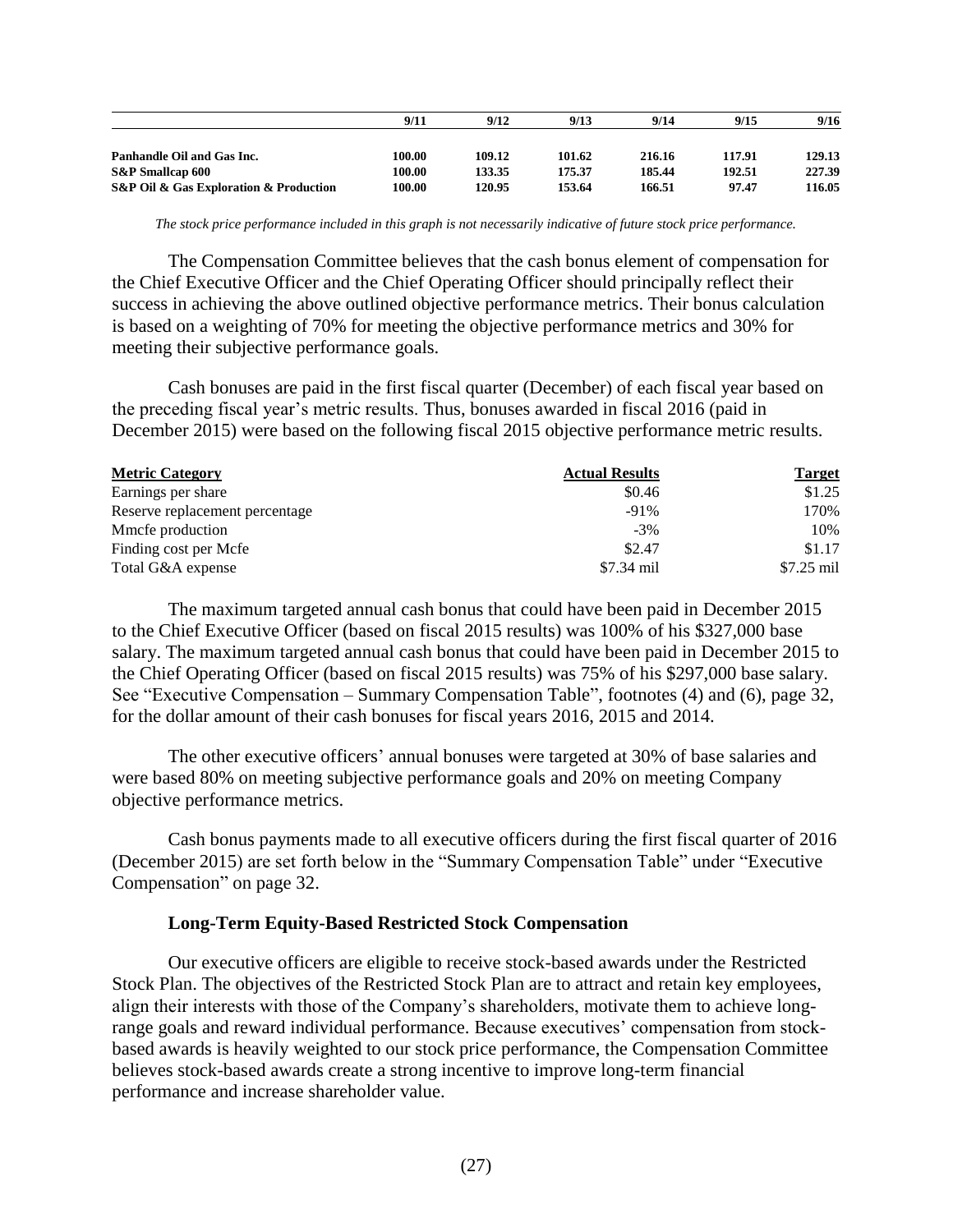Vesting provisions contained in the stock restriction agreements for restricted stock awards are used by the Compensation Committee as another method to tie executive compensation both to continuing service by the executive to the Company and to the growth in shareholder value, as measured by the market price of the Company's shares. Under various circumstances, the restricted stock awards may vest totally, partially or not at all.

A portion (usually 25%) of these restricted stock awards vest if the executive officers remain employees of the Company for the vesting period (known as "non-performance shares"). These time-vested stock awards are forfeited if the officer does not remain continuously employed for the vesting period (typically three years). The other portion (usually 75%) of these restricted stock awards vest based on the market price performance of the Company's Common Stock at the completion of three years of service (known as "performance shares"). The Compensation Committee believes a three-year vesting schedule for restricted stock awards enhances the retention value of these awards and positions the Company competitively from a market perspective. For a description of the stock-based awards for executive officers under the Restricted Stock Plan, see the table entitled "Outstanding Restricted Stock Awards" on page 37.

Longnecker reviewed the total direct compensation packages of our executives, including our stock-based award program and recommended the Committee continue the use of restricted stock awards. The Compensation Committee relied upon the market data, Company performance and individual performance in the determination of stock-based awards for our executive officers. After considering all of these factors, in fiscal 2016 (December 2015), our committee approved the following restricted stock awards, which vest over a three year period: Michael C. Coffman, 6,413 non-performance shares and 19,241 performance shares; Paul F. Blanchard, Jr., 4,929 non-performance shares and 14,787 performance shares; Lonnie J. Lowry, 1,147 nonperformance shares and 3,440 performance shares and Robb P. Winfield, 993 non-performance shares and 2,978 performance shares.

#### **Retirement of Chief Executive Officer**

On March 15, 2016, the Company announced that Mr. Coffman had decided to retire as an officer and director of the Company effective as of the close of business on December 31, 2016. Certain non-performance shares awarded Mr. Coffman under the Restricted Stock Plan vested upon his retirement on December 31, 2016, which are discussed under the caption "Chief Executive Officer Actual Realized Compensation" on page 33.

#### **Clawback Policy**

The Company's clawback policy further aligns the interests of our executives with shareholders. Under our clawback policy, during the 3-year period preceding the date of an accounting restatement based on erroneous data due to material non-compliance with any financial reporting requirement under federal securities laws that affect directly or indirectly the objective and subjective metrics used to determine bonuses and restricted stock awards, the Company shall be entitled to recover from any executive the amount of incentive compensation paid to the executive in excess of what would have been paid under such restated audited financial statements.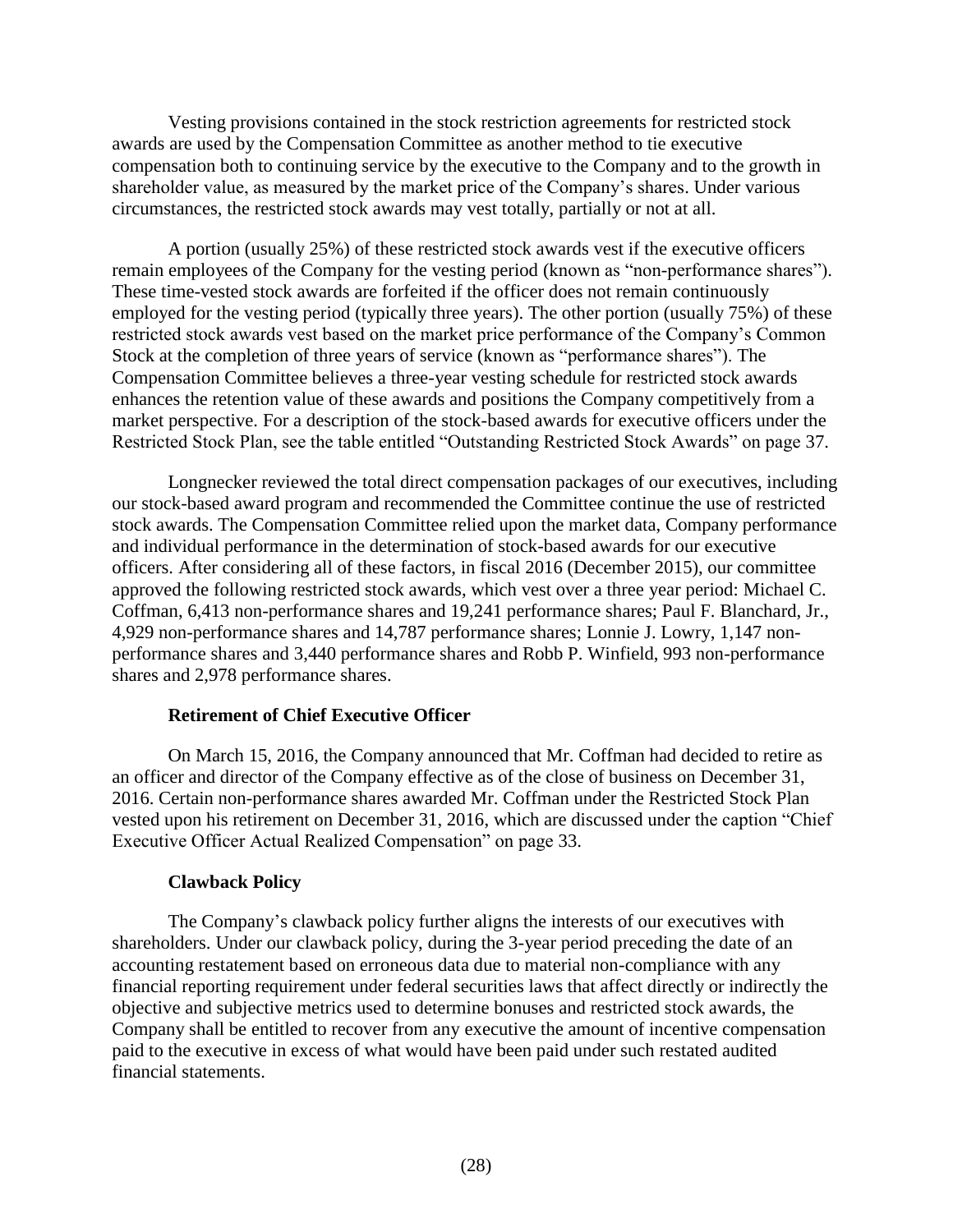### **Broad-Based Employee Benefits**

- The Company's ESOP Plan is a tax-qualified, defined contribution plan that covers all employees, including the executive officers. Under the ESOP Plan, the Company contributes shares of its Common Stock to the ESOP Plan based on the employees' total compensation level.
- All employees, including the executive officers, are eligible to participate on the same basis in all of the Company's other employee benefit plans which include medical, dental, vision, group life, long-term disability and accidental death and dismemberment insurance.
- The Company provides no other perquisites or personal benefits to its executive officers.

# **Change-In-Control Executive Severance Agreements**

The Board believes that, in the event of a change-in-control of the Company, the executives' performance may become hampered by distraction, uncertainty or other activities, which might adversely affect shareholder values. To reduce these potential adverse effects and to encourage fair treatment of the executive officers in connection with any change-in-control event, the Company began to enter into Change-In-Control Executive Severance Agreements in 2007 with the executive officers to provide for change-in-control protection. Under these Agreements, if, within two years following a change-in-control event, the Company terminates the employment of any of the executives without cause or any executive resigns for good reason as defined in the Agreements, that executive would be entitled to a severance payment, payable in a lump sum, in cash, following his termination, in an amount equal to two times the average of the compensation paid to the executive during the two calendar years preceding the change-incontrol event (or the annual average of any shorter period). Compensation for this purpose includes the sum of the executive's base salary, cash bonuses and ESOP Plan contribution (restricted stock awards are excluded). The bonus amount used in determining the executive's compensation will not be less than two times his targeted bonus for the calendar year in which the change-in-control event occurs (or if not yet determined for that year, two times the executive's targeted bonus for the preceding calendar year). Further, if the executive qualifies, and the Company is required to provide coverage under COBRA, the Company shall reimburse the executive the costs of purchasing continuing coverage under COBRA for the executive and his dependents for as long as he qualifies for COBRA coverage. The Company became subject to COBRA on January 1, 2014.

A change-in-control event generally means: (i) the acquisition of beneficial ownership of 30% or more of the Company's Common Stock; (ii) during any period of two consecutive years, individuals who at the beginning of such period constitute the Board, and any new director, whose election by the Board or nomination for election by the Company's shareholders was approved by a vote of at least two-thirds (2/3) of the directors then still in office who either were directors at the beginning of the period or whose election or nomination for election was previously so approved, cease for any reason to constitute a majority of the Board; or (iii) approval by the Company's shareholders of (a) a reorganization, merger or consolidation which results in the ownership of 20% or more of the Company's Common Stock by persons or entities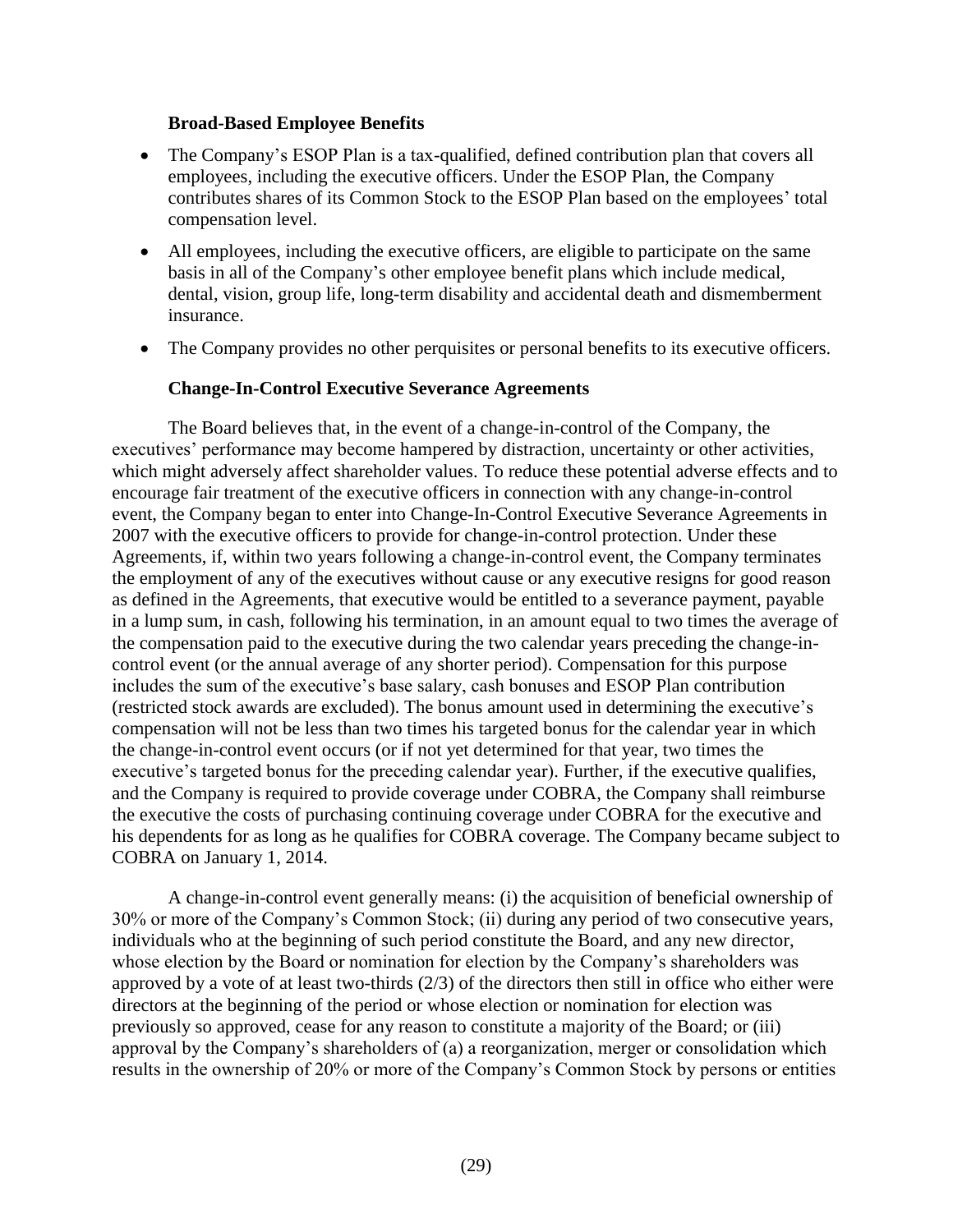that were not previously shareholders, (b) a liquidation or dissolution of the Company, or (c) the sale of substantially all of the Company's assets.

There may arise situations where the potential to merge with or be acquired by another company may be in the best interest of our shareholders. Based on this potential, the Company believes that the "double trigger" requiring both (i) a change-in-control event and (ii) the termination of an executive's employment without cause or his resignation for good reason after the event is appropriate to provide fair treatment of the executive officers, while allowing them to continue to concentrate on enhancing shareholder value during a change-in-control event, as they may take actions which ultimately may lead to termination of their employment after the change-in-control event.

Pursuant to the Change-In-Control Executive Severance Agreements, assuming that a change-in-control event took place on the last business day of fiscal 2016, and an executive's employment was terminated without cause, or the executive terminated his employment for good reason, within two years following this assumed change-in-control event, the executives below would receive the following severance payments:

| Name $(4)$             | Salary(1) | <b>Bonus</b> $(2)$ | Total(3)    |
|------------------------|-----------|--------------------|-------------|
| Michael C. Coffman     | \$679,000 | \$654,000          | \$1,333,000 |
| Paul F. Blanchard, Jr. | \$625,500 | \$445,500          | \$1,071,000 |
| Lonnie J. Lowry        | \$413.754 | \$114,000          | \$527.754   |
| Robb P. Winfield       | \$340,580 | \$98,700           | \$439.280   |

(1) Calculated based on (i) two times the average of the executive officer's base salary during calendar years 2014 and 2015 plus (ii) two times the average amount contributed to the ESOP on behalf of each executive during calendar years 2014 and 2015.

(2) Calculated based on two times the maximum targeted bonus for each executive for calendar year 2016.

- (3) In addition, if the Company is required to provide continuing coverage to its employees under COBRA (as defined in Section 4980B of the Internal Revenue Code of 1986) at the time of a change-in-control, the Company will reimburse each executive for all costs incurred by him in purchasing such continuing coverage for himself and his dependents as long as he qualifies for COBRA coverage.
- (4) Ben Spriestersbach retired in October 2014 and therefore is not included in this table.

Other than the Change-In-Control Executive Severance Agreements, the Company maintains no employment agreements with its executive officers.

#### **Other Compensation Matters**

The Company currently does not have ownership requirements or a stock retention policy for its executive officers. The Company's Code of Ethics and Business Practices prohibits directors, officers and employees from engaging in speculative transactions involving the Company's securities.

Section 162(m) of the Internal Revenue Code limits the deductibility of compensation in excess of \$1,000,000 annually paid to any of our executive officers, unless the compensation qualifies as performance-based compensation. Exclusive of performance based restricted stock awards, our compensation levels are below the Section 162(m) level.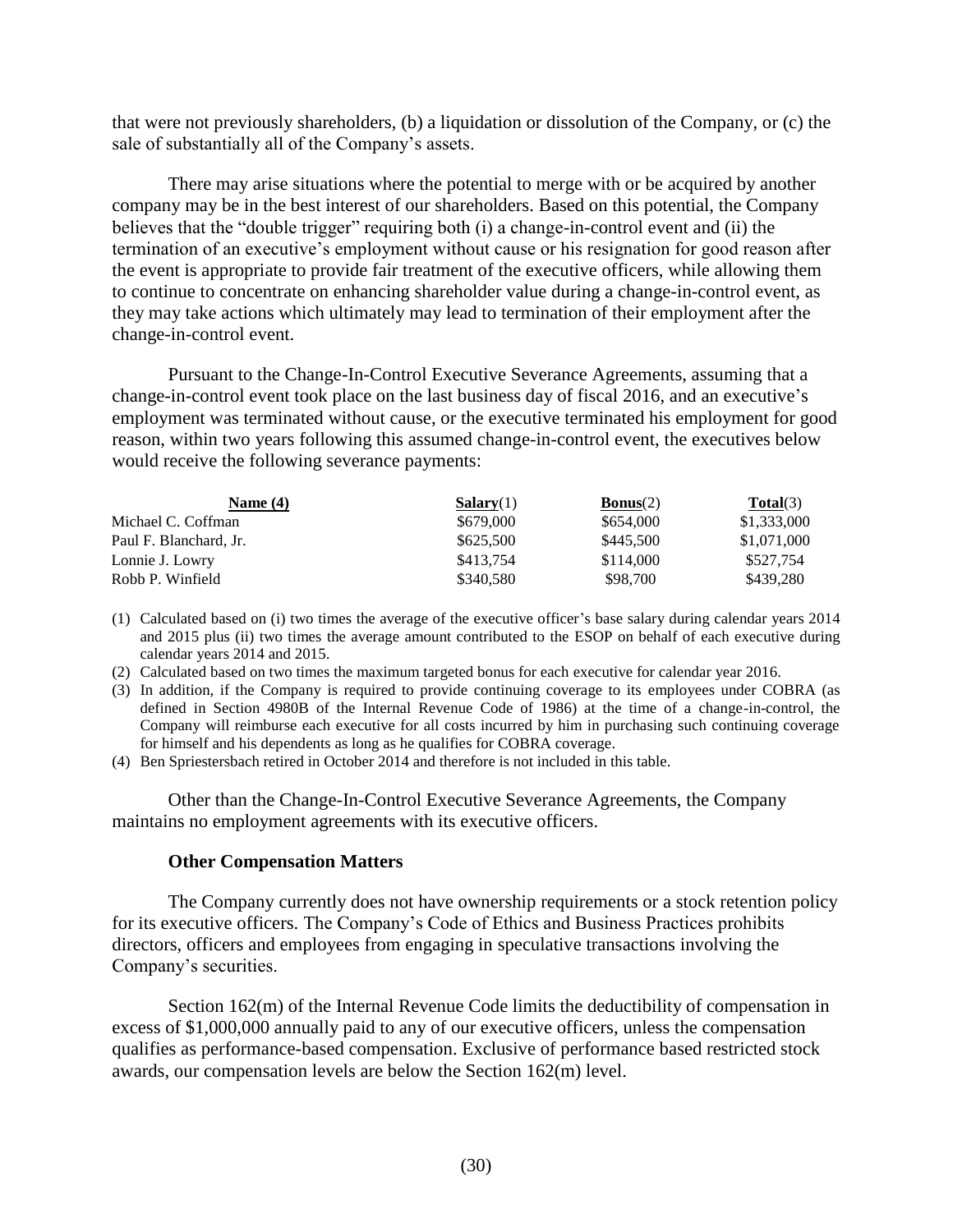As of the date of this Proxy Statement, the Company has weathered the ongoing negative energy industry conditions in an excellent manner and, to the best of its knowledge, has no upcoming issues. The Company is mindful of the current state of the industry and oil and gas prices and will continue to evaluate its situation and the potential effects on executive compensation.

# <span id="page-32-0"></span>**Compensation Committee Report**

The Compensation Committee has reviewed and discussed the foregoing Compensation Discussion and Analysis with management and, based on such review and discussions, the Compensation Committee has recommended to the Board that the Compensation Discussion and Analysis be included in this Proxy Statement.

> Compensation Committee Darryl G. Smette – Chair Robert O. Lorenz Robert E. Robotti H. Grant Swartzwelder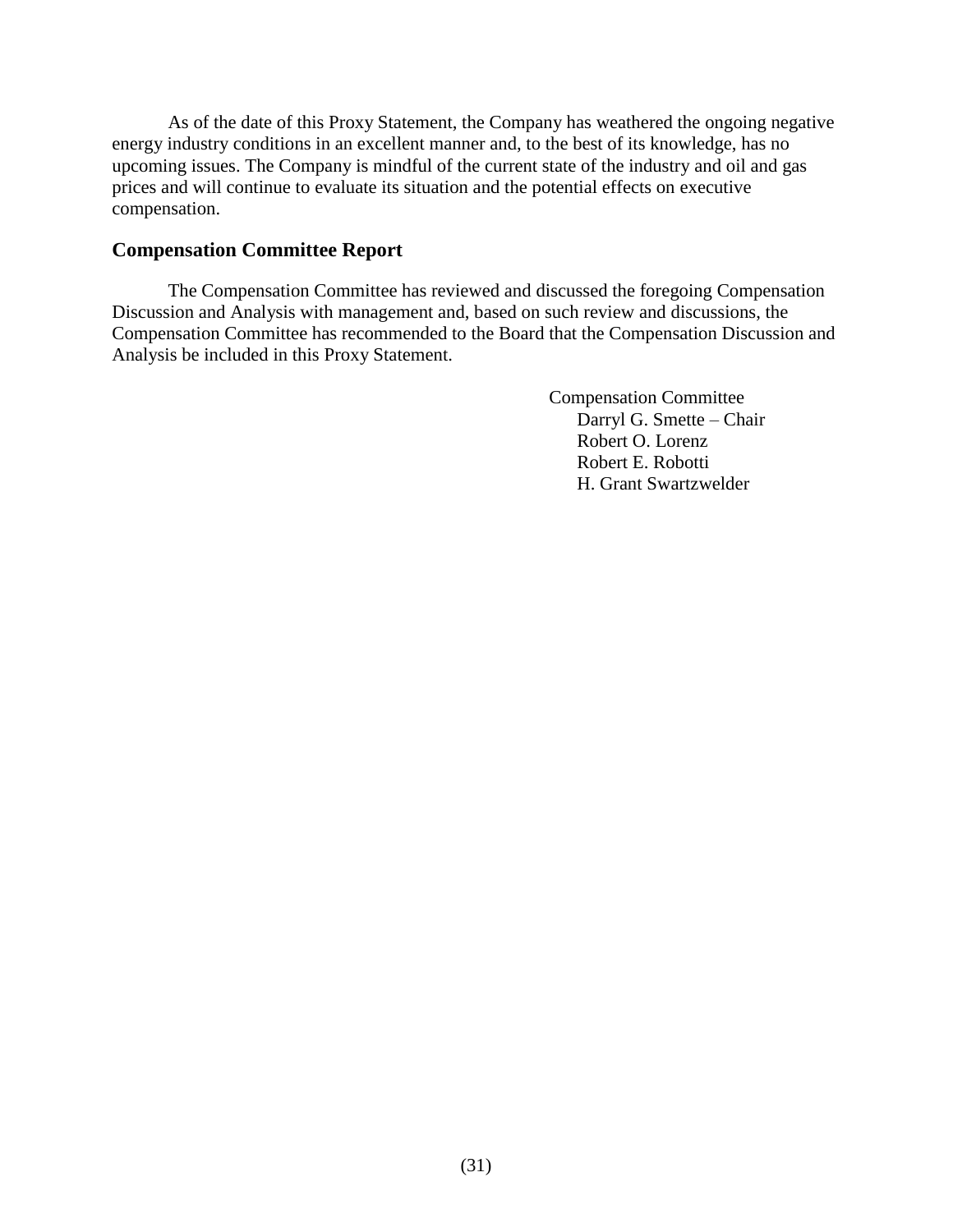### <span id="page-33-0"></span>**Executive Compensation**

The table below sets forth information for the three most recently completed fiscal years concerning compensation paid to our executive officers in those fiscal years for services in all capacities.

#### **Summary Compensation Table**

| <b>Name and Principal</b><br><b>Position</b> | Fiscal<br>Year | <b>Base</b><br>$S$ alary $(1)$ | Cash<br><b>Bonus</b> $(1)$ | <b>Stock</b><br>Awards(2) | <b>All Other</b><br><b>Compensation (3)</b> | <b>Total</b> | <b>Three Year</b><br><b>Average</b> |
|----------------------------------------------|----------------|--------------------------------|----------------------------|---------------------------|---------------------------------------------|--------------|-------------------------------------|
| Michael C. Coffman 2016                      |                | \$327,000                      | \$136,318(4)               | \$285,569                 | \$34,360(5)                                 | \$783,247    |                                     |
| President and Chief 2015                     |                | \$322,750                      | \$341,958(4)               | \$320,921                 | \$34,815(5)                                 | \$1,020,444  |                                     |
| Executive Officer 2014                       |                | \$307,500                      | \$331,926(4)               | \$249,442                 | \$52,406(5)                                 | \$941,274    |                                     |
| Retired 12/31/16                             |                |                                |                            |                           |                                             |              | \$914,988                           |
| Paul F. Blanchard, Jr., 2016                 |                | \$297,000                      | \$90,762(6)                | \$219,474                 | \$31,229(7)                                 | \$638,465    |                                     |
| President and Chief 2015                     |                | \$294,375                      | \$234,014(6)               | \$246,654                 | \$31,762(7)                                 | \$806,805    |                                     |
| <b>Executive Officer 2014</b>                |                | \$284,375                      | \$228,805(6)               | \$195,078                 | \$49,555(7)                                 | \$757,813    |                                     |
| Effective 1/1/17 (12)                        |                |                                |                            |                           |                                             |              | \$734,361                           |
| Lonnie J. Lowry 2016                         |                | \$190,000                      | \$44,000                   | \$51,063                  | \$21,428(8)                                 | \$306,491    |                                     |
| Vice President, 2015                         |                | \$188,925                      | \$52,750                   | \$43,036                  | \$21,539(8)                                 | \$306,250    |                                     |
| Corporate Secretary 2014                     |                | \$184,775                      | \$50,207                   | \$17,228                  | \$37,210(8)                                 | \$289,420    |                                     |
| Effective 1/1/17 (13)                        |                |                                |                            |                           |                                             |              | \$300,720                           |
| Robb P. Winfield, Vice 2016                  |                | \$162,625                      | \$38,000                   | \$44,206                  | \$17,564(9)                                 | \$262,395    |                                     |
| President, Chief Financial 2015              |                | \$155,625                      | \$44,750                   | \$35,565                  | \$17,157(9)                                 | \$253,097    |                                     |
| Officer and Controller 2014                  |                | \$150,025                      | \$42,412                   | \$23,447                  | \$29,741(9)                                 | \$245,625    |                                     |
| Effective 1/1/17 (14)                        |                |                                |                            |                           |                                             |              | \$253,706                           |
| Ben Spriestersbach (11) 2016                 |                | \$0                            | \$0                        | \$0                       | \$0                                         | \$0          |                                     |
| Vice President of Land 2015                  |                | \$12,750                       | \$93,000                   | \$0                       | \$964(10)                                   | \$106,714    |                                     |
|                                              | 2014           | \$152,250                      | \$26,724                   | \$9,482                   | \$28,686(10)                                | \$217,142    |                                     |
|                                              |                |                                |                            |                           |                                             |              | \$107,952                           |

- (1) Base salaries are set on a calendar year basis and are reported on a fiscal year basis ending on September 30 of each year. This means that the salary shown above for each fiscal year reported represents three months' salary of the previous calendar year and the first nine months of the current calendar year through September 30 fiscal year-end. Cash bonuses are paid in December of each year based on the preceding fiscal year's performance. Bonuses shown for fiscal 2016 were paid in December 2015 and were based on fiscal 2015 financial and operating performance. The same timing of payments and Company performance holds true for fiscal 2015 and fiscal 2014.
- (2) In accordance with applicable accounting standards, these amounts represent the aggregate grant date fair value of the awards on the award date. The ultimate value realized by the executive officers on vesting of the awards may or may not equal the fair market value at award date based on failure to achieve the specified vesting requirements. Under certain circumstances, the awards may wholly or partially vest or never vest. See footnotes (2), (4), (6) and (8) to table entitled "Outstanding Restricted Stock Awards at 2016 Fiscal Year-End" on page 37.
- (3) Includes immaterial amounts for group life insurance premiums for fiscal years 2016, 2015 and 2014.
- (4) Included in Mr. Coffman's cash bonuses are performance bonuses (based on each fiscal year's financial and operating performance and subjective performance goals) and supplemental payments for the portion of his earned ESOP Plan contribution, which could not be made due to the deferral maximum regulations of the Internal Revenue Service. The performance bonuses paid in fiscal years 2016, 2015 and 2014 were \$108,000, \$290,470 and \$285,000, respectively. The supplemental payments in fiscal years 2016, 2015 and 2014 were \$28,318, \$50,738 and \$46,176, respectively.
- (5) Represents the value of 1,209 shares for fiscal 2016, 1,287 shares for fiscal 2015 and 1,281 shares for fiscal 2014, of Company stock contributed to the ESOP Plan on Mr. Coffman's behalf based on the closing market price of the shares on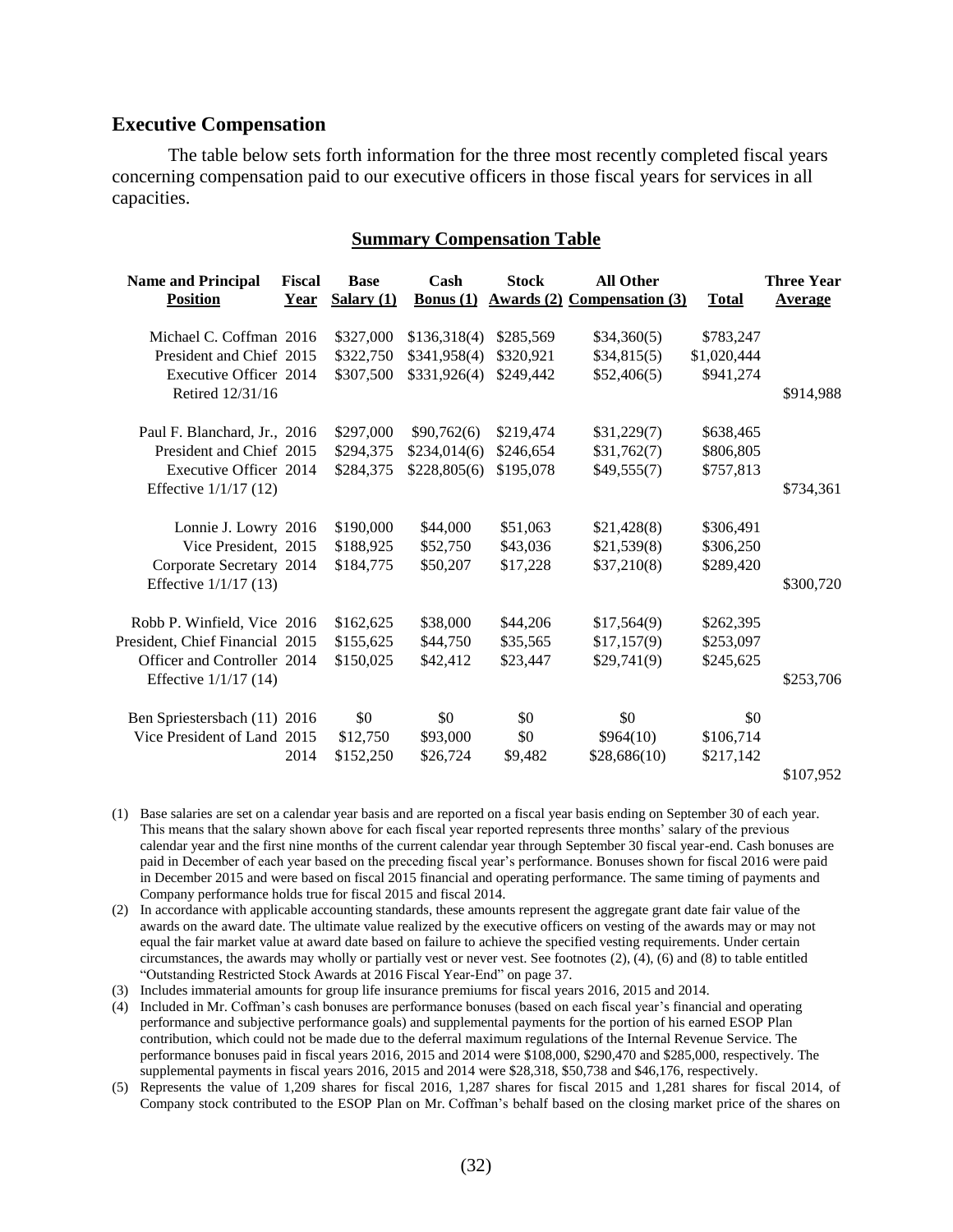the last day of each fiscal year and dividends received from restricted stock awards of \$11,840, \$12,827 and \$12,968 for fiscal years 2016, 2015 and 2014, respectively.

- (6) Included in Mr. Blanchard's cash bonuses are performance bonuses (based on each fiscal year's financial and operating performance and subjective performance goals) and supplemental payments for the portion of his earned ESOP Plan contribution, which could not be made due to the deferral maximum regulations of the Internal Revenue Service. The performance bonuses paid in fiscal years 2016, 2015 and 2014 were \$72,000, \$199,400 and \$195,636, respectively. The supplemental payments in fiscal years 2016, 2015 and 2014 were \$18,762, \$33,864 and \$32,419, respectively.
- (7) Represents the value of 1,209 shares for fiscal 2016, 1,287 shares for fiscal 2015 and 1,281 shares for fiscal 2014, of Company stock contributed to the ESOP Plan on Mr. Blanchard's behalf based on the closing market price of the shares on the last day of each fiscal year and dividends received from restricted stock awards of \$9,169, \$10,548 and \$10,891 for fiscal years 2016, 2015 and 2014, respectively.
- (8) Represents the value of 1,067 shares for fiscal 2016, 1,196 shares for fiscal 2015 and 1,180 shares for fiscal 2014, of Company stock contributed to the ESOP Plan on Mr. Lowry's behalf based on the closing market price of the shares on the last day of each fiscal year and dividends received from restricted stock awards of \$1,401, \$1,017 and \$775 for fiscal years 2016, 2015 and 2014, respectively.
- (9) Represents the value of 915 shares for fiscal 2016, 991 shares for fiscal 2015 and 967 shares for fiscal 2014, of Company stock contributed to the ESOP Plan on Mr. Winfield's behalf based on the closing market price of the shares on the last day of each fiscal year and dividends received from restricted stock awards of \$1,323, \$975 and \$730 for fiscal years 2016, 2015 and 2014, respectively.
- (10) Represents the value of 0 shares for fiscal 2016, 0 shares for fiscal 2015 and 899 shares for fiscal 2014 of Company stock contributed to the ESOP Plan on Mr. Spriestersbach's behalf based on the closing market price of the shares on the last day of each fiscal year and dividends received from restricted stock awards of \$0, \$0 and \$744 for fiscal years 2016, 2015 and 2014, respectively.
- (11) Mr. Spriestersbach retired in October 2014 and received partial vesting for fiscal 2012 restricted stock awards received in December 2011. Pursuant to the Restricted Stock Plan, he forfeited his restricted stock awards for fiscal years 2012 and 2013. He did not receive any restricted stock awards based on fiscal 2014 results.
- (12) For fiscal years 2014, 2015 and 2016, Mr. Blanchard held the title of Senior Vice President, Chief Operating Officer.
- (13) For fiscal years 2014, 2015 and 2016, Mr. Lowry held the title of Vice President, Chief Financial Officer and Secretary.
- (14) For fiscal years 2014, 2015 and 2016, Mr. Winfield held the title of Controller and Chief Accounting Officer.

The Company's only equity incentive plans for its executive officers are the ESOP Plan and the Restricted Stock Plan, both described below.

#### <span id="page-34-0"></span>**Chief Executive Officer Actual Realized Compensation**

The supplemental table below, which details our then Chief Executive Officer's actual realized compensation (which equals his IRS Form W-2 income) for calendar 2014, 2015 and 2016, is not a substitute for the Summary Compensation Table on pages 32 and 33. "Total Actual Realized Compensation" differs substantially from "Total Compensation" as shown in the Summary Compensation Table. The principal differences between these totals are: i) the table below reports the actual value realized on restricted stock compensation during each year (as vesting occurs), whereas the Summary Compensation Table reports the grant date fair market value in the year of each award irrespective of vesting; ii) the table below does not include the value of the ESOP Plan contribution portion of "All Other Compensation" reported in the Summary Compensation Table because it is not taxable income; and iii) the table below reflects calendar year compensation amounts, whereas compensation amounts shown in the Summary Compensation Table are based on the Company's fiscal year.

Upon Mr. Coffman's retirement on December 31, 2016, 6,296 non-performance shares which were awarded to him under the Restricted Stock Plan vested. The value of these shares at vesting was \$148,271. In accord with IRS rules, this value will be reported as income to Mr. Coffman in calendar 2017 and is therefore excluded from the schedule below.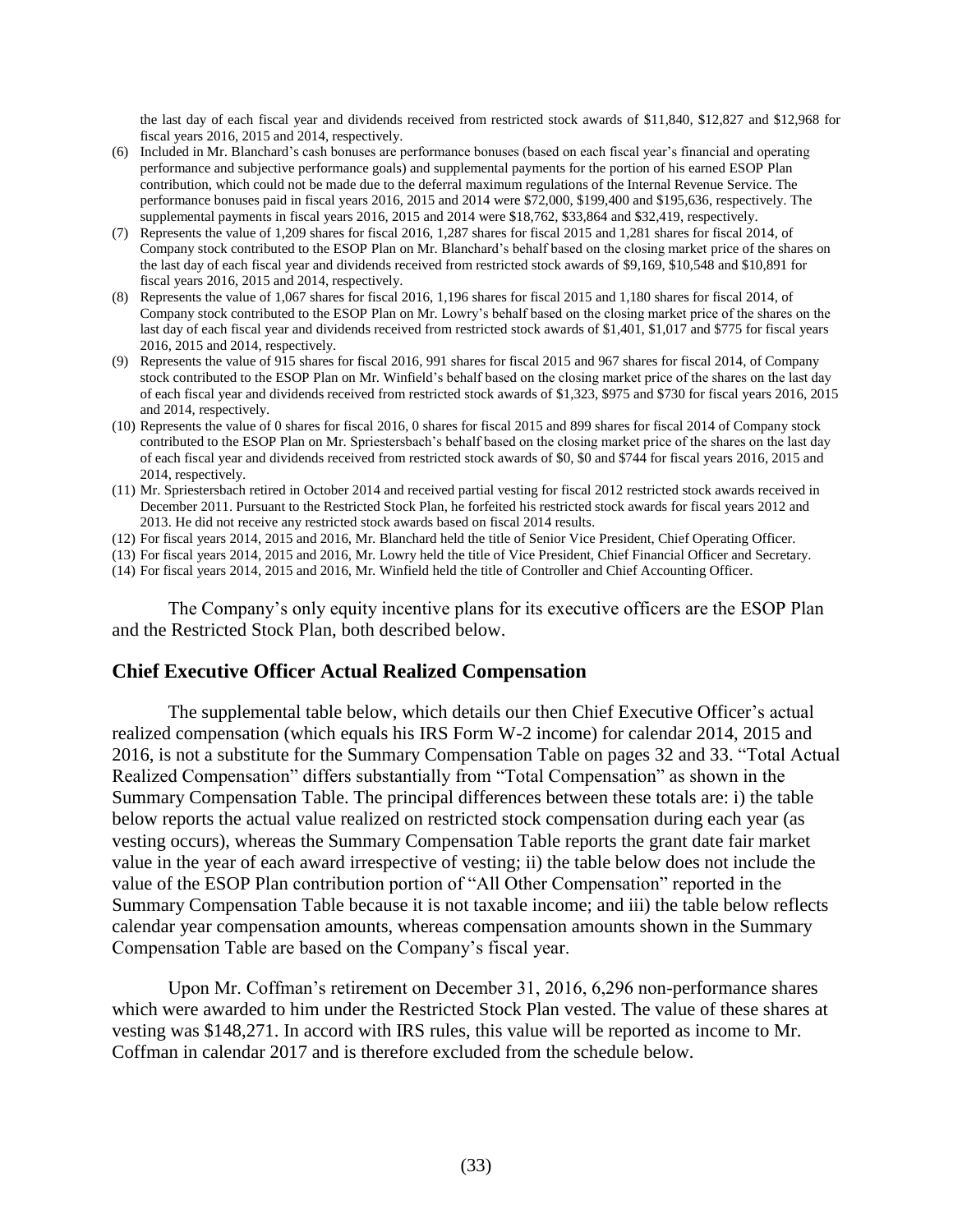| Calendar Year | Salary    | <b>Cash Bonuses</b> | Dividends from<br><b>Restricted Stock</b> | Value of<br><b>Vested Restricted</b><br><b>Stock Awards</b> | <b>Other</b> | <b>Total Actual</b><br><b>Realized</b><br><b>Compensation</b> |
|---------------|-----------|---------------------|-------------------------------------------|-------------------------------------------------------------|--------------|---------------------------------------------------------------|
| 2016          | \$327,000 | \$130,000           | \$11.797                                  | \$571,685                                                   | \$792        | \$1,041,274                                                   |
| 2015          | \$327,000 | \$136,318           | \$12,528                                  | \$342,058                                                   | \$1,320      | \$819,224                                                     |
| 2014          | \$310,000 | \$341,958           | \$13,165                                  | \$182,947                                                   | \$1.188      | \$849,258                                                     |

# <span id="page-35-0"></span>**ESOP Plan**

The ESOP Plan is a tax-qualified, defined contribution plan and serves as the Company's only retirement plan for its employees. Contributions are made at the discretion of the Board and, to date, all contributions have been made in shares of Common Stock. Contributions are allocated to all participants in proportion to their compensation for the plan year and 100% vesting occurs after three years of service. Separation prior to three years of service results in forfeiture of all contributions received. All employees, including the executive officers, may participate in the 401(k) portion of the ESOP Plan on a voluntary basis. Under the terms of the 401(k) portion of the ESOP Plan, eligible employees may elect to defer a portion of their earnings up to the maximum allowed by regulations of the Internal Revenue Service. The Company makes no matching contributions to the 401(k) portion of the ESOP Plan.

## <span id="page-35-1"></span>**Amended 2010 Restricted Stock Plan**

*General.* The number of shares of common stock covered by the Restricted Stock Plan is 500,000 shares and, after shareholders approved amendments to the Restricted Stock Plan in 2014, directors became eligible for awards of restricted stock. The Compensation Committee is given the authority to determine the award and vesting terms for all awards to directors and officers.

After the awards of restricted stock in December 2016, and the vesting of restricted stock and the repurchase of unvested shares of restricted stock by the Company in December 2016, there are 210,548 shares of Common Stock currently available under the Restricted Stock Plan for future awards of restricted stock.

*Awards.* The Restricted Stock Plan permits awards of restricted stock to Company officers and directors and is used by the Compensation Committee for retention and long-term incentive compensation. The Company sells shares of restricted stock to officers and directors at a significant discount to the fair market value of the shares, generally at the par value of the shares. The vesting terms under the Restricted Stock Plan will be determined by the Compensation Committee when it awards shares of restricted stock. Under various vesting requirements, the restricted stock awards may wholly, partially or never vest. The Company will repurchase the restricted stock at the original purchase price if vesting does not occur.

Officers participate in this program based on their (i) ability to make a significant contribution to the Company's financial and operating results, (ii) level of responsibility and (iii) performance. No officer is entitled to participate automatically based on title, position or salary level. This program is designed to help retain key officers of the Company and participation is highly selective.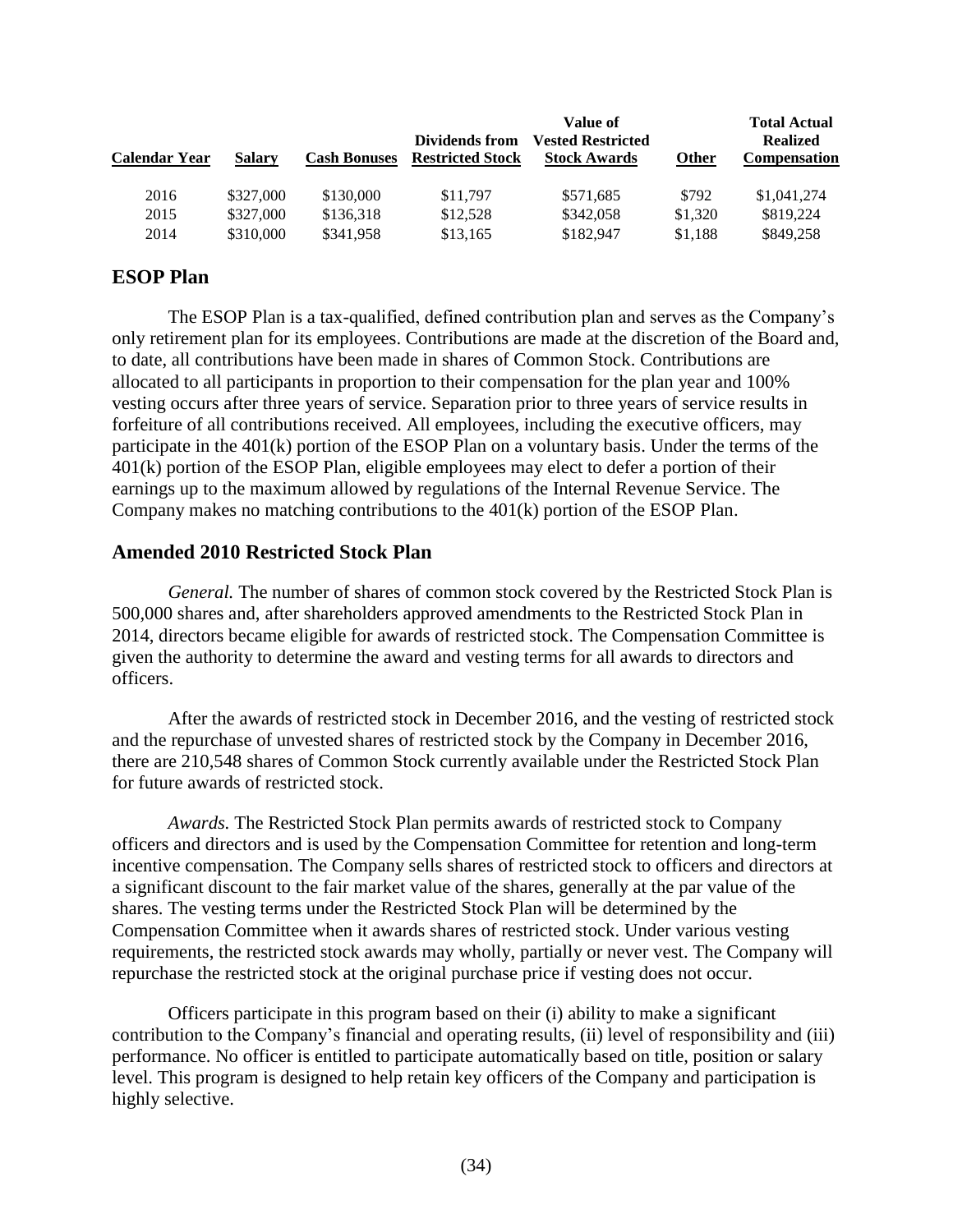Based in part on a recommendation by Longnecker, the Restricted Stock Plan was amended by vote of the shareholders at the 2014 Annual Meeting to include the directors as participants in the Restricted Stock Plan.

The initial grant of restricted stock to directors valued at \$35,000 was made in May 2014 and vested throughout the remainder of calendar 2014. On March 4, 2015, each director was granted restricted stock valued at \$35,000, vesting quarterly throughout calendar year 2015. At its December 9, 2015, meeting, the Board approved restricted stock awards with a grant date of December 31, 2015, to each director in the amount of \$35,000 vesting quarterly throughout calendar 2016. On December 9, 2016, the Board approved restricted stock awards to each director valued at \$35,000 which will vest quarterly throughout calendar 2017.

Each participant in the Restricted Stock Plan enters into a stock restriction agreement with the Company setting forth the terms, conditions and restrictions of the restricted stock award. The restricted stock is issued by the Company in the name of the participant and deposited with the Company, or an escrow agent determined by the Compensation Committee, until the restrictions lapse or until vesting is no longer possible under the stock restriction agreement.

During the restriction period, subject to the terms and conditions of the stock restriction agreement, a participant holding restricted stock has the right to receive dividends on the shares, vote the shares and enjoy other shareholder rights related to the restricted stock. On expiration of the restriction period, subject to the terms of the Restricted Stock Plan, the stock restriction agreement and the vesting requirements, the participant will be entitled to receive shares of Common Stock no longer subject to restriction.

*Effective Date and Term.* The Restricted Stock Plan initially became effective in March 2010, when approved by shareholders. No restricted stock can be awarded after the day before the tenth anniversary of the date of shareholder approval, but the vesting periods for restricted stock previously sold may extend beyond that date. The tenth anniversary will be measured from the date of approval by the shareholders of the amendments to the Restricted Stock Plan on March 5, 2014.

*Eligibility.* Any current officer or director of the Company, or any future subsidiary entities in which the Company has a controlling interest, as determined by the Compensation Committee, are eligible to be granted an award of restricted stock.

*Administration.* The Plan is administered by the Compensation Committee, which has authority to grant awards of restricted stock and determine the recipients and the terms of awards. The Compensation Committee has full authority to construe and interpret the terms of the Restricted Stock Plan and to determine all facts necessary for its administration.

*Stock Subject to the Restricted Stock Plan.* Subject to adjustments allowed under the Restricted Stock Plan, awards of restricted stock may be made up to 500,000 shares of Common Stock. If any award of restricted stock expires or is terminated, forfeited or canceled without being fully vested, the unused shares covered by such award will be repurchased by the Company and will again be available for awards under the Restricted Stock Plan.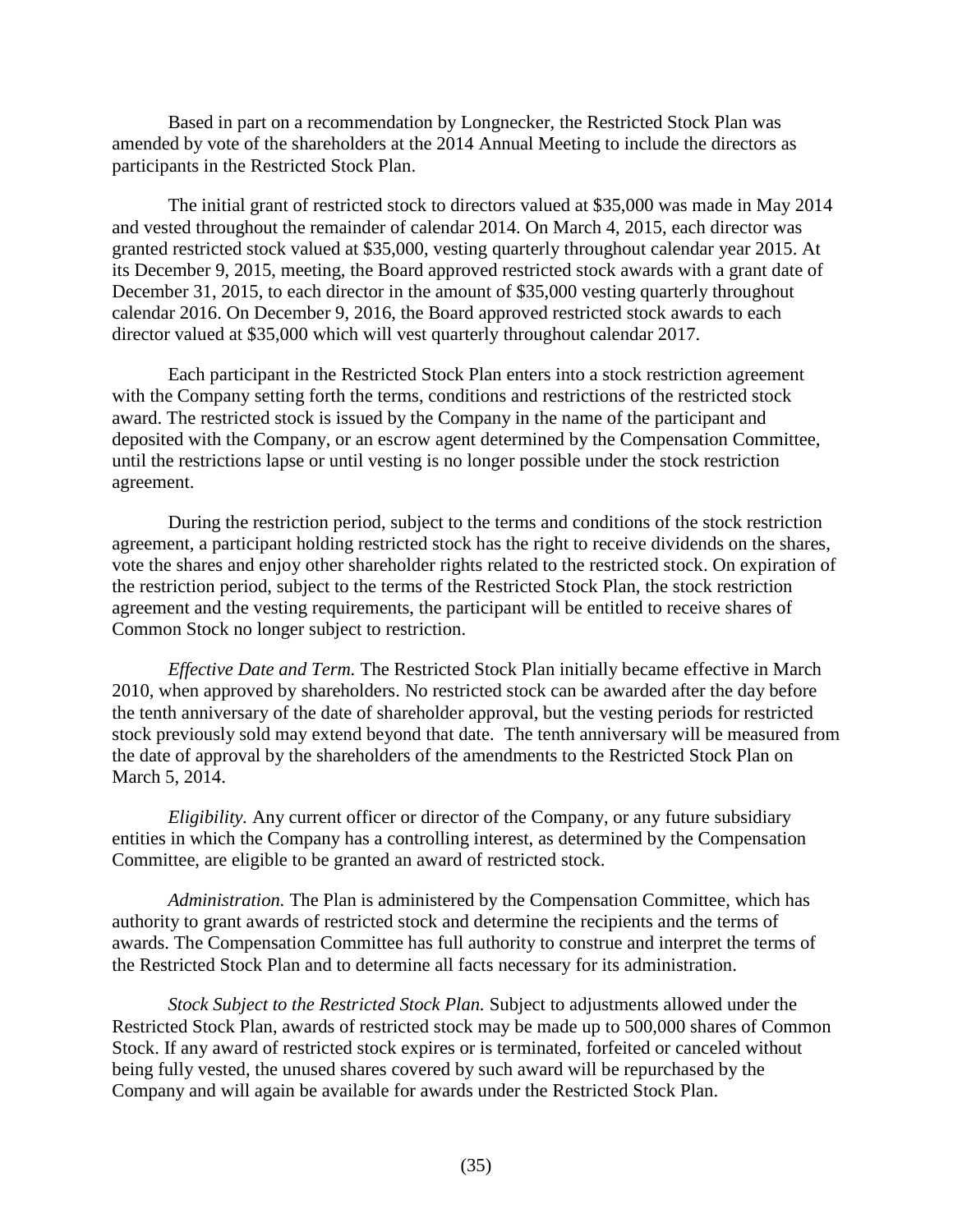*Restricted Stock.* Pursuant to the Restricted Stock Plan, the Compensation Committee may grant awards of restricted stock on the terms and conditions set forth by the Compensation Committee in the applicable stock restriction agreement, including the conditions for vesting, the vesting periods, the issue price and the acceleration of vesting in certain events.

*Adjustments Due to Changes in Capitalization or Control.* In the event of any stock split, reverse stock split, stock dividend, recapitalization, combination of shares, reclassification of shares, spin-off or other similar change in capitalization or event, or any dividend or distribution to holders of shares of Common Stock other than an ordinary cash dividend, (i) the number of shares of Common Stock available under the Restricted Stock Plan, (ii) the number of shares of Common Stock subject to and the repurchase price per share subject to each outstanding restricted stock award, and (iii) the terms of each other outstanding award shall be equitably adjusted by the Company in the manner determined by the Compensation Committee.

*Change in Control*. On the occurrence of a change in control of the Company as defined in the Restricted Stock Plan, except to the extent provided to the contrary in the stock restriction agreement between a participant and the Company, all restrictions, vesting requirements and other conditions on all restricted stock awards then outstanding shall automatically lapse and be deemed terminated or satisfied, as applicable.

*Transferability of Awards.* Unless otherwise provided by the Compensation Committee, restricted stock will be nontransferable, either voluntarily or by operation of law, except by will or the laws of descent and distribution or pursuant to a qualified domestic relations order.

*Voting and Dividends.* Holders of shares of restricted stock may vote and receive dividends paid on their shares.

*Termination of Employment.* The Compensation Committee, in conjunction with the terms of the stock restriction agreement between a participant and the Company, will determine the effect on restricted stock due to the disability, death, retirement, termination or other cessation or change in the employment of a participant.

*Tax Withholding.* A participant in the Restricted Stock Plan must satisfy all applicable federal, state and local or other income and employment tax withholding obligations of the Company before it will authorize the restricted stock to be released by the Company or from escrow. The Compensation Committee may allow a participant to satisfy all or part of these withholding obligations by transferring shares of restricted stock to the Company.

*Amendment of Awards.* The Compensation Committee may amend, suspend or terminate, in whole or in part, the Restricted Stock Plan at any time; provided that if at any time the approval of the Company's shareholders is required as to any modification or amendment under applicable laws and rules, the Compensation Committee may not effect such modification or amendment without shareholder approval. Unless otherwise specified in the amendment, any amendment to the Restricted Stock Plan shall apply to, and be binding on, the holders of restricted stock under the Restricted Stock Plan at the time the amendment is adopted, provided, the Compensation Committee determines that such amendment does not materially and adversely affect the rights of participants.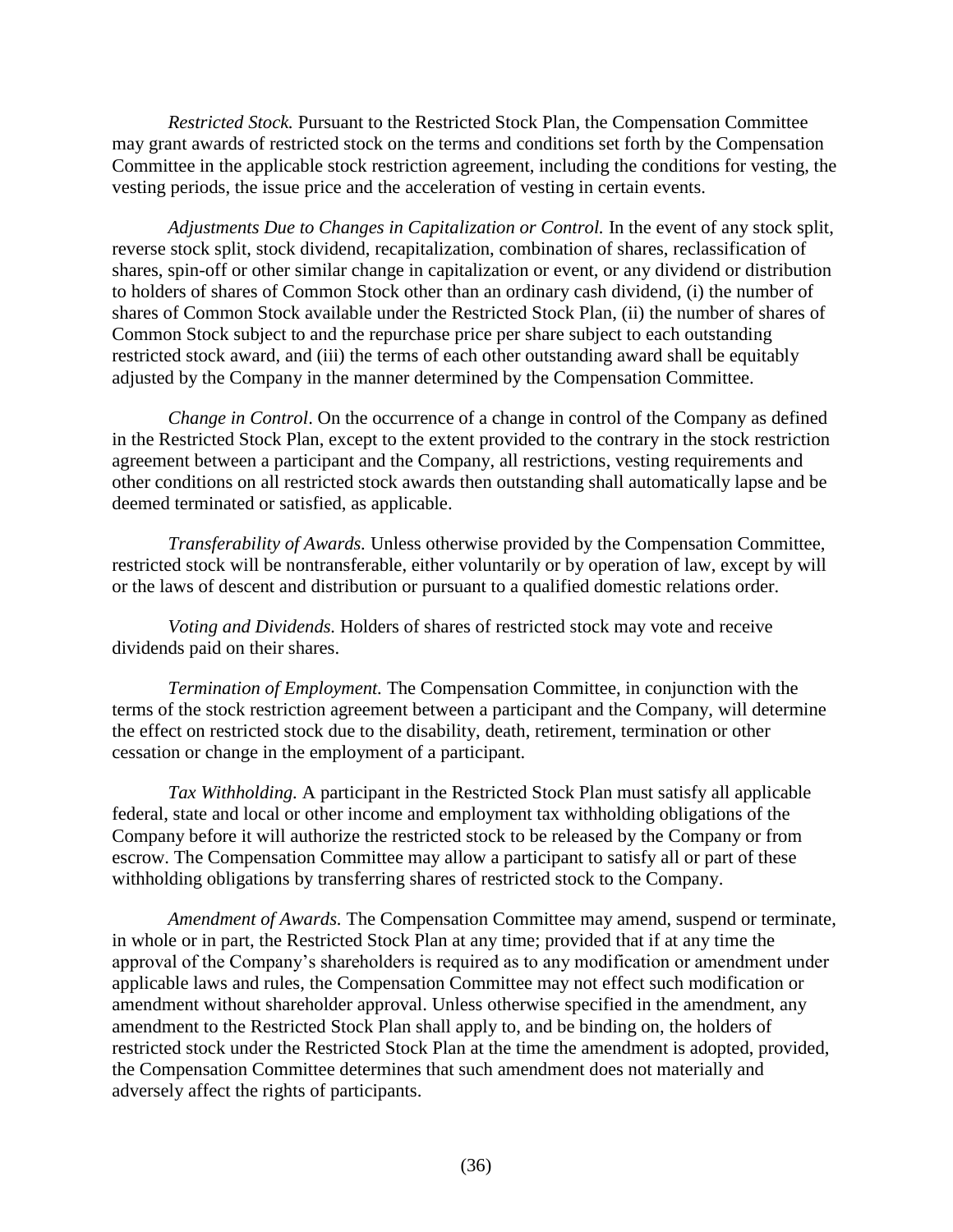*Outstanding Equity Awards.* The following table provides information on the holdings of restricted stock by our executive officers at December 9, 2016, which is the last date restricted stock has been awarded:

| <b>Award Date</b><br><b>Approval Date</b><br>Name<br><b>Have Not Vested</b><br>Michael C. Coffman<br>December 11, 2013<br>December 21, 2013<br>24,580(1)(2)<br>December 10, 2014<br>December 10, 2014<br>23,499(3)(4)<br>December 9, 2015<br>December 9, 2015<br>25,655(5)(6) | <b>Have Not Vested</b> |
|-------------------------------------------------------------------------------------------------------------------------------------------------------------------------------------------------------------------------------------------------------------------------------|------------------------|
|                                                                                                                                                                                                                                                                               | \$430,887(9)           |
|                                                                                                                                                                                                                                                                               | \$411,937(9)           |
|                                                                                                                                                                                                                                                                               | \$449,732(9)           |
| December 11, 2013<br>19,222(1)(2)<br>Paul F. Blanchard, Jr.<br>December 21, 2013                                                                                                                                                                                              | \$336,962(9)           |
| December 10, 2014<br>December 10, 2014<br>18,060(3)(4)                                                                                                                                                                                                                        | \$316,592(9)           |
| December 9, 2015<br>December 9, 2015<br>19,716(5)(6)                                                                                                                                                                                                                          | \$345,621(9)           |
| December 9, 2016<br>December 8, 2016<br>15,802(7)(8)                                                                                                                                                                                                                          | \$406,900(10)          |
| Lonnie J. Lowry<br>December 21, 2013<br>December 11, 2013<br>1,698(1)(2)                                                                                                                                                                                                      | \$29,766(9)            |
| December 10, 2014<br>3,151(3)(4)<br>December 10, 2014                                                                                                                                                                                                                         | \$55,237(9)            |
| December 9, 2015<br>December 9, 2015<br>4,587(5)(6)                                                                                                                                                                                                                           | \$80,410(9)            |
| December 9, 2016<br>December 8, 2016<br>2,951(7)(8)                                                                                                                                                                                                                           | \$76,000(10)           |
| Freda R. Webb (11)<br>December 9, 2016<br>December 8, 2016<br>5,225(7)(8)                                                                                                                                                                                                     | \$134,550(10)          |
| Robb P. Winfield<br>December 21, 2013<br>December 11, 2013<br>2,310(1)(2)                                                                                                                                                                                                     | \$40,494(9)            |
| December 10, 2014<br>December 10, 2014<br>2,604(3)(4)                                                                                                                                                                                                                         | \$45,648(9)            |
| December 9, 2015<br>December 9, 2015<br>3,971(5)(6)                                                                                                                                                                                                                           | \$69,612(9)            |
| December 9, 2016<br>December 8, 2016<br>3,398(7)(8)                                                                                                                                                                                                                           | \$87,500(10)           |

#### **OUTSTANDING RESTRICTED STOCK AWARDS**

Ben Spriestersbach (12) --------- --------- --------- ---------

(1) Messrs. Coffman, Blanchard, Lowry and Winfield paid \$204.75, \$160.12, \$14.14 and \$19.24, respectively, to purchase their restricted stock.

(2) Consists of the restricted stock awards granted on December 21, 2013, 25% of which vests on the completion of three years of service, and 75% of which vests based on the market price performance of the Company's Common Stock at the completion of three years of service.

- (3) Messrs. Coffman, Blanchard, Lowry and Winfield paid \$391.49, \$300.88, \$52.50 and \$43.38, respectively, to purchase their restricted stock.
- (4) Consists of the restricted stock awards granted on December 10, 2014, 25% of which vests on the completion of three years of service, and 75% of which vests based on the market price performance of the Company's Common Stock at the completion of three years of service.
- (5) Messrs. Coffman, Blanchard, Lowry and Winfield paid \$427.41, \$328.47, \$76.42 and \$66.16, respectively, to purchase their restricted stock.
- (6) Consists of the restricted stock awards granted on December 9, 2015, 25% of which vests on the completion of three years of service, and 75% of which vests based on the market price performance of the Company's Common Stock at the completion of three years of service.
- (7) Messrs. Blanchard, Lowry and Winfield and Ms. Webb paid \$263.42, \$49.19, \$56.64 and \$87.10, respectively, to purchase their restricted stock.
- (8) Consists of the restricted stock awards granted on December 9, 2016, 25% of which vests on the completion of three years of service, and 75% of which vests based on the market price performance of the Company's Common Stock at the completion of three years of service.
- (9) Based on the closing market price of the Company's Common Stock of \$17.53 on September 30, 2016.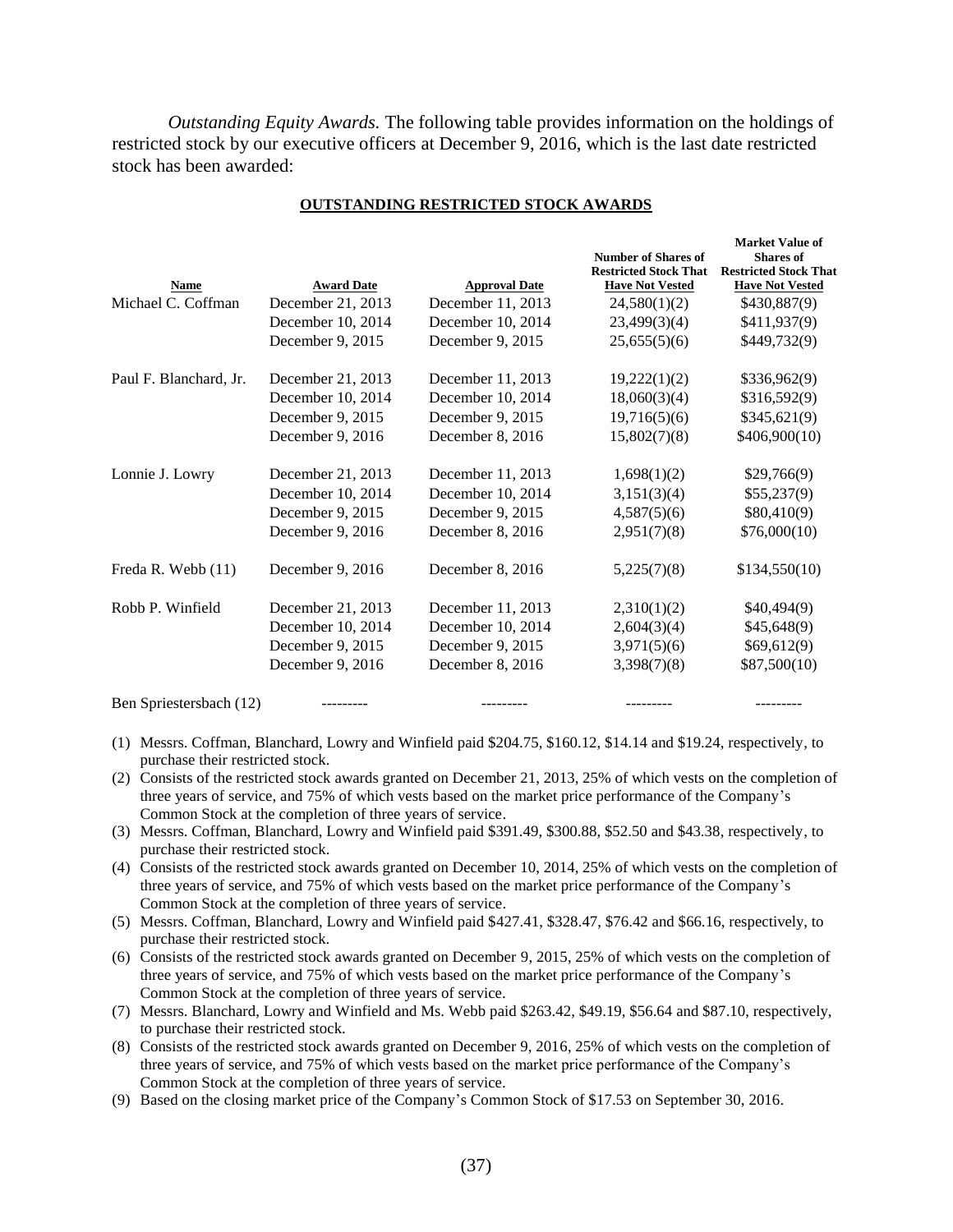- (10)Based on the closing market price of the Company's Common Stock of \$25.75 on December 9, 2016.
- (11)Ms. Webb was elected as Vice President, Operations effective January 1, 2017. She was not an executive officer in fiscal 2014-2016.
- (12)Mr. Spriestersbach retired in October 2014 and received partial vesting (981 shares) for restricted stock awards granted in December 2011. He forfeited his restricted stock awards granted in December 2012 and 2013, none of which had vested. He did not receive any restricted stock awards based on fiscal 2014 results.

Vesting of the performance shares of restricted stock awards is based on the market price performance of the Company's Common Stock at the completion of the time vesting period. For performance shares to partially vest, the Company's Common Stock must appreciate at a prescribed minimum rate as set forth in each stock restriction agreement. If not, no performance shares vest. To fully vest, the Common Stock must appreciate at a prescribed rate set forth in each stock restriction agreement. If the appreciation rate is between the prescribed minimum and maximum, the restricted stock will partially vest on a pro rata basis.

An aggregate of 34,672 shares of restricted stock granted to Messrs. Coffman, Blanchard, Lowry and Winfield on December 21, 2013, vested on December 21, 2016 and an aggregate of 1,186 shares did not vest and were repurchased by the Company at the same price paid by the participants. Pursuant to the Plan, these unvested shares are again available for awards under the Restricted Stock Plan.

Vesting of the time-vested restricted stock awards occurs only if the officers remain continuously employed by the Company for the required vesting period. If not, all such awards are forfeited.

### <span id="page-39-0"></span>**Stock Ownership of Certain Beneficial Owners**

Based on filings with the Securities and Exchange Commission and information supplied by the shareholders, we believe the following shareholders are beneficial owners of more than 5% of our outstanding shares of Common Stock as of December 31, 2016:

| <b>Name and Address</b><br>of Beneficial Owner                                      | <b>Amount of Shares</b><br><b>Beneficially Owned</b> | Percent of<br><b>Common Stock</b> |
|-------------------------------------------------------------------------------------|------------------------------------------------------|-----------------------------------|
| BlackRock Inc. (1)<br>55 E. $52nd$ Street                                           | 1,023,512                                            | 6.1%                              |
| New York, NY 10022                                                                  |                                                      |                                   |
| T. Rowe Price Associates Inc. (2)<br>100 E. Pratt Street                            | 930.760                                              | 5.6%                              |
| Baltimore, MD 21202                                                                 |                                                      |                                   |
| Trigran Investments, Inc. (3)<br>630 Dundee Road, Suite 230<br>Northbrook, IL 60091 | 1,665,228                                            | 9.9%                              |

(1) Based on a Schedule 13G/A filed with the SEC in January 2016.

(2) Based on a Schedule 13G/A filed with the SEC in February 2016.

(3) Based on a Schedule 13G/A filed with the SEC in November 2016.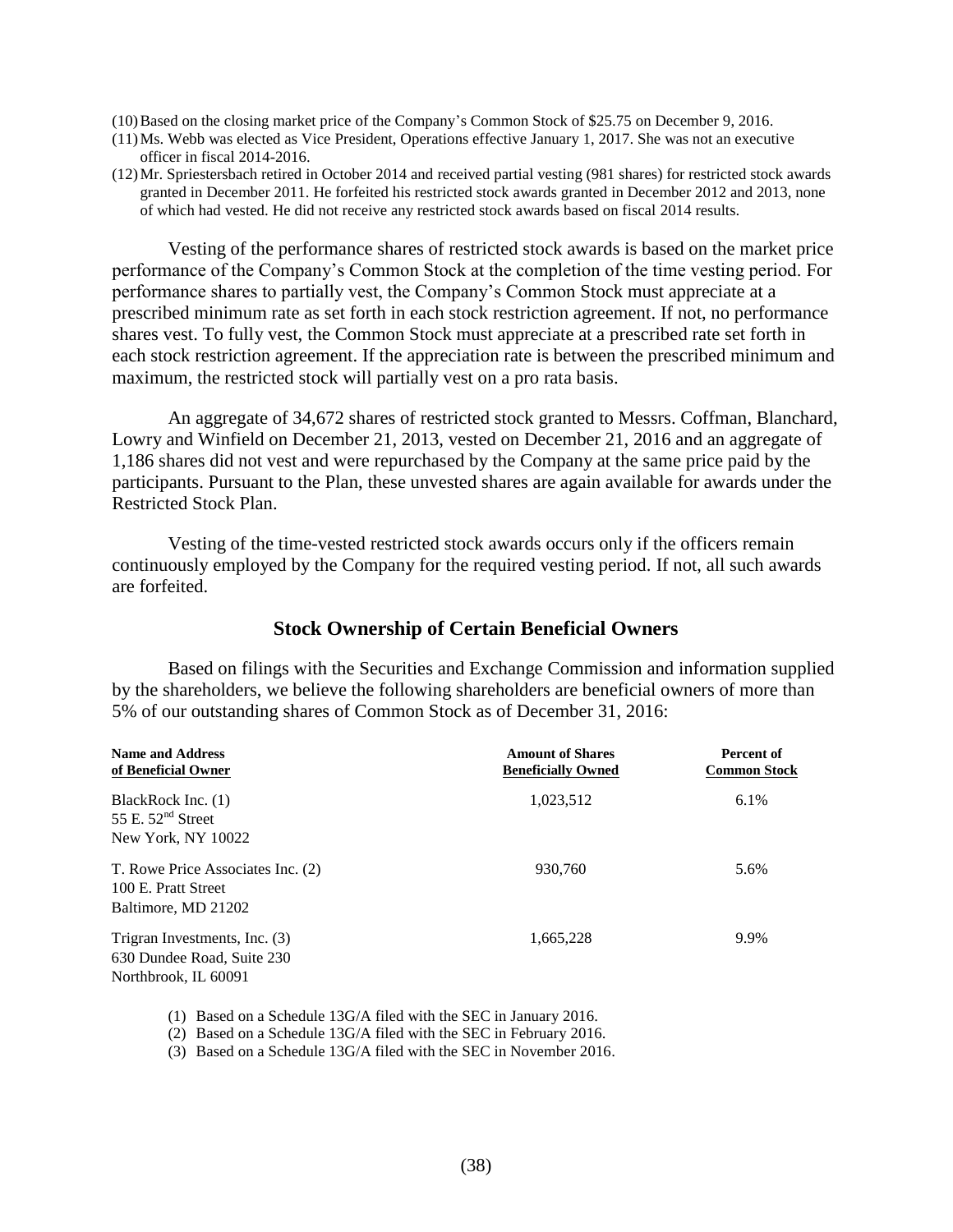#### <span id="page-40-0"></span>**Section 16(a) Beneficial Ownership Reporting Compliance**

Section 16(a) of the Securities and Exchange Act of 1934 requires the Company's directors and executive officers and persons who own more than ten percent of the Company's Common Stock to file with the Securities and Exchange Commission initial reports of ownership and reports of changes in ownership of the Common Stock, and to furnish the Company with copies of such reports. Based on a review of the filings with the Securities and Exchange Commission and representations that no other reports were filed, the Company believes that during fiscal 2016 all directors and executive officers complied with the reporting requirements of Section 16(a).

#### <span id="page-40-1"></span>**Shareholder Proposals**

Proposals of shareholders intended to be presented by shareholders at the next annual meeting to be held in March 2018, and to be included in the proxy statement and form of proxy card pursuant to Rule 14a-8 under the Securities and Exchange Act of 1934, must be received by the Company by October 1, 2017. Any such proposals should be in writing and sent by certified mail, return receipt requested, to the Company's office at the address shown below under the caption "Form 10‑K", Attention: Secretary. On receipt of any such proposal, the Company will determine whether or not to include such proposal in the proxy statement and any proxy card in accordance with SEC regulations governing the solicitation of proxies.

Under the Company's Bylaws, in order for a shareholder to nominate a candidate for director, or propose other business to be considered by shareholders, timely notice of the nomination or the other business proposed must be received by the Company in advance of the annual meeting. Ordinarily, such notice must be received not less than 90 nor more than 120 days prior to the first anniversary of the mailing of notice for the preceding year's annual meeting. The shareholder filing the notice of nomination must describe various matters regarding the nominee, including, but not limited to, such information as name, address, occupation, business background and shares held, and the nominee must deliver a written questionnaire and agreement to the Company covering certain matters as specified in the Bylaws. In order for a shareholder to bring other business before a shareholders' meeting, timely notice must be received by the Company within the time limits described above in this paragraph for notice of nomination of a candidate for director. Such notice must include a description of the proposed business, the reasons therefor, and other specified matters. These requirements are separate from the requirements a shareholder must meet to have a proposal included in the Company's proxy statement under Rule 14a-8 of the Securities and Exchange Act of 1934.

In each case, the notice must be given to the Secretary of the Company at the address shown below under the caption "Form 10-K". Any shareholder desiring a copy of the Company's Bylaws will be furnished one without charge on written request to the Secretary. A copy of the Bylaws is available on the Company's website at www.panhandleoilandgas.com.

The Company's Bylaws were amended in December 2013 to provide access to the Company's proxy statement and proxy card for director elections to eligible shareholders who wish to nominate a person for election to the Company's Board of Directors. To be eligible to access the Company's proxy statement and proxy card for this purpose, a shareholder, together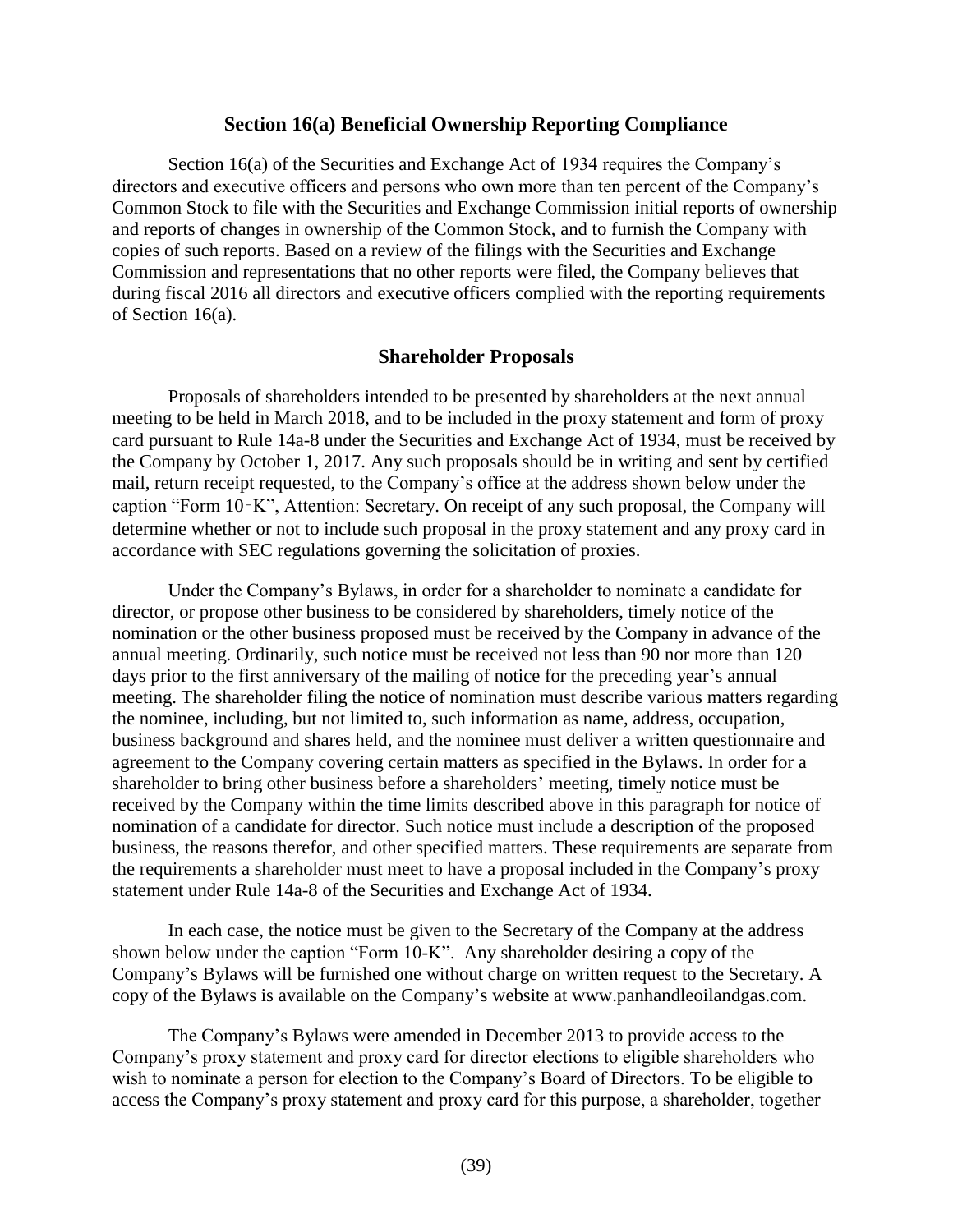with its affiliates, must have held beneficial ownership of 5% of the Common Stock for at least one year prior to providing notice to the Company seeking access to its proxy statement. Notice from a shareholder seeking such access must be received by the Company in the same time period required for shareholders seeking to nominate directors to the Company's Board of Directors. Only one seat on the Board may be held by a person elected as a director resulting from a shareholders use of these proxy access Bylaw provisions. A shareholder seeking access to the Company's proxy statement shall provide all information required from a shareholder seeking to nominate a director as well as undertakings signed by the shareholder and the proposed nominee. The Bylaw provision is the exclusive means for shareholders to include nominees for a director in the Company proxy statement and proxy card.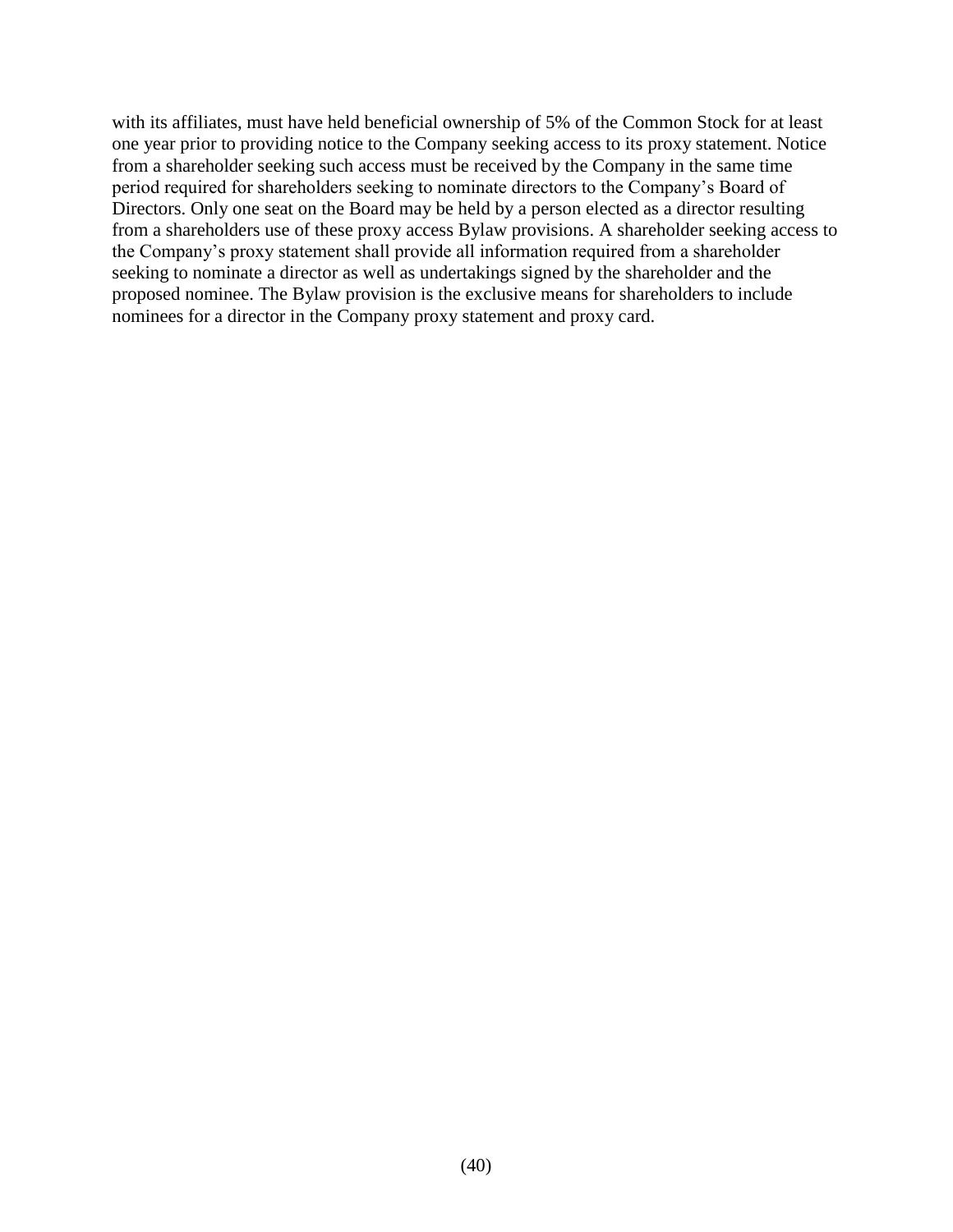### **Annual Report to Shareholders**

Copies of the Annual Report to Shareholders for fiscal 2016 are being mailed with this Proxy Statement and a copy of the Annual Report is available on the Company's website at: www.panhandleoilandgas.com.

## <span id="page-42-1"></span><span id="page-42-0"></span>**Form 10-K**

A copy of the Company's Annual Report on Form 10-K for fiscal 2016, filed with the Securities and Exchange Commission on December 12, 2016, is included in the Annual Report to Shareholders mailed with this Proxy Statement. A separate Form 10-K and copies of the Company's charters for the various committees of the Board, the Corporate Governance Guidelines and the Company's codes of ethics are available, free of charge, on written or oral request made to the Company at the address or telephone number set forth below, or can be viewed at the Company's website: [www.panhandleoilandgas.com.](http://www.panhandleoilandgas.com/)

> Lonnie J. Lowry, Secretary Panhandle Oil and Gas Inc. 5400 N. Grand Boulevard, Suite 300 Oklahoma City, OK 73112-5688 405.948.1560

## <span id="page-42-2"></span>**Other Matters**

Management knows of no other matters to be brought before the meeting. However, if any other matters do properly come before the meeting, it is intended that the shares represented by the proxies in the accompanying form will be voted as the Board may recommend. Whether shareholders plan to attend the meeting or not, they are respectfully urged to mark, sign, date and return the enclosed proxy, which will be returned to them at the meeting if they are present and so request.

By Order of the Board of Directors

January 27, 2017 Lonnie J. Lowry, Secretary

**Whether Or Not You Expect To Attend The Annual Meeting, Please Mark, Sign And Date The Enclosed Proxy And Mail It Promptly In The Postage-Paid Envelope Provided.**

**If Your Shares Are Held By A Broker Or Other Nominee, Please Provide Specific Voting Instructions To The Broker Or Nominee So Your Shares Can Be Voted at the Annual Meeting.**

#### **002CSN764D**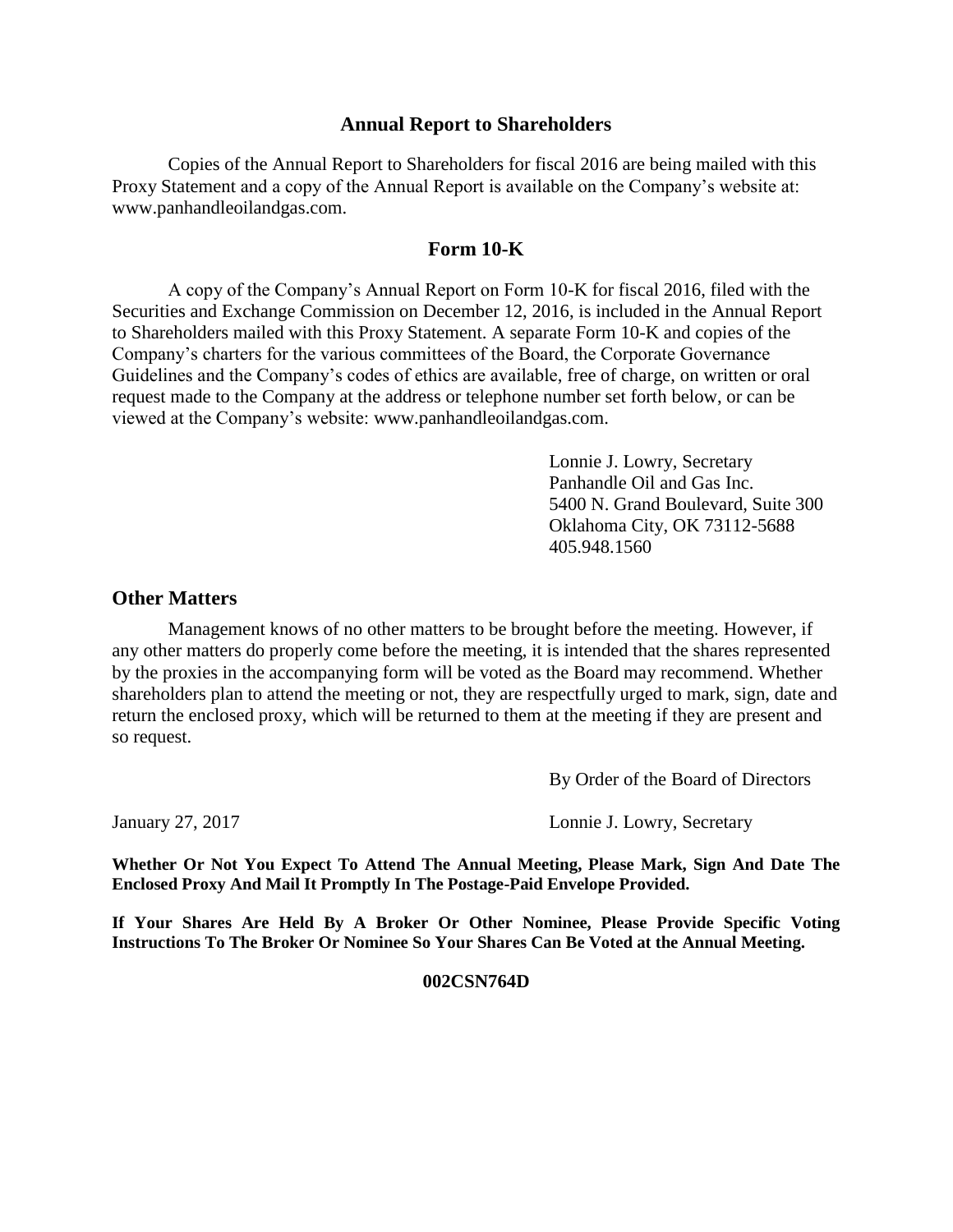

**Panhandle Oil and Gas Inc. 2017 Annual Shareholders Meeting**

**March 8, 2017 1:30 P.M. Oklahoma Time The Oklahoma History Center 800 Nazih Zuhdi Drive (N.E. 23rd & Lincoln Blvd.) Oklahoma City, Oklahoma**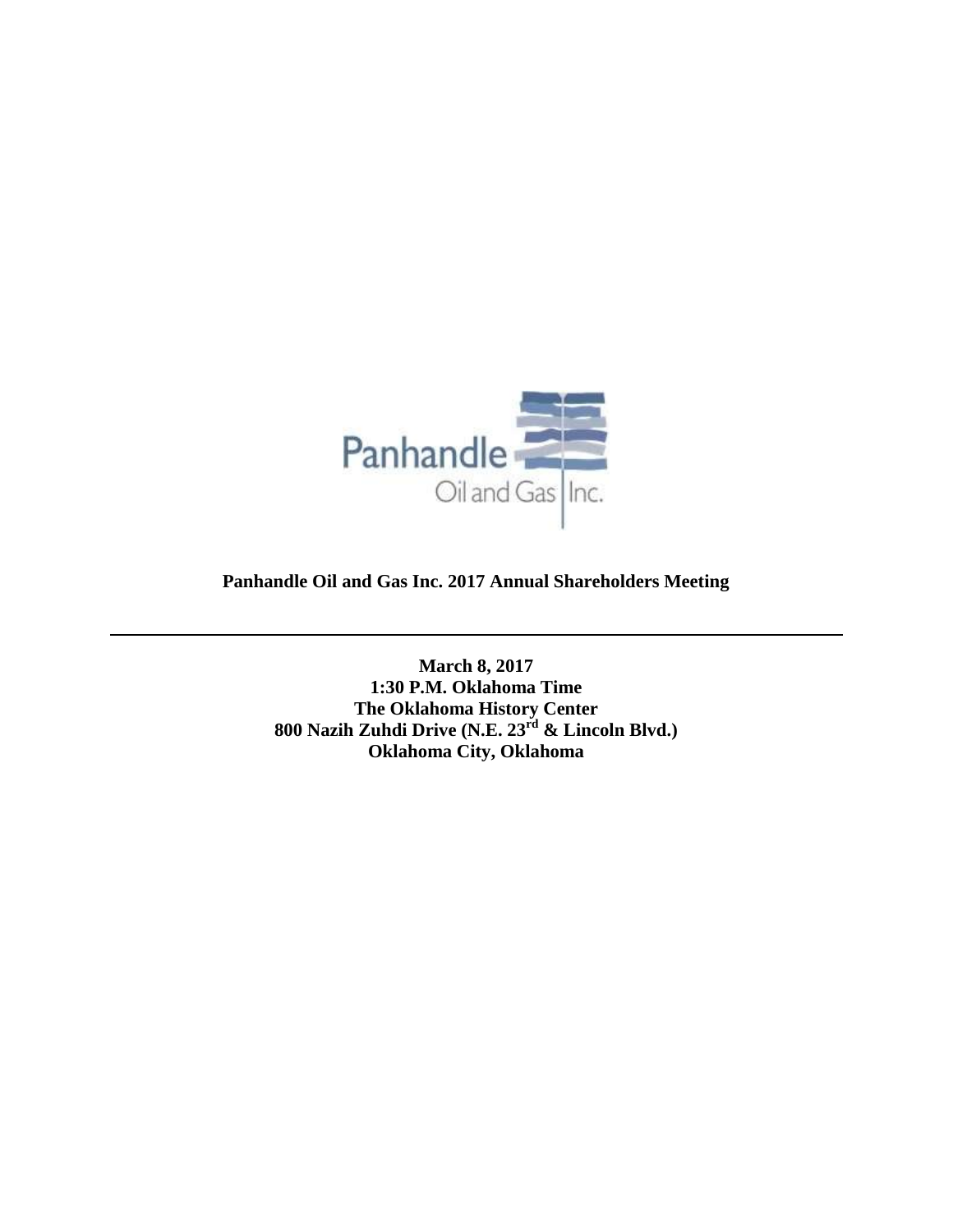# **TENNIS AND ARRAIGNMENT**

#### Panhandle Oil and Gas Inc.

|                                                                                                                                                                                                                                                                                                     | 18 X 8 18 18 18 3 8 8 18 18 18 18 18 1<br>C120456785                                                   |                                                                                                                                                                                                      |  |
|-----------------------------------------------------------------------------------------------------------------------------------------------------------------------------------------------------------------------------------------------------------------------------------------------------|--------------------------------------------------------------------------------------------------------|------------------------------------------------------------------------------------------------------------------------------------------------------------------------------------------------------|--|
| 000004<br>IMPORTANT ANNUAL MEETING INFORMATION<br>ENDORSEMENT LINE<br><b>SACKPACK</b><br><b>THE REAL PROPERTY AND</b><br>ballabbilishdabbballabbilishdibal<br>MR A SAMPLE<br>DESIGNATION (F. ANY)<br>ADD 1<br>ADD 2<br>ADD 3<br>ADD 4<br>ADO 5<br>ADO E                                             | 000000000.000000 ext<br>000000000 000000 ext<br>000000000.000000 ext.                                  | 000000000.000000 ext<br>000000000.000000 ext<br>000000000.000000 ext                                                                                                                                 |  |
| Using a black ink pen, mark your votes with an X as alsown in<br>X<br>this example. Please do not write outside the designated areas.                                                                                                                                                               |                                                                                                        |                                                                                                                                                                                                      |  |
| <b>Annual Meeting Proxy Card</b>                                                                                                                                                                                                                                                                    |                                                                                                        |                                                                                                                                                                                                      |  |
| ▼ PLEASE FOLD ALONG THE PERFORATION, DETACH AND RETURN THE BOTTOM PORTION IN THE ENCLOSED ENVELOPE. ▼                                                                                                                                                                                               |                                                                                                        |                                                                                                                                                                                                      |  |
| Proposals - The Board recommends a vote FOR all nominees and FOR Proposals 2 and 3.<br>1. Election of Three Directors for Three Year Terms Ending 2020.<br>For Withhold<br>For Withhold<br>01 - Danyl G. Smette<br>02 - Mark T. Behman                                                              | 03 - Paul F. Blanchard, Jr.                                                                            | Withhold<br>For                                                                                                                                                                                      |  |
| Against Abstain<br>For<br>2. Ratification of Selection of Ernst & Young LLP as<br>Independent Registered Public Accounting Firm.                                                                                                                                                                    | 3. Approval, by Non-Binding Advisory<br>Vote, of Panhandle Oil and Gas Inc. Executive<br>Compensation. | <b>Against Abstain</b><br>For                                                                                                                                                                        |  |
| <b>B</b> Non-Voting Items                                                                                                                                                                                                                                                                           |                                                                                                        |                                                                                                                                                                                                      |  |
| Change of Address - Please print new address below.                                                                                                                                                                                                                                                 |                                                                                                        |                                                                                                                                                                                                      |  |
| Authorized Signatures -- This section must be completed for your vote to be counted. -- Date and Sign Below                                                                                                                                                                                         |                                                                                                        |                                                                                                                                                                                                      |  |
| WHEN SHARES ARE HELD BY JOINT TENANTS, BOTH SHOULD SIGN, WHEN SIGNING AS ATTORNEY, EXECUTOR, ADMINISTRATOR, TRUSTEE OR GUARDIAN, PLEASE GIVE FULL<br>TITLE AS SUCH. IF A CORPORATION, PLEASE SIGN IN FULL CORPORATE NAME BY PRESIDENT OR OTHER AUTHORIZED OFFICER. IF A PARTNERSHIP, PLEASE SIGN IN |                                                                                                        |                                                                                                                                                                                                      |  |
| PARTNERSHP NAME BY AUTHORIZED PERSON.<br>Date (mm/dd/yyyy) - Please print date below.<br>Signature 1 - Please keep signature within the box.                                                                                                                                                        |                                                                                                        | Signature 2 - Please keep signature within the box.                                                                                                                                                  |  |
|                                                                                                                                                                                                                                                                                                     |                                                                                                        |                                                                                                                                                                                                      |  |
|                                                                                                                                                                                                                                                                                                     |                                                                                                        |                                                                                                                                                                                                      |  |
| C 1234567890<br>1UPX                                                                                                                                                                                                                                                                                | JNT<br>3 0 2 3 4 8 1                                                                                   | MEA SAMPLE CFIRE AVEILE BET UP TO ACCOMMODATE.<br>ON EPIXER A WE ON A SAMPLE AND STATEMENT.<br>MAILBANTUL HND MAILBANTUL AND MAILBANTUL AND<br>BER A DUSTIN AND HAV A RANO'LE AND NHUVE BAND E AND - |  |
| <b>ISHKEB</b>                                                                                                                                                                                                                                                                                       |                                                                                                        |                                                                                                                                                                                                      |  |